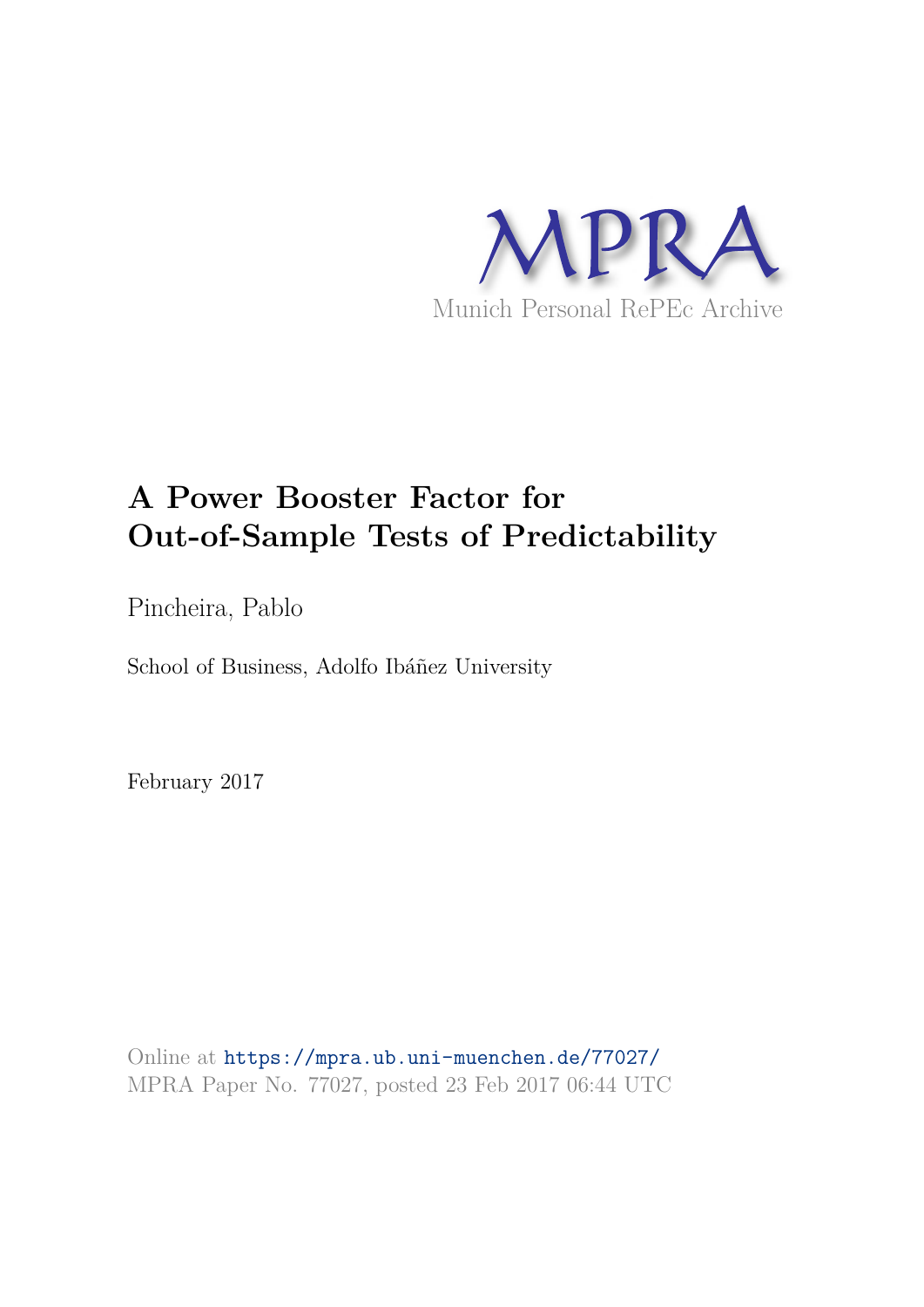# **A Power Booster Factor for Out-of-Sample Tests of Predictability**

Pablo M. Pincheira

School of Business, Adolfo Ibáñez University

February 2017

#### Abstract

In this paper we introduce a "*power booster factor*" for out-of-sample tests of predictability. The relevant econometric environment is one in which the econometrician wants to compare the population Mean Squared Prediction Errors (MSPE) of two models: one big nesting model, and another smaller nested model. Although our factor can be used to improve the power of many out-of-sample tests of predictability, in this paper we focus on boosting the power of the widely used test developed by Clark and West (2006, 2007). Our new test multiplies the Clark and West t-statistic by a factor that should be close to one under the null hypothesis that the short nested model is the true model, but that should be greater than one under the alternative hypothesis that the big nesting model is more adequate. We use Monte Carlo simulations to explore the size and power of our approach. Our simulations reveal that the new test is well sized and powerful. In particular, it tends to be less undersized and more powerful than the test by Clark and West (2006, 2007). Although most of the gains in power are associated to size improvements, we also obtain gains in size-adjusted power. Finally we present an empirical application in which more rejections of the null hypothesis are obtained with our new test.

JEL Codes: C22, C52, C53, C58, E17, E27, E37, E47, F37.

Key Words: Time-series, forecasting, inference, inflation, exchange rates, random walk, out-of-sample.

Pincheira: Diagonal Las Torres 2640, Peñalolén, Santiago, Chile, pablo.pincheira@uai.cl.

Acknowlodgement: I would like to thank Kenneth D. West and Esther Ruiz for wonderful comments. I am also grateful to participants of seminars at the Central Bank of Chile, Adolfo Ibáñez University and at the 2016 Annual Meeting of the Chilean Economics Society. Financial support from the "individual research grant 2016" of the Adolfo Ibáñez University is greatly appreciated. All errors are mine.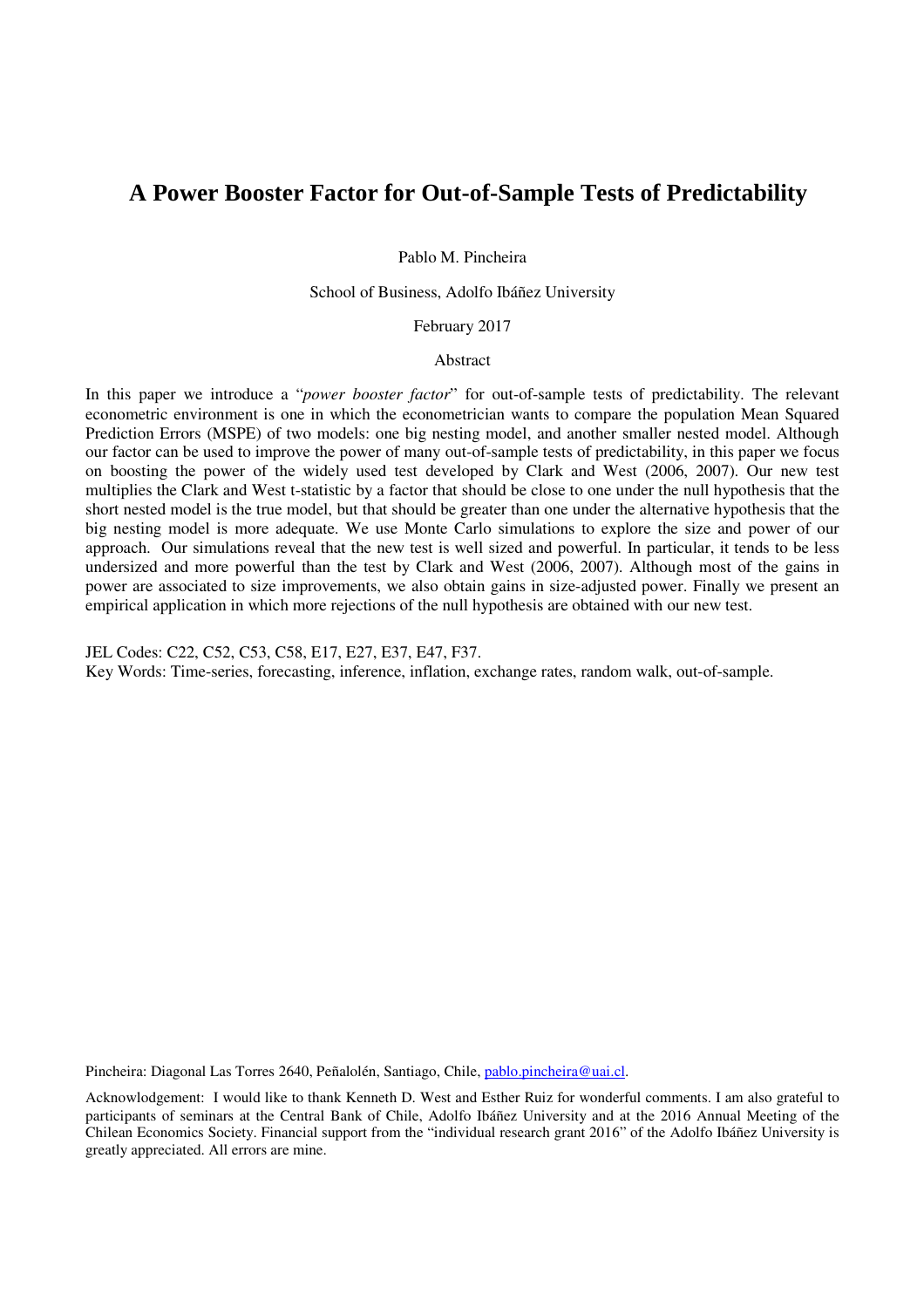# **1. Introduction**

In this paper we introduce a *"power-booster-factor"* for out-of-sample tests of predictability. The relevant econometric environment is one in which the econometrician wants to test for the difference between the population Mean Squared Prediction Errors (MSPE) of two models: one big nesting model, and another smaller nested model. The standard application of such comparisons is found in the exchange rate literature, where an economic model is used to generate forecasts that are compared to forecasts coming from the simple random walk.

Our *"power-booster-factor"* can be used to improve the power of many out-of-sample tests of predictability. Yet, in this paper, we focus on boosting the power of the widely used test developed by Clark and West (2006, 2007) (hereafter CW). We construct a new test multiplying the CW t-statistic by our *"power-booster-factor".*  The key idea relies on the fact that this factor should be close to one under the null hypothesis that the short nested model is correct, but should be greater than one under the alternative hypothesis that the big nesting model is more adequate. This new test displays two interesting features. First, standard normal critical values seem to work well, meaning that the test is correctly sized, and second, the test is relatively powerful when compared to the widely used CW test.

Out-of-sample analyses have become fairly usual in time series econometrics to compare either different forecasting methods or the adequacy of economic models. Accordingly, during the last two decades several papers have proposed different out-of-sample testing strategies. For instance, Diebold and Mariano (1995) and West (1996) are leading articles in this literature.

When the objective is to compare population MSPE of two models, and one of them is nested in the other, a vast literature has documented that the traditional methods proposed by Diebold and Mariano (1995) and West (1996) are inadequate, see for instance West (1996, 2006). In particular McCracken (2007) derives the correct asymptotic distribution of traditional comparisons of MSPE between nested models concluding that, in general, usual tests are not normal. Moreover, McCracken (2007) provides the asymptotic distribution of four widely used statistics to compare population MSPE in nested environments. The extension to direct multistep ahead forecasts is made in Clark and McCracken (2005). In general terms the tests follow a non-standard distribution.

An alternative approach is presented by CW, who show that the asymptotic distribution of a simple encompassing t-statistic is well approximated by a standard normal distribution under the null hypothesis. In the particular case in which the null model posits a martingale process for the predictand, CW shows that the correct asymptotic distribution is indeed standard normal.

One important shortcoming of out-of-sample analyses is the need for splitting the available sample in two shares: one for estimation and one for forecast evaluation. One undesired consequence of this approach is the reduced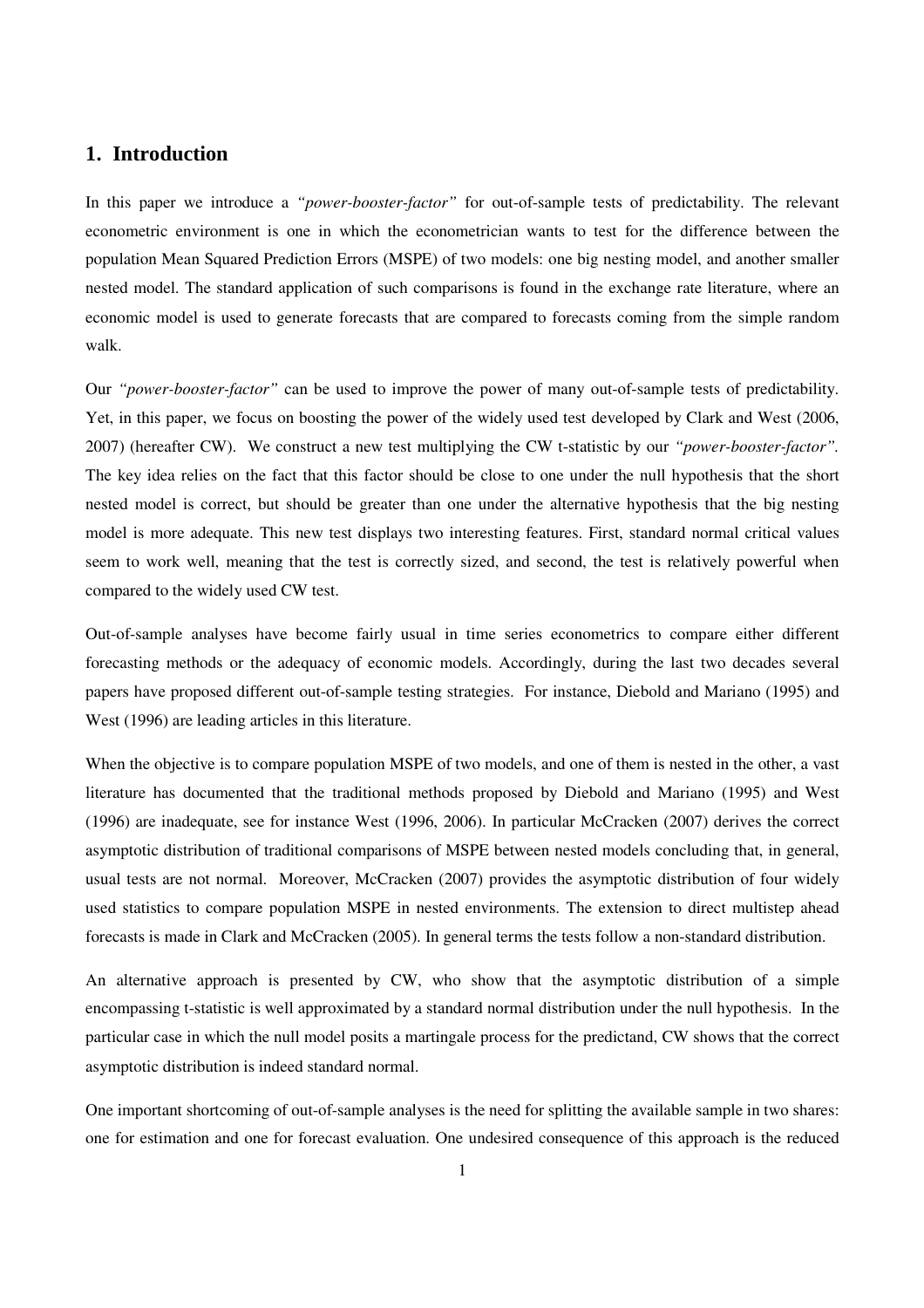number of observations for parameter estimation. This problem is typically associated to low power of out-of sample tests, see for instance Inoue and Kilian (2013). In addition, in many relevant applications it is possible to think that the relevant alternative and null models are relatively close to each other. For instance, given that in relatively efficient asset markets we should expect little or no predictability of returns, it is critical to rely on high power tests, so they can detect this presumably little evidence against the null hypothesis.

The joint use of the CW test and our *"power-booster-factor"* allows us to propose a new test with relatively high power based on asymptotically normal critical values, which are very simple to use.

We use Monte Carlo simulations to explore the size, power and size-adjusted-power of our new test when forecasting one-step-ahead. We are interested in its performance both absolutely and relative to CW, which is the other usual asymptotically normal test used in nested environments. In our simulations, we calibrate our parameters and sample sizes to macro applications based on monthly exchange rates or monthly CPI inflation.

Simulation results reveal that our new test behaves as expected: it is, in general, correctly sized and more powerful than CW. We notice, however, that improvements in size-adjusted-power are moderate, and gains in power are mostly induced by the reduction in size distortions traditionally reported in CW.

While our test may display adequate size and high power, there are plenty of subtleties that deserve mentioning: First, our test tends to be slightly undersized when carrying out inference at the 10% level, but it is a little oversized at the 1% level. Second, in applied work the researcher needs to make a decision about one free parameter. We provide some suggestions on how to pick that parameter, but more should be done in the future.

We emphasize that we are testing equal population forecasting ability. In other words we use forecast comparisons as a model evaluation technique. We leave as an extension for future research the connection of our test with procedures to obtain good forecasts on a given sample. See Giacomini and White (2006) for an interesting discussion about the differences in evaluating forecasting methods and models.

The rest of the paper is organized as follows. Section 2 outlines the general econometric environment, the CW test, the *"power-booster-factor"* and the construction of our new test. Section 3 shows some asymptotic and finite sample results and observations. In section 4 we describe our DGPs and the simulation setup. Results of the Monte Carlo experiment are shown in section 5. Section 6 illustrates the use of our test in an empirical application and section 7 concludes.

# **2. Econometric Setup and Forecast Evaluation Framework**

#### **2.1 Basic Econometric Setup**

We use a linear econometric setup considering nested specifications for a scalar dependent variable  $y_{t+1}$  as follows: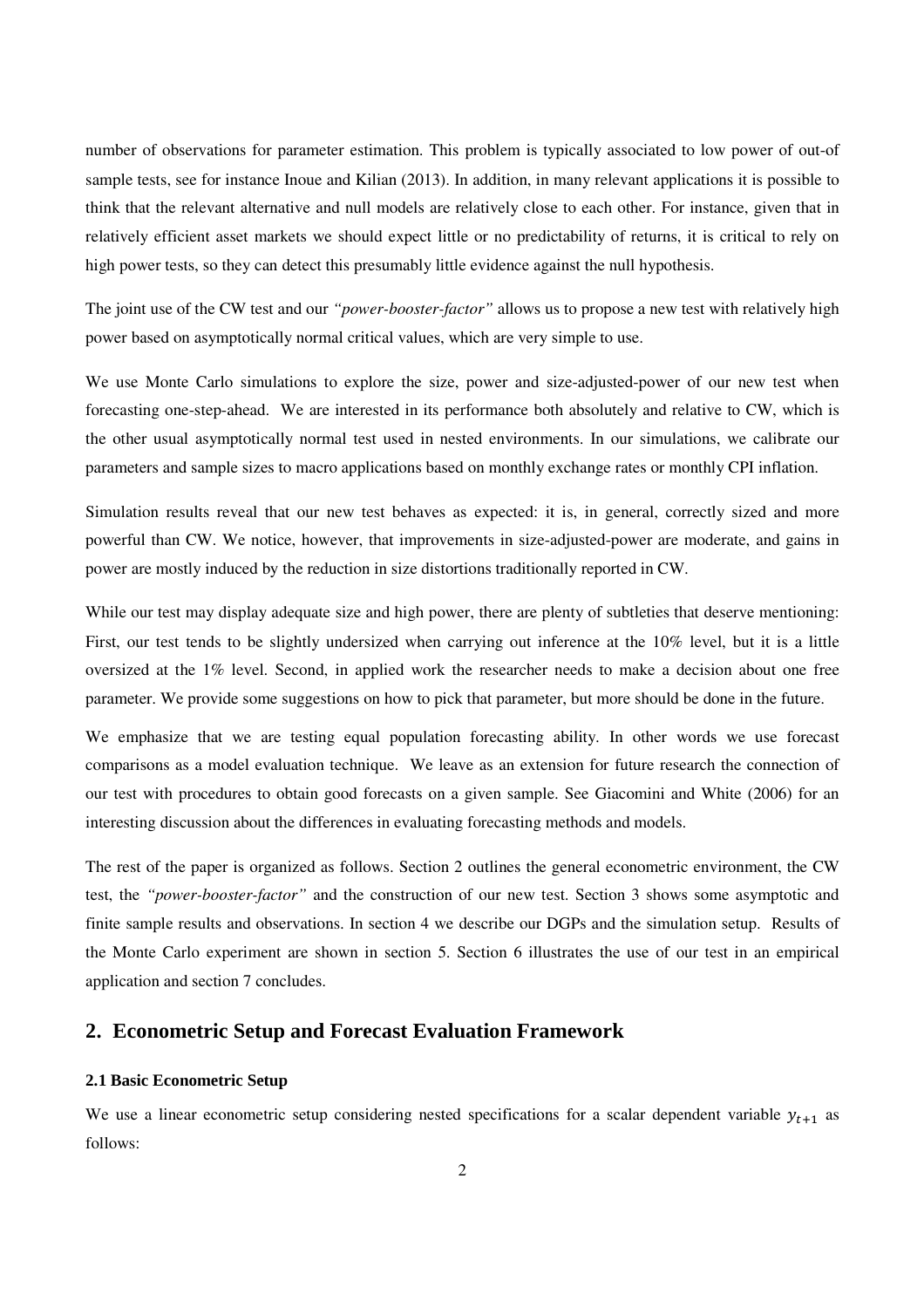| (2.1) $y_{t+1} = X_t' \beta + e_{1t+1}$ | (model 1: null model), |
|-----------------------------------------|------------------------|
|-----------------------------------------|------------------------|

(2.2)  $y_{t+1} = X_t' \beta + Z_t' \gamma + e_{2t}$ (model 2: alternative model),

where  $e_{1t+1}$  and  $e_{2t+1}$  are zero mean martingale difference sequences meaning that  $E(e_{it+1}|F_t)=0$  for i=1,2. Here  $F_t$ represents the sigma-field generated by current and past values of  $X_t$ ,  $Z_t$  and  $e_{it}$  for i=1,2.

We are interested in evaluating the following null hypothesis:  $H_0$ :  $\gamma=0$ . When this hypothesis is true, model 2 and model 1 are the same. This means that in population, forecasts, forecast errors and Mean Squared Prediction Errors (MSPE) are the same in both models. Under the alternative,  $\gamma \neq 0$ , and forecasts will be different in both models. In particular, since model 2 includes relevant information for explaining  $y_t$ , the population forecasts from model 2 will be superior to those of model 1, meaning that model 2 will have a lower MSPE than model 1.

We focus on the evaluation of our proposed test when comparing one-step-ahead forecasts. Let  $\hat{y}_{1,t+h|t}$  and  $\hat{y}_{2,t+h|t}$  represent *h* period ahead forecasts from each of the two models. Let  $\hat{\beta}_{1t}$  be a least squares estimate of model 1 that only uses data up to period *t*, with  $\beta_{2t}$  and  $\hat{\gamma}_{2t}$  the model 2 counterparts. Then one-step-ahead forecasts and forecasts errors are given by the following expressions

(2.3) 
$$
\hat{y}_{1,t+1|t} = X_t' \hat{\beta}_{1t}, \qquad \hat{y}_{2,t+1|t} = X_t' \hat{\beta}_{2t} + Z_t' \hat{y}_{2t}.
$$

$$
(2.4) \quad \hat{e}_{1,t+1|t} \equiv y_{t+1} - X_t' \hat{\beta}_{1t}, \qquad \hat{e}_{2,t+h|t} \equiv y_{t+1} - X_t' \hat{\beta}_{2t} - Z_t' \hat{\gamma}_{2t}
$$

#### **2.2 The test by Clark and West**

As our *"power-booster-factor"* is heavily based on the CW test, it will be useful to explain in some detail the rationale behind this widely used test. To that end we need to describe our out-of-sample exercises. Let us assume that we have a total of  $T+1$  observations on  $y_t$ . The end point of the first sample used to estimate regression parameters is observation *R*. We generate a sequence of *P* one-step-ahead forecasts estimating the models in either rolling windows of fixed size *R* or recursive windows of size equal or greater than *R*.

For rolling windows, to generate the first set of forecasts we estimate our models with the first *R* observations of our sample. Thus, these forecasts are built with information available only at time *R* and are compared to the observation  $y_{R+1}$ . Next, we estimate our models with the second rolling window of size *R* that includes observations 2 through  $R+1$ . These forecasts are compared to observation  $y_{R+2}$ . We continue until the last forecasts are built using the last *R* available observations for estimation. These forecasts are compared to observation  $y_{T+1}$ .

When recursive or expanding windows are used instead, the only difference with the procedure described in the previous paragraph relates to the size of the estimation windows. In the recursive scheme, the estimation window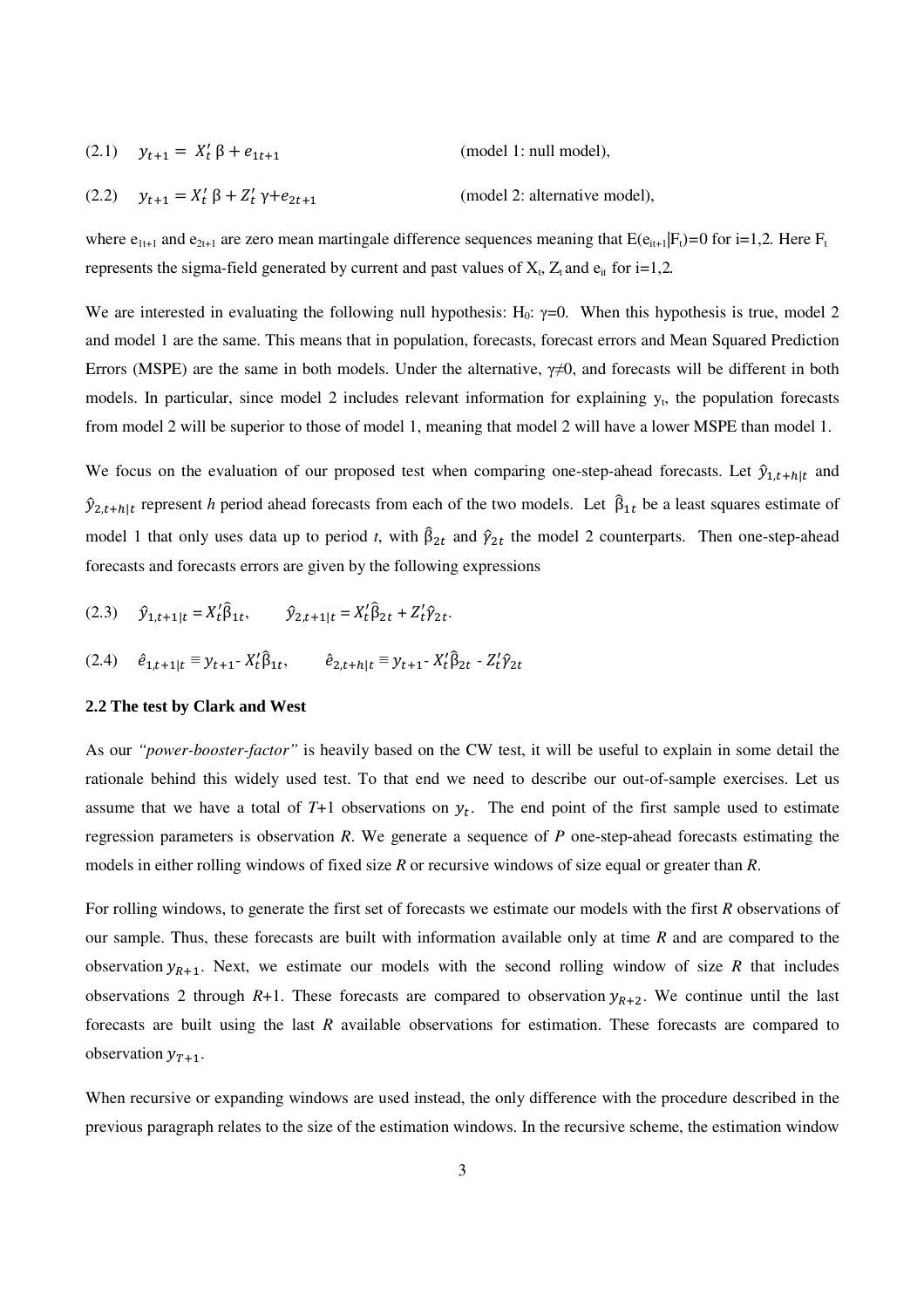size grows with the number of available observations for estimation. For instance, the first forecast is constructed estimating the models in a window of size *R*, whereas the final forecast is constructed based on models estimated in a window of size *T*. Thus, we generate a total of *P* forecasts, with *P* satisfying *R*+(*P*-1)+1=*T*+1. So *P*=*T*+1-*R*.

Sample estimates of Mean Squared Prediction Errors (MSPE) from the two models are

$$
(2.5) \quad \hat{\sigma}_1^2 = \frac{1}{P} \sum_{t=R}^{R+P-1} \hat{e}_{1,t+1|t}^2
$$

$$
(2.6) \quad \hat{\sigma}_2^2 = \frac{1}{p} \sum_{t=R}^{R+P-1} \hat{e}_{2,t+1|t}^2.
$$

Under the null, the population MSPE of both models is the same:  $\sigma_1^2 = \sigma_2^2$ ; under the alternative, the population MSPE of the bigger model should be lower than the population MSPE of the smaller model:  $\sigma_1^2 > \sigma_2^2$ . Specifically, construction of CW begins by producing an adjusted estimate for the MSPE from model  $2<sup>1</sup>$ ,

$$
(2.7) \quad \hat{\sigma}_2^2 - adj. = \frac{1}{P} \sum_{t=R}^{R+P-1} [\hat{e}_{2,t+1|t}^2 - (\hat{y}_{1,t+1|t} - \hat{y}_{2,t+1|t})^2].
$$

Now define  $\hat{V}$  to be a consistent estimate of the long run variance of  $\hat{e}_{1,t+1|t}^2 - [\hat{e}_{2,t+1|t}^2 - (\hat{y}_{1,t+1|t} (\hat{y}_{2,t+1|t})^2$ . The CW test relies on the following t-statistic

$$
(2.8) \quad \frac{\hat{\sigma}_1^2 - (\hat{\sigma}_2^2 - adj.)}{\sqrt{\hat{V}}}
$$

Notice that

$$
(2.9) \quad \hat{e}_{2,t+1|t}^{2} = (y_{t+1} - \hat{y}_{2,t+1|t})^{2} = ((y_{t+1} - \hat{y}_{1,t+1|t}) + (\hat{y}_{1,t+1|t} - \hat{y}_{2,t+1|t}))^{2}
$$

Therefore

-

$$
(2.10) \left[ \hat{e}_{2,t+1|t}^2 - \left( \hat{y}_{1,t+1|t} - \hat{y}_{2,t+1|t} \right)^2 \right] = \left[ \hat{e}_{1,t+1|t}^2 + 2\hat{e}_{1,t+1|t} \left( \hat{y}_{1,t+1|t} - \hat{y}_{2,t+1|t} \right) \right]
$$

Or, equivalently,

$$
(2.11) \left[ \hat{e}_{2,t+1|t}^2 - \left( \hat{y}_{1,t+1|t} - \hat{y}_{2,t+1|t} \right)^2 \right] = \left[ \hat{e}_{1,t+1|t}^2 - 2\hat{e}_{1,t+1|t} \left( \hat{e}_{1,t+1|t} - \hat{e}_{2,t+1|t} \right) \right]
$$

Consequently, (2.7) could also be written as follows

<sup>&</sup>lt;sup>1</sup> In Clark and West (2006, 2007) the logic that leads to this adjustment is explained in detail.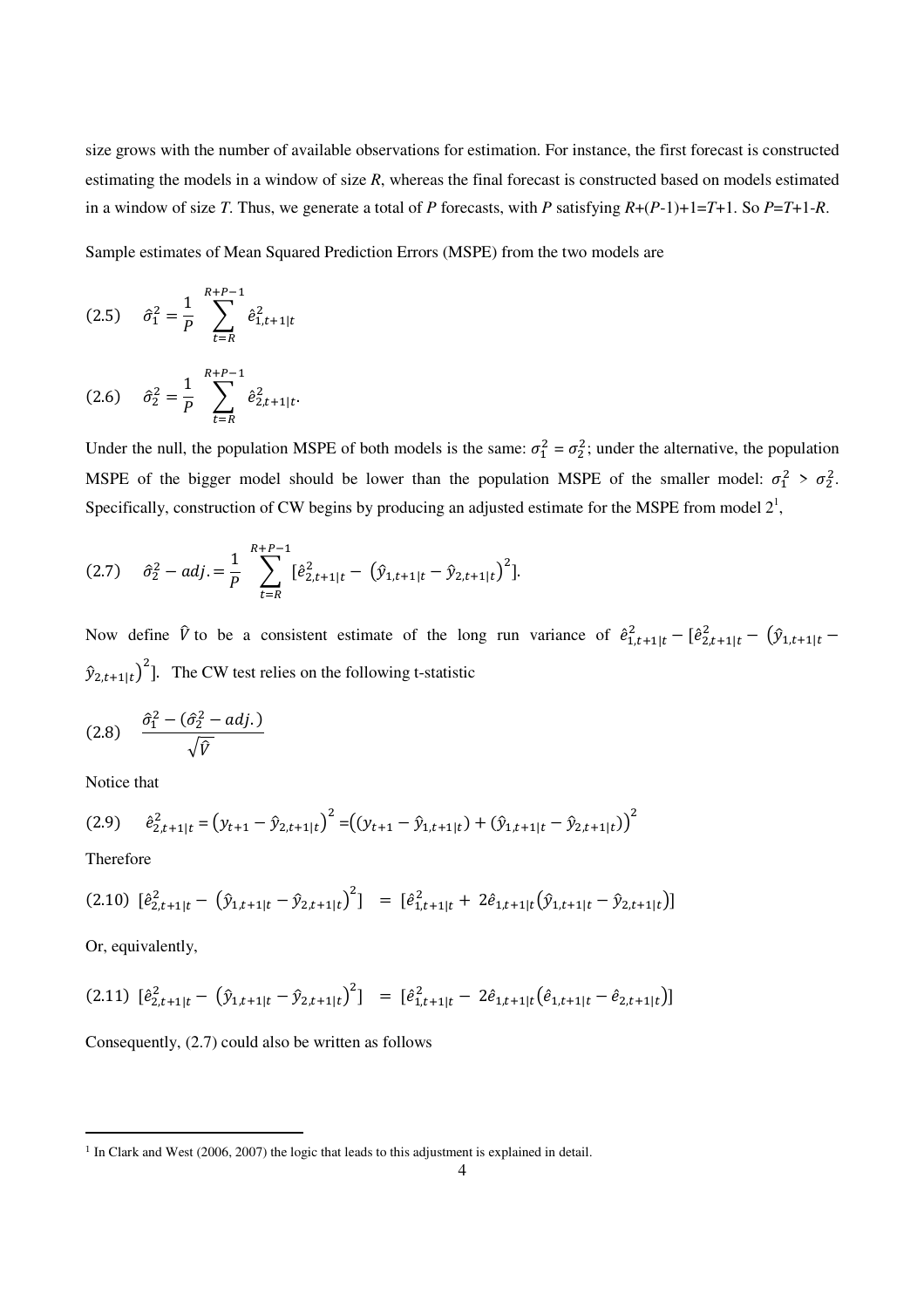$$
(2.12) \quad \hat{\sigma}_2^2 - adj. = \frac{1}{P} \sum_{t=R}^{R+P-1} [\hat{e}_{1,t+1|t}^2 - 2\hat{e}_{1,t+1|t} (\hat{e}_{1,t+1|t} - \hat{e}_{2,t+1|t})]
$$

From  $(2.12)$  it is straightforward to see that the numerator of the CW t-statistic is equal to

$$
(2.13) \quad \frac{2}{P} \sum_{t=R}^{R+P-1} \hat{e}_{1,t+1|t} \big( \hat{e}_{1,t+1|t} - \hat{e}_{2,t+1|t} \big).
$$

## **2.3 The** *power-booster-factor*

Let us consider the following term

$$
(2.14) \quad \frac{2\hat{\sigma}_1^2 - (\hat{\sigma}_2^2 - adj)}{\hat{\sigma}_1^2} = \frac{\frac{1}{P} \sum_{t=R}^{R+P-1} [\hat{e}_{1,t+1|t}^2 + 2\hat{e}_{1,t+1|t} (\hat{e}_{1,t+1|t} - \hat{e}_{2,t+1|t})]}{\frac{1}{P} \sum_{t=R}^{R+P-1} \hat{e}_{1,t+1|t}^2}
$$

Notice that the numerator in (2.14) corresponds to  $\hat{\sigma}_1^2$  plus the CW core statistic. This is important, because this last statistic has a different behavior under the null and alternative hypotheses. When the null hypothesis is true, we expect the core CW statistic to be close to zero, therefore, under the null

$$
(2.15) \qquad \frac{2\hat{\sigma}_1^2 - (\hat{\sigma}_2^2 - adj)}{\hat{\sigma}_1^2} \approx \frac{\frac{1}{P} \sum_{t=R}^{R+P-1} \hat{e}_{1,t+1|t}^2}{\frac{1}{P} \sum_{t=R}^{R+P-1} \hat{e}_{1,t+1|t}^2} = 1
$$

Under the alternative, the core CW statistic should be positive, which implies

$$
(2.16) \qquad \frac{2\hat{\sigma}_1^2 - (\hat{\sigma}_2^2 - adj)}{\hat{\sigma}_1^2} = \frac{\frac{1}{P} \sum_{t=R}^{R+P-1} [\hat{e}_{1,t+1|t}^2 + 2\hat{e}_{1,t+1|t} (\hat{e}_{1,t+1|t} - \hat{e}_{2,t+1|t})]}{\frac{1}{P} \sum_{t=R}^{R+P-1} \hat{e}_{1,t+1|t}^2} > 1
$$

Under standard assumptions in the literature, expression (2.14) will converge in probability to 1 when the null hypothesis is true. We will see this with formal arguments in section 3.

It is important to notice, however, that there is no mathematical way to guarantee a positive numerator in (2.14). This, in addition to our desire of making the factor (2.14) even bigger under the alternative hypothesis, lead us to raise expression (2.14) to some positive and even scalar  $\lambda$  as follows

$$
(2.17) \quad \left(\frac{2\hat{\sigma}_1^2 - (\hat{\sigma}_2^2 - adj)}{\hat{\sigma}_1^2}\right)^{\lambda} = \left(\frac{\frac{1}{P} \sum_{t=R}^{R+P-1} [\hat{e}_{1,t+1|t}^2 + 2\hat{e}_{1,t+1|t} (\hat{e}_{1,t+1|t} - \hat{e}_{2,t+1|t})]}{\frac{1}{P} \sum_{t=R}^{R+P-1} \hat{e}_{1,t+1|t}^2}\right)^{\lambda}
$$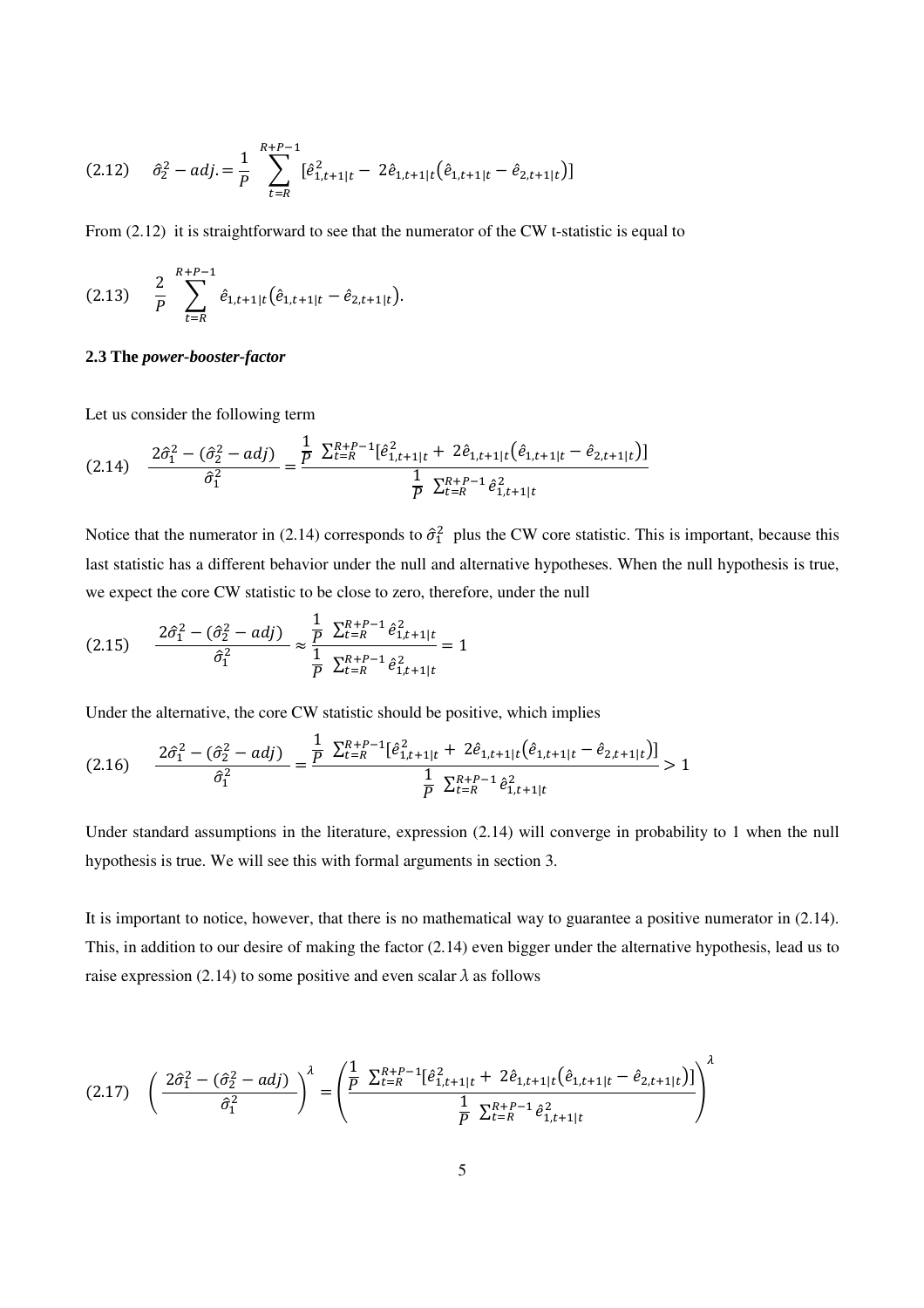Expression (2.17) introduces our "*power booster factor*". It depends on the parameter λ, which should play no role asymptotically under the null hypothesis. We will explore via simulations the different behavior of our "*power booster factor*" as a function of λ in section 5.

## **2.4 Our New Test**

We propose to multiply the CW t-statistic by the factor in  $(2.17)$  to construct an asymptotically normal test. As we will see in the next section, under standard assumptions in the literature, expression (2.17) will converge in probability to 1 when the null hypothesis is true. This, Slutsky's theorem plus asymptotic normality of the test by Clark and West (2006) ensures asymptotic normality for our approach. In the case of the test in Clark and West (2007) which is not normal, we rely on the good behavior of the normal approximation described by simulations in that paper, and many others, to use normal critical values for our test as well.

We notice that under the null hypothesis both tests, ours and CW, should be asymptotically the same, but under the alternative hypothesis, the factor in (2.17) should be greater than 1, and therefore it should boost and improve the power of the CW test. Furthermore, the higher the CW core statistic is, the higher the factor in (2.17) is, which suggest that gains in power should be greater at the 5% level than at the 10% significance level, and also should be greater at the 1% than at the 5% significance level.

An alternative way to interpret our approach is to consider a different estimator of the long-run variance of  $e_{1,t+1|t}^2 - [e_{2,t+1|t}^2 - (y_{1,t+1|t} - y_{2,t+1|t})^2]$ . Let  $\hat{V}$  be the estimator of this long-run variance appearing in the denominator of (2.8). Our approach reduces to propose the following new variance estimator

$$
(2.18) \ \hat{\hat{V}} = \left(\frac{2\hat{\sigma}_1^2 - (\hat{\sigma}_2^2 - adj)}{\hat{\sigma}_1^2}\right)^{-2\lambda} \hat{V}
$$

Therefore our new test could be written as follows

$$
(2.19) \quad \frac{\hat{\sigma}_1^2 - (\hat{\sigma}_2^2 - adj.)}{\sqrt{\hat{v}}}
$$

Under the null hypothesis, the denominator in (2.19) should be close to  $\sqrt{\hat{V}}$  but under the alternative, it should be lower than  $\sqrt{\hat{V}}$ , which produces a higher t-statistic. Under standard assumptions in the literature consistency of  $\hat{V}$  under the null hypothesis follows from consistency of  $\hat{V}$ , expression (2.17) converging in probability to 1, plus the application of the continuous mapping theorem.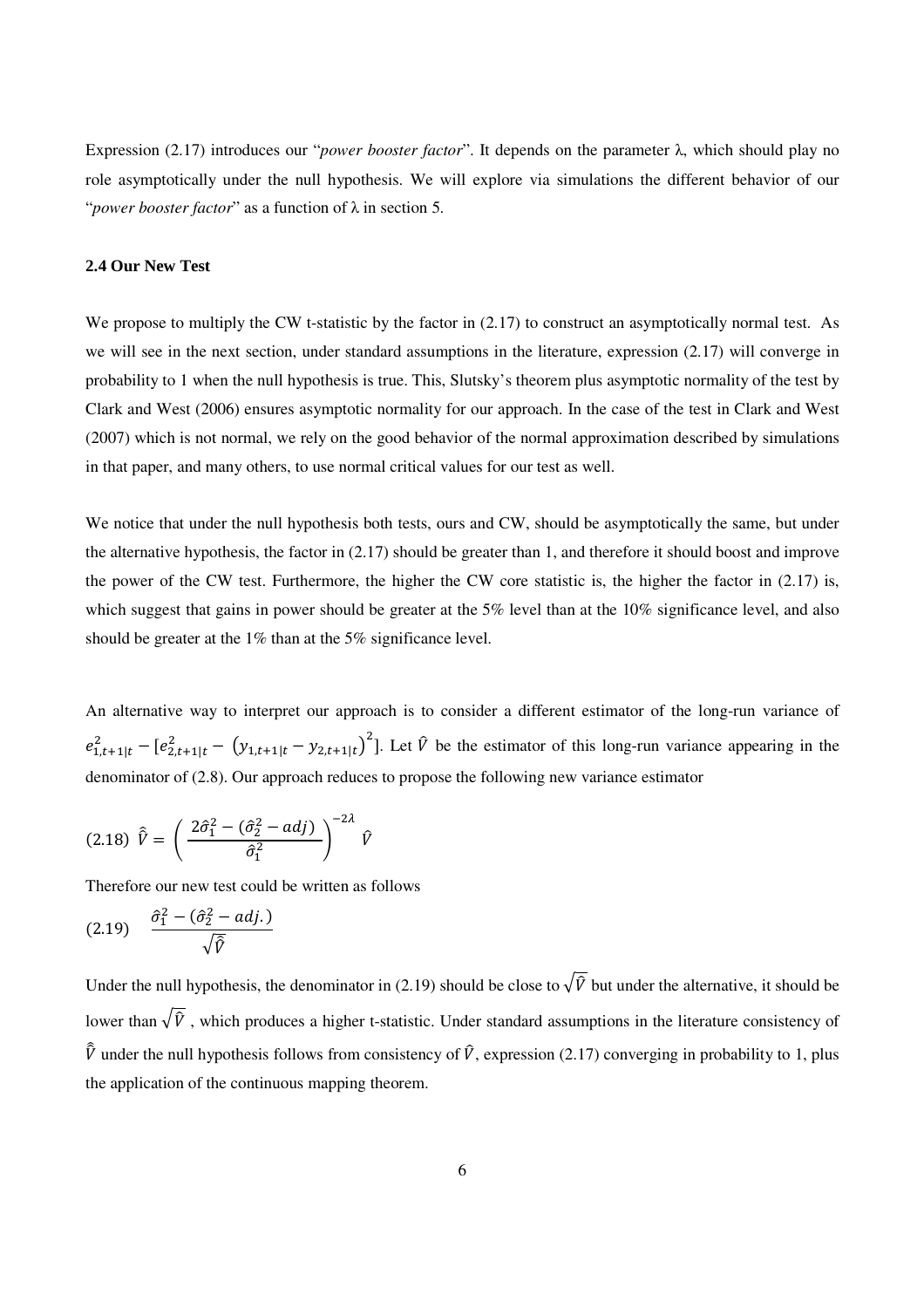# **3. Asymptotic and finite sample behavior of our approach**

## **3.1 Simple asymptotic theory**

Here we provide a formal asymptotic analysis for our new test in the particular case in which the null model is a simple martingale in difference process, as in Clark and West (2006). This means that in (2.1) and (2.2) we are considering the special case  $\beta$ =0. So the models are

(3.1) 
$$
y_{t+1} = e_{1t+1},
$$
  
(3.2)  $y_{t+1} = Z'_t \gamma + e_{2t+1}$ 

Under the null,  $\gamma=0$ , so in population the subscripts 1 and 2 are no longer necessary. Therefore we could write

$$
(3.3) \t y_{t+1} = e_{t+1},
$$

In (3.2), let  $\hat{\gamma}_t$  denote an estimate of  $\gamma$  that relies on data going from either *t*-R+1 to *t* (rolling samples) or from 1 to  $t$  (recursive samples).<sup>2</sup> We have

$$
(3.4) \quad \hat{y}_{1,t+1|t} = 0, \, \hat{e}_{1,t+1|t} = y_{t+1}, \, \hat{e}_{2,t+1|t} = y_{t+1} - Z_t^t \hat{\gamma}_t,
$$

$$
(3.5) \quad \hat{e}_{1,t+1|t}^2 - \hat{e}_{2,t+1|t}^2 = y_{t+1}^2 - (y_{t+1} - Z_t' \hat{\gamma}_t)^2 = 2y_{t+1} Z_t' \hat{\gamma}_t - (Z_t' \hat{\gamma}_t)^2 \; .
$$

Thus the numerator of the CW statistic is

$$
(3.6) \quad \hat{\sigma}_1^2 - (\hat{\sigma}_2^2 - adj.) = \frac{2}{P} \sum_{t=R}^{R+P-1} y_{t+1} Z_t^t \hat{\gamma}_t
$$

And our "*power booster factor*" factor from (2.17) looks as follows:

$$
(3.7) \quad \left(\frac{2\hat{\sigma}_1^2 - (\hat{\sigma}_2^2 - adj)}{\hat{\sigma}_1^2}\right)^{\lambda} = \left(\frac{\frac{1}{P} \sum_{t=R}^{R+P-1} [y_{t+1}^2 + 2y_{t+1} Z_t' \hat{\gamma}_t]}{\frac{1}{P} \sum_{t=R}^{R+P-1} y_{t+1}^2}\right)^{\lambda}
$$

Under the null hypothesis, since  $y_{t+1} = e_{t+1}$  is a martingale difference sequence, and  $\hat{\gamma}_t$ ,  $Z_t' \hat{\gamma}_t$  rely only on data that ends in *t*,  $E(y_{t+1}Z_t'\hat{\gamma}_t) = E(e_{t+1}Z_t'\hat{\gamma}_t) = 0$ . Thus the expectation of the numerator of the CW statistic is

$$
(3.8) \tE(\hat{\sigma}_1^2 - \hat{\sigma}_2^2 - adj.) = 0.
$$

-

<sup>2</sup> See West (2006) for more discussions about rolling and recursive windows.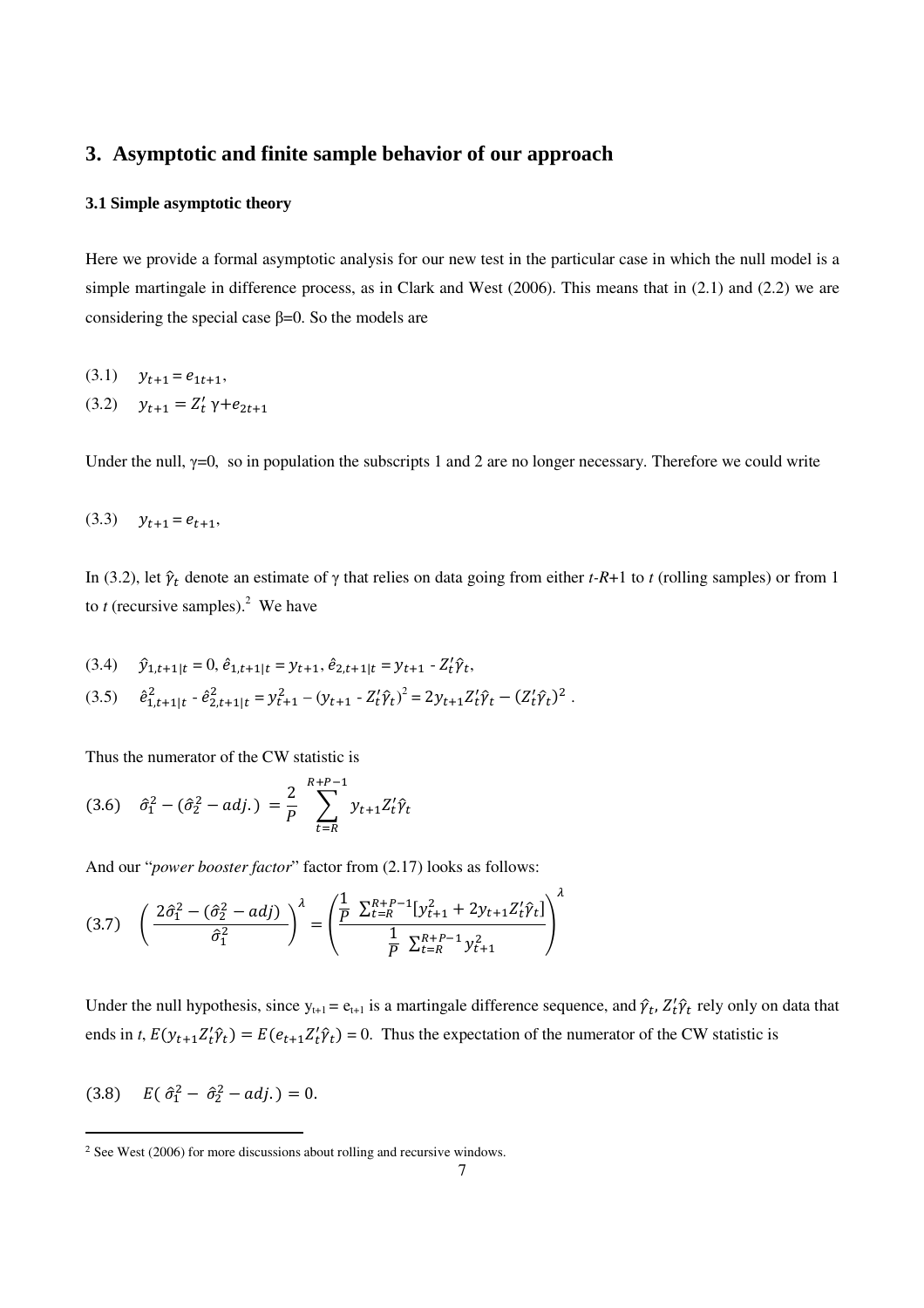Given that  $e_{t+1}Z_t'\hat{\gamma}_t$  is also a martingale difference sequence we could use a standard central limit theorem for martingale processes to show asymptotic normality for the CW statistic. We need some additional assumptions to show that the "*power booster factor*" converges in probability to 1 under the null hypothesis.

Let us consider the following assumptions:

(3.9)  $E(e_{t+1}Z_t'\hat{\gamma}_t)^2 > 0$  and  $\lim_{P\to\infty} \frac{1}{P}$  $\frac{1}{P} \sum_{t=R}^{R+P-1} E(e_{t+1} Z_t' \hat{\gamma}_t)^2 = V^* > 0$  $(3.10) E|e_{t+1}Z_t'\hat{\gamma}_t|^{2d} < M < +\infty$  for  $d > 1$  for all *t*  $(3.11)\frac{1}{p}\sum_{t=R}^{R+P-1}(e_{t+1}Z_t'\hat{\gamma}_t)^2$  $P^r \to V^*$  as *P* goes to infinity  $(3.12a) \frac{1}{p} \sum_{t=R}^{R+p-1} e_{t+1}^2$  $\overrightarrow{P}$   $\tau^* > 0$  as *P* goes to infinity  $(3.12b) \left(\frac{1}{p}\right)$  $\frac{1}{p} \sum_{t=R}^{R+P-1} e_{t+1}^2 \bigg)^{-1}$  is bounded in probability

Assumptions (3.9), (3.10) and (3.11) are required for the central limit to hold true. See Hamilton (1994) for details. Therefore we have that

$$
(3.13) \frac{\sqrt{p}}{p} \sum_{t=R}^{R+P-1} (e_{t+1} Z_t' \hat{\gamma}_t) \to N(0, V^*)
$$

Similarly, assumption (3.10) implies that the law of large numbers holds for  $(e_{t+1}Z_t'\hat{\gamma}_t)$ . Meaning that

$$
(3.14) \frac{1}{p} \sum_{t=R}^{R+P-1} (e_{t+1} Z_t' \hat{\gamma}_t) \to 0
$$

This convergence is achieved almost surely, and therefore it is also satisfied in probability. See White (2001) for further details.

Assumptions (3.12a) and (3.12b) are different alternatives required for our "*power booster factor*" to converge in probability to 1 under the null hypothesis. Assumption (3.12a) is more restrictive than (3.12b) because the sequence of the sample average of  $e_{t+1}^2$  is required to converge in probability. Assumption (3.12b) does not require convergence. It requires the sample average of  $e_{t+1}^2$  to be far away from zero, which is a reasonable requirement, given that this is the sample average of a sequence of positive random variables.

Using assumption (3.12a) our "*power booster factor*" converges in probability to 1 under the null hypothesis, given that expression (3.14) holds true. To complete the argument we advocate the continuous mapping theorem applied to the power function  $f(x)=x^{\lambda}$ . Therefore: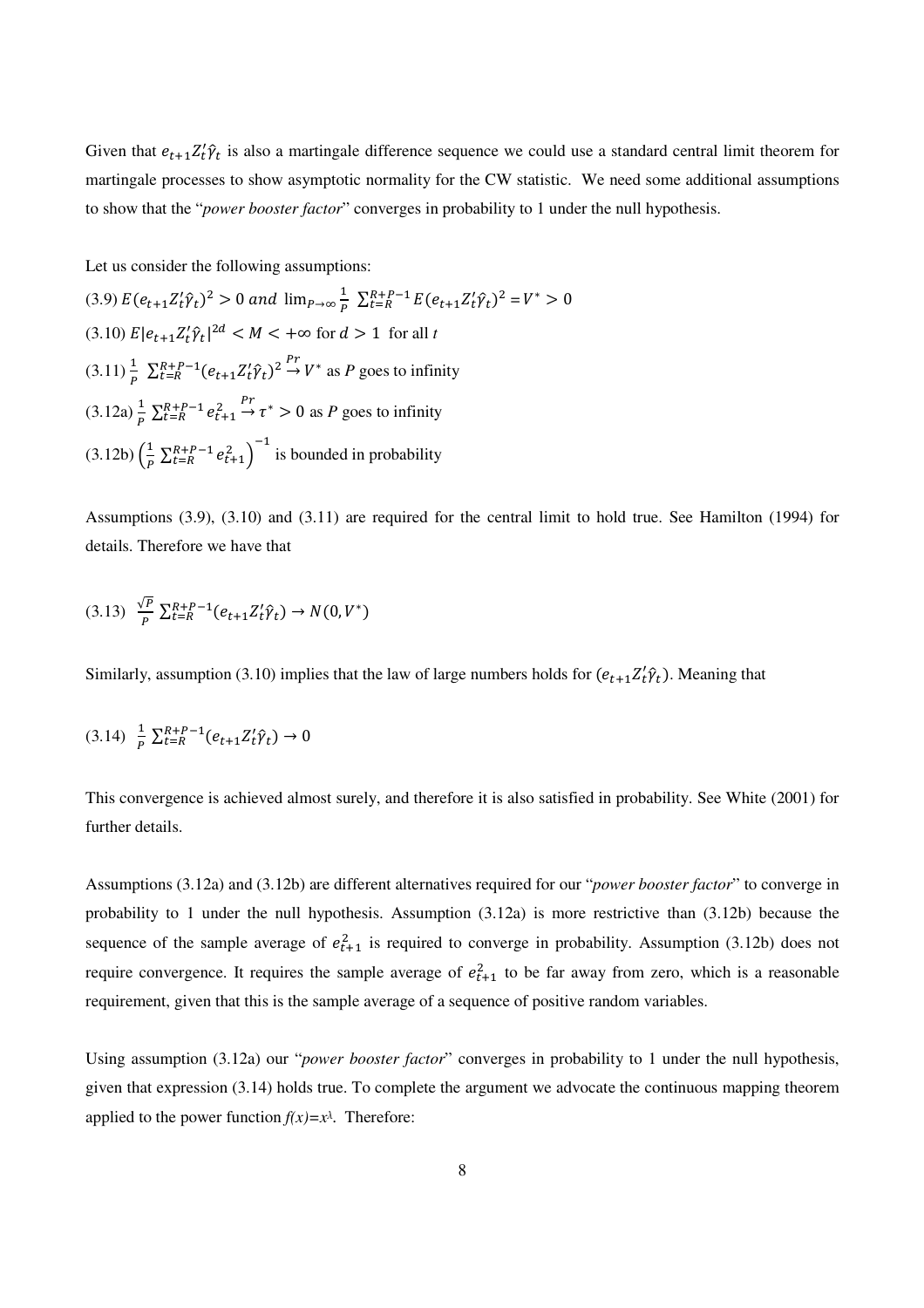$$
(3.15) \quad \left(\frac{2\hat{\sigma}_1^2 - (\hat{\sigma}_2^2 - adj)}{\hat{\sigma}_1^2}\right)^{\lambda} = \left(\frac{\frac{1}{P} \sum_{t=R}^{R+P-1} [e_{t+1}^2 + 2e_{t+1} Z_t' \hat{\gamma}_t]}{\frac{1}{P} \sum_{t=R}^{R+P-1} e_{t+1}^2}\right)^{\lambda} \stackrel{Pr}{\rightarrow} \left(\frac{\tau^*}{\tau^*}\right)^{\lambda} = 1
$$

We arrive at the same conclusion using assumption (3.11b) but writing (3.7) in a slightly different way:

$$
(3.16)\quad \left(\frac{2\hat{\sigma}_1^2 - (\hat{\sigma}_2^2 - adj)}{\hat{\sigma}_1^2}\right)^{\lambda} = \left(\frac{\frac{1}{P} \sum_{t=R}^{R+P-1} [e_{t+1}^2 + 2e_{t+1} Z_t' \hat{\gamma}_t]}{\frac{1}{P} \sum_{t=R}^{R+P-1} e_{t+1}^2}\right)^{\lambda} = \left(1 + \frac{\frac{1}{P} \sum_{t=R}^{R+P-1} [2e_{t+1} Z_t' \hat{\gamma}_t]}{\frac{1}{P} \sum_{t=R}^{R+P-1} e_{t+1}^2}\right)^{\lambda}
$$

The joint use of (3.14) and assumption (3.12b) implies that (3.16) converges in probability to 1 under the null hypothesis $3$ .

Our proposal is to multiply the CW t-statistic by our "*power booster factor*". Asymptotic normality under the null hypothesis follows from asymptotic normality of CW, the "*power booster factor*" converging to one in probability, plus the application of Slutsky's theorem.

As usual in this literature, assumption (3.9) rules out the use of recursive or expanding windows in the out-ofsample analysis, so for asymptotic normality to hold true, we rely on rolling regressions.

As mentioned before, under the alternative hypothesis we expect the CW core statistic to be positive. This means a "*power booster factor*" greater than one.

$$
(3.17) \quad \left(\frac{2\hat{\sigma}_1^2 - (\hat{\sigma}_2^2 - adj)}{\hat{\sigma}_1^2}\right)^{\lambda} = \left(1 + \frac{\frac{2}{P} \sum_{t=R}^{R+P-1} [y_{t+1} Z_t' \hat{\gamma}_t]}{\frac{1}{P} \sum_{t=R}^{R+P-1} e_{t+1}^2}\right)^{\lambda} > 1
$$

For one sided test, the implication is that our approach should have more power. To see this, we will use a notation similar to that in Clark and West (2007). In that paper the authors roughly write the following Normal approximation for the CW t-statistic:

$$
(3.18) \quad \sqrt{P} \left[ \frac{1}{P} \sum_{t=R}^{T} 2 \hat{e}_{1,t+1|t} \left( \hat{e}_{1,t+1|t} - \hat{e}_{2,t+1|t} \right) - 2E \hat{e}_{1,t+1|t} \left( \hat{e}_{1,t+1|t} - \hat{e}_{2,t+1|t} \right) \right] \sim_A N(0, V^*)
$$

Where  $V^*$  is 4 times the long run variance of  $\hat{e}_{1,t+1|t}(\hat{e}_{1,t+1|t} - \hat{e}_{2,t+1|t})$ .

-

<sup>&</sup>lt;sup>3</sup> Here we are using the following result: If Yn converges in probability to zero, and Xn is bounded in probability, then the product YnXn converges in probability to zero as well.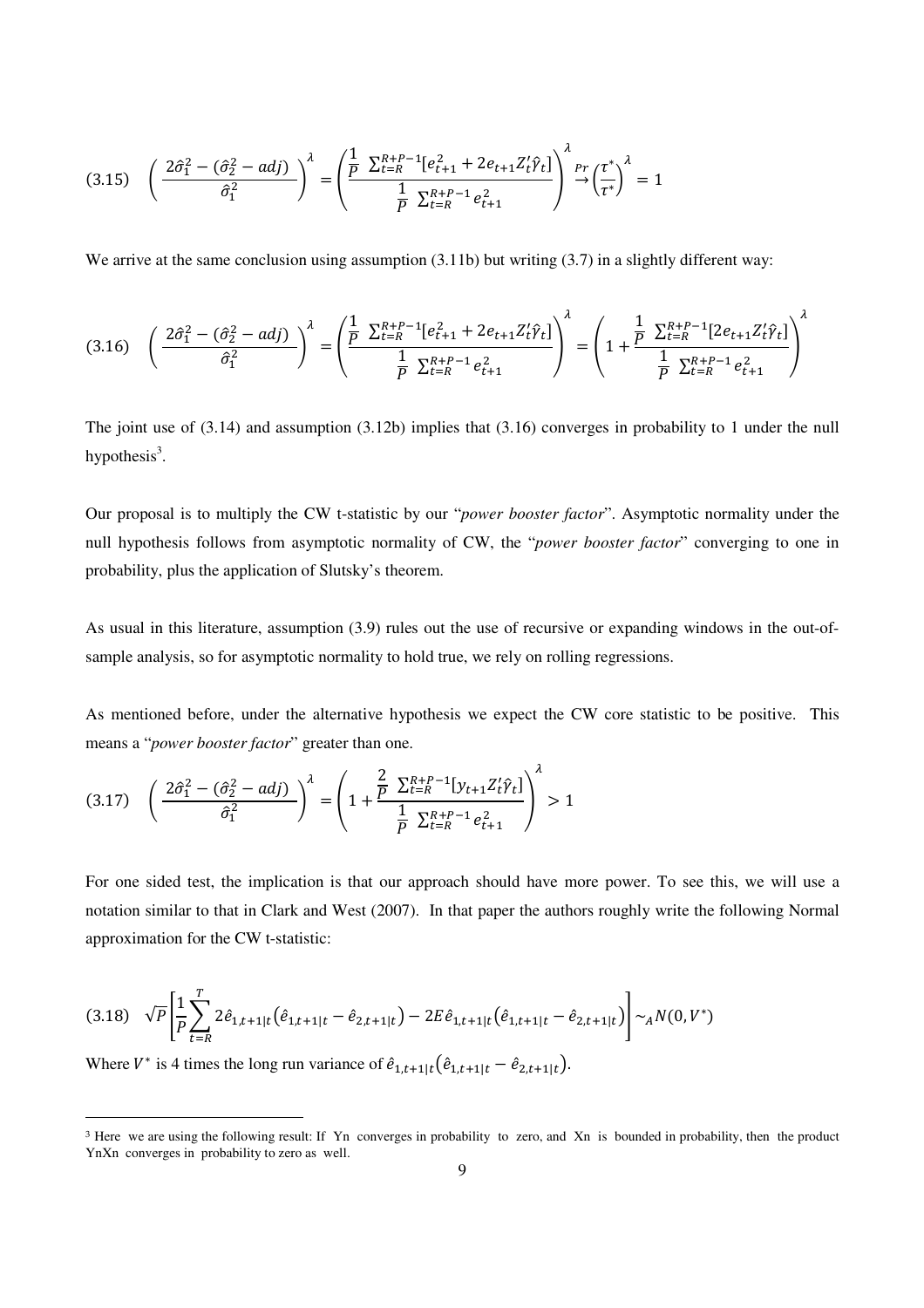In what follows we will assume that the correct asymptotic distribution of the CW t-statistic is standard normal. Let us use more assumptions and notation. Let us define  $\mu$ ,  $\theta_{\lambda}(P)$ ,  $\theta_{\lambda}^{*}$ ,  $\bar{f}(P)$  and  $V(P)$  as follows

(3.19) 
$$
\frac{1}{p} \sum_{t=R}^{T} 2\hat{e}_{1,t+1|t} (\hat{e}_{1,t+1|t} - \hat{e}_{2,t+1|t})^{\Pr} \mu \equiv 2E \hat{e}_{1,t+1|t} (\hat{e}_{1,t+1|t} - \hat{e}_{2,t+1|t}) \text{ as } P \text{ goes to infinity}
$$
  
\n(3.20)  $\theta_{\lambda}(P) \equiv \left( \frac{2\hat{\sigma}_{1}^{2} - (\hat{\sigma}_{2}^{2} - adj)}{\hat{\sigma}_{1}^{2}} \right)^{\lambda}$   
\n(3.21)  $\hat{\sigma}_{1}^{2} \stackrel{Pr}{\rightarrow} \gamma^{*} > 0$  as  $P \text{ goes to infinity}$   
\n(3.22)  $\lim_{P \to \infty} \theta_{\lambda}(P) \equiv \theta_{\lambda}^{*} = \left( \frac{\gamma^{*} + \mu}{\gamma^{*}} \right)^{\lambda} > 0$   
\n(3.23)  $\bar{f}(P) \equiv \frac{1}{P} \sum_{t=R}^{T} 2\hat{e}_{1,t+1|t} (\hat{e}_{1,t+1|t} - \hat{e}_{2,t+1|t})$   
\n(3.24)  $V(P) > 0$  is a consistent estimator of  $V^{*} > 0$ .

We notice that in (3.19), (3.21), (3.22) and (3.24) we are assuming that the CW core statistic,  $\hat{\sigma}_1^2$ ,  $\theta_{\lambda}(P)$  and  $V(P)$  are convergent sequences in probability.

The normal approximation in (3.18) could be written as follows

$$
(3.25) \quad \sqrt{P} \frac{[\bar{f}(P) - \mu]}{\sqrt{V^*}} \sim_A N(0, 1)
$$

And by Slutsky's theorem we have that

$$
(3.26) \quad \sqrt{P} \frac{[\bar{f}(P) - \mu]}{\sqrt{V(P)}} \sim_A N(0, 1)
$$

We propose a test based on the multiplication of the CW t-statistic and our "*power booster factor*". Assuming a standard normal asymptotic distribution for CW, using Slutsky's theorem again and expression (3.22) we have

$$
(3.27) \quad \sqrt{P} \frac{\sqrt{f(P)} - \mu)}{\sqrt{V(P)}} \theta_{\lambda}(P) \sim_A N(0, (\theta_{\lambda}^*)^2)
$$

So, for large *P*, we expect the following approximation to work well

$$
(3.28) \quad \frac{\sqrt{p_f}(P)\theta_\lambda(P)}{\sqrt{V(P)}} \sim_A N(\sqrt{P}\mu\theta_\lambda^*/\sqrt{V^*}, (\theta_\lambda^*)^2)
$$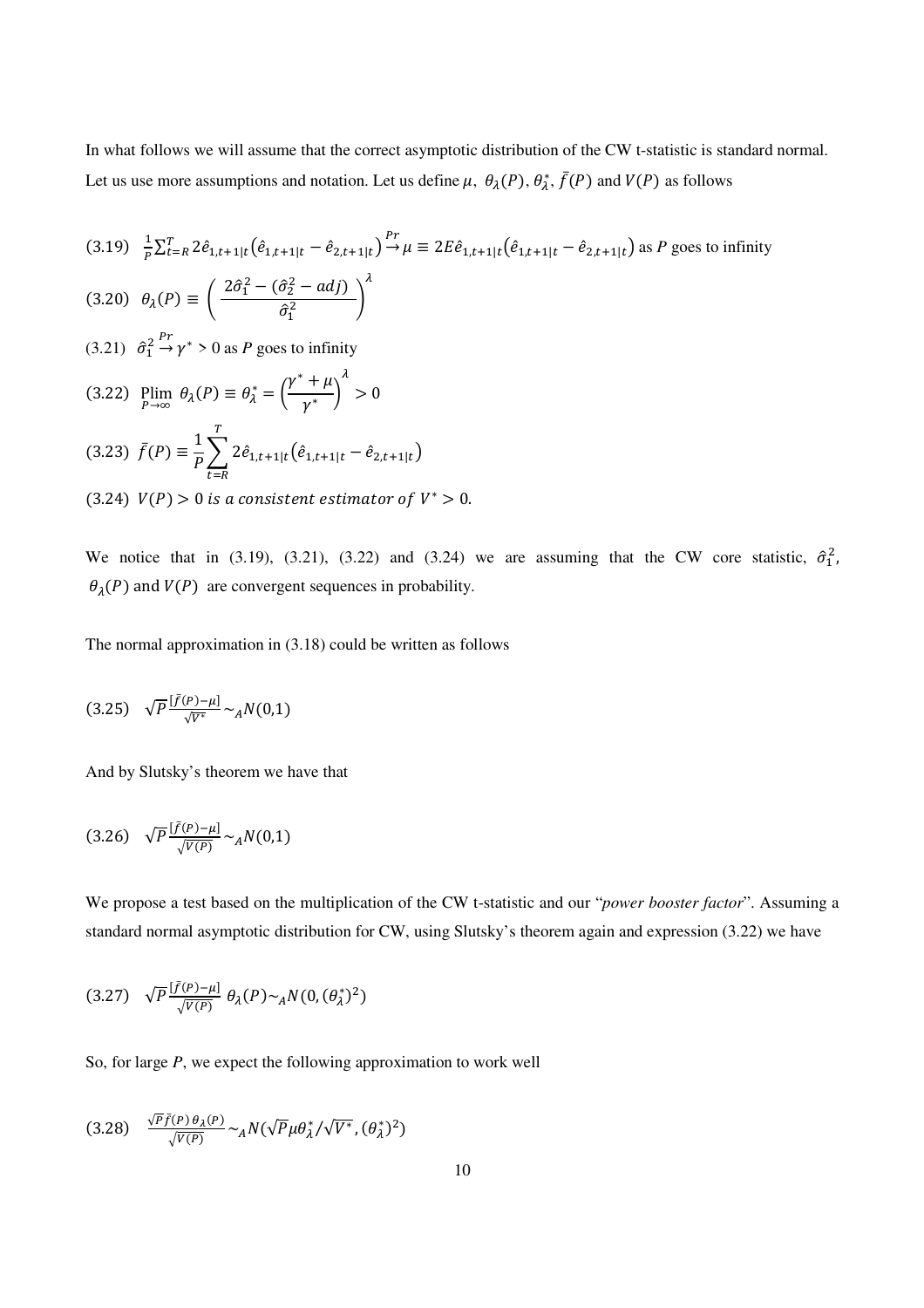This means that for every  $\tau > 0$ 

$$
(3.29) \Pr\left(\frac{\sqrt{P}\bar{f}(P) \theta_{\lambda}(P)}{\sqrt{V(P)}} > \tau\right) \approx \frac{1}{\sqrt{2\pi(\theta_{\lambda}^*)^2}} \int_{\tau}^{\infty} e^{-\frac{1}{2}\left(\frac{x-\sqrt{P}\mu\theta_{\lambda}^*/\sqrt{V^*}}{\theta_{\lambda}^*}\right)^2} dx
$$

which implies

$$
(3.30)\Pr\left(\frac{\sqrt{Pf}(P)\theta_{\lambda}(P)}{\sqrt{V(P)}} > \tau\right) \approx \frac{1}{\sqrt{2\pi}} \int_{\frac{\tau}{\theta_{\lambda}^{*}} - \frac{\mu\sqrt{P}}{\sqrt{V^{*}}}}^{\infty} e^{-\frac{1}{2}v^{2}} dv = 1 - \Phi(\frac{\tau}{\theta_{\lambda}^{*}} - \frac{\mu\sqrt{P}}{\sqrt{V^{*}}})
$$

where Φ corresponds to the standard normal cdf.

A similar analysis for the CW t-statistic leads to the following expression

$$
(3.31)\Pr\left(\sqrt{\frac{\sqrt{p}\bar{f}(P)}{\sqrt{V(P)}}} > \tau\right) \approx \frac{1}{\sqrt{2\pi}} \int_{\tau-\frac{\mu\sqrt{P}}{\sqrt{V^*}}}^{\infty} e^{-\frac{1}{2}v^2} dv = 1 - \Phi(\tau-\frac{\mu\sqrt{P}}{\sqrt{V^*}})
$$

Substracting (3.31) from (3.30) we arrive to

$$
(3.32)\Pr\left(\begin{array}{c}\frac{\sqrt{p}\bar{f}(P)\theta_{\lambda}(P)}{\sqrt{V(P)}}>\tau\end{array}\right)-\Pr\left(\begin{array}{c}\frac{\sqrt{p}\bar{f}(P)}{\sqrt{V(P)}}>\tau\end{array}\right)\approx \Phi(\tau-\frac{\mu\sqrt{p}}{\sqrt{V^*}})-\Phi(\frac{\tau}{\theta^*_{\lambda}}-\frac{\mu\sqrt{p}}{\sqrt{V^*}})
$$

From (3.32) we can get some asymptotic implications for both size and power. First, if under the null hypothesis  $\mu = 0$  we will also have  $\theta_{\lambda}^* = 1$ , so our test statistic will have a standard normal distribution under the null. This implies that CW and our approach will have the same size. Second, if under the alternative hypothesis  $\mu > 0$  we will also have  $\theta_{\lambda}^* > 1$ . In expression (3.32) and for positive  $\tau$ , this means a reduction in the ratio  $\tau/\theta_{\lambda}^*$  which will induce higher power when compared to the CW case. It is due to this property that we call our factor a "*power booster factor*"*.* Expression (3.32) is also useful to provide some intuition about the role of the λ parameter. Under the alternative hypothesis we expect  $\theta_{\lambda}^{*}$  to be an increasing function of  $\lambda$ , which implies that the power of our test is also an increasing function of this parameter.

A final point is worth mentioning. When one uses the recursive scheme or when  $\beta \neq 0$  in (2.2), so that the null model includes at least one regressor, the asymptotic distribution of the CW statistic is not normal. In fact, Clark and McCracken (2001) derive the correct asymptotic distribution of the CW test when one-step-ahead forecasts are used, and Clark and McCracken (2005) do the same when longer horizon forecasts are constructed via the direct method. In the first paper it is shown that the resulting asymptotic distribution of the CW test in general is not standard. In fact it is a functional of Brownian motions depending on the number of excess parameters of the nesting model, the limit of the ratio *P(h)/R* and the scheme used to update the estimates of the parameters in the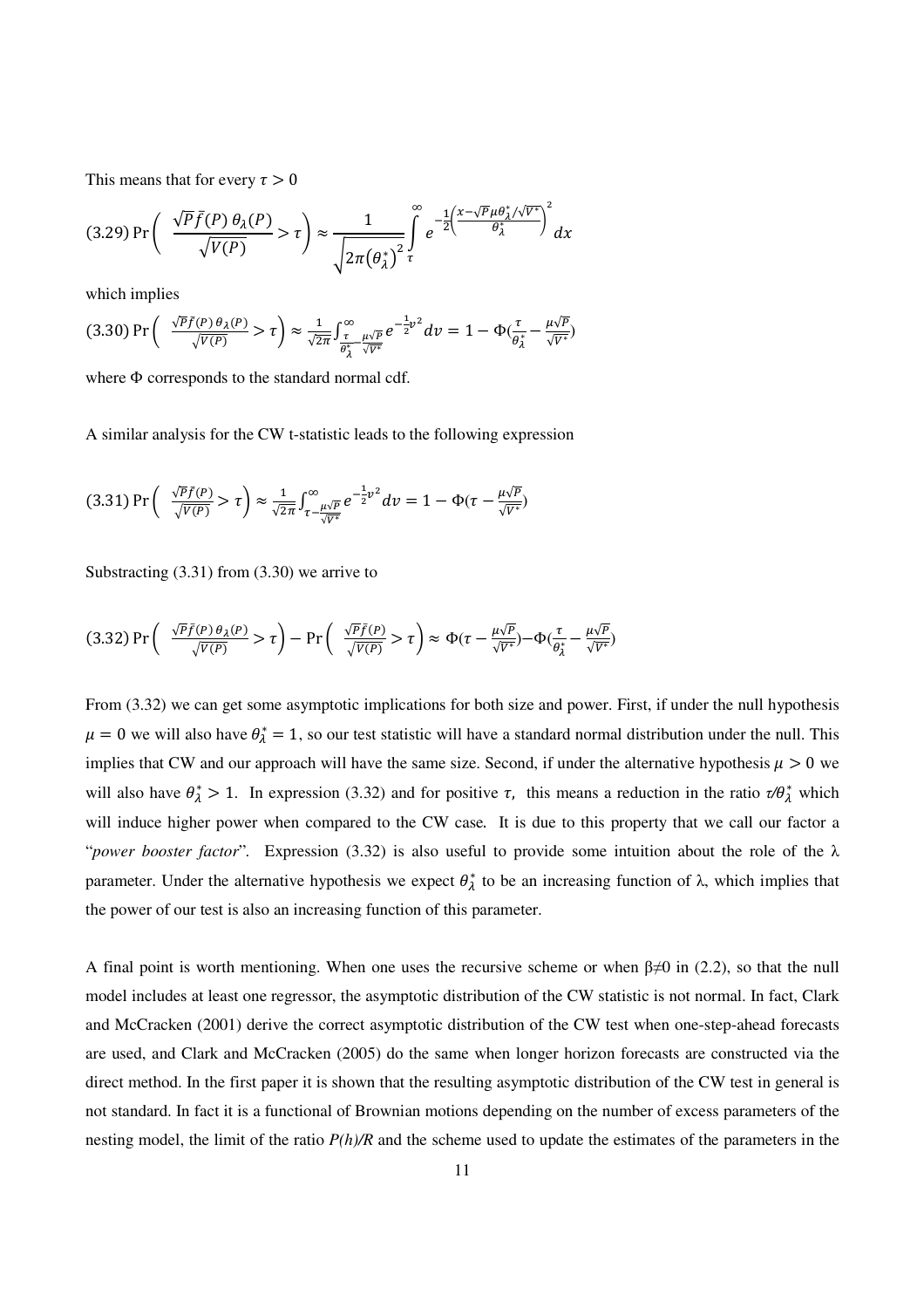out-of-sample exercise (rolling, recursive or fixed). In the second paper, Clark and McCracken (2005) provide a generalization of their results for multistep ahead forecasts. Unfortunately, the resulting asymptotic distribution of the CW statistic is again a functional of Brownian motions but now depending on nuisance parameters. Differing from the previous work of Clark and McCracken (2001, 2005), one of the key contributions of CW is to show via simulations that normal critical values are indeed adequate in a variety of settings. They show that the cost of approximating the correct critical values by standard normal ones is in general low: it produces a little undersized test. Furthermore, simulations completed by Clark and McCracken (2013) and Pincheira and West (2016) are consistent with the view that the CW statistic can reasonably be thought of as approximately normal. We will see in the following sections that our approach also seems to work well with standard normal critical values in a variety of settings.

## **3.2 Finite sample behavior**

In finite samples of size typically available in macroeconomics, it is not always the case that the asymptotic theory will be useful to explain the behavior of our test. In particular, when the number of forecasts *P* is moderate or small, the multiplication of our "*power booster factor*" and the CW t-statistic has a skewed distribution: it tends to have a heavier right tail. See Figures 1-2 below. This is due to the fact that our test is a nonlinear function of the CW core statistic: When this core statistic is close to zero, our test is close to CW, but when the CW core statistic is large; our test would be even larger. This feature has implications in terms of size and power. In terms of power, the implication is that we expect our test to show more power relative to CW at the 1% significance level than at the 5% significance level. Similarly, our test should show more power relative to CW at the 5% level than at the 10% level. In terms of size, the same nonlinear dynamics holds true, so our test should display higher size than CW. This seems not to be a serious problem given that simulations completed in CW (2006, 2007) show that CW is a little undersized in finite samples. An increment in size could be beneficial if this increment is just moderate.

A final point reflects the observation that the "*power booster factor*" is an increasing function of the parameter *λ*. This will also have implications in finite samples, meaning that the power of the test should increase with  $\lambda$ . In terms of size, the implication is that the empirical size of our test increases with  $\lambda$  as well. The recommendation here is to pick low levels for *λ.* We will go back to this issue in section 5.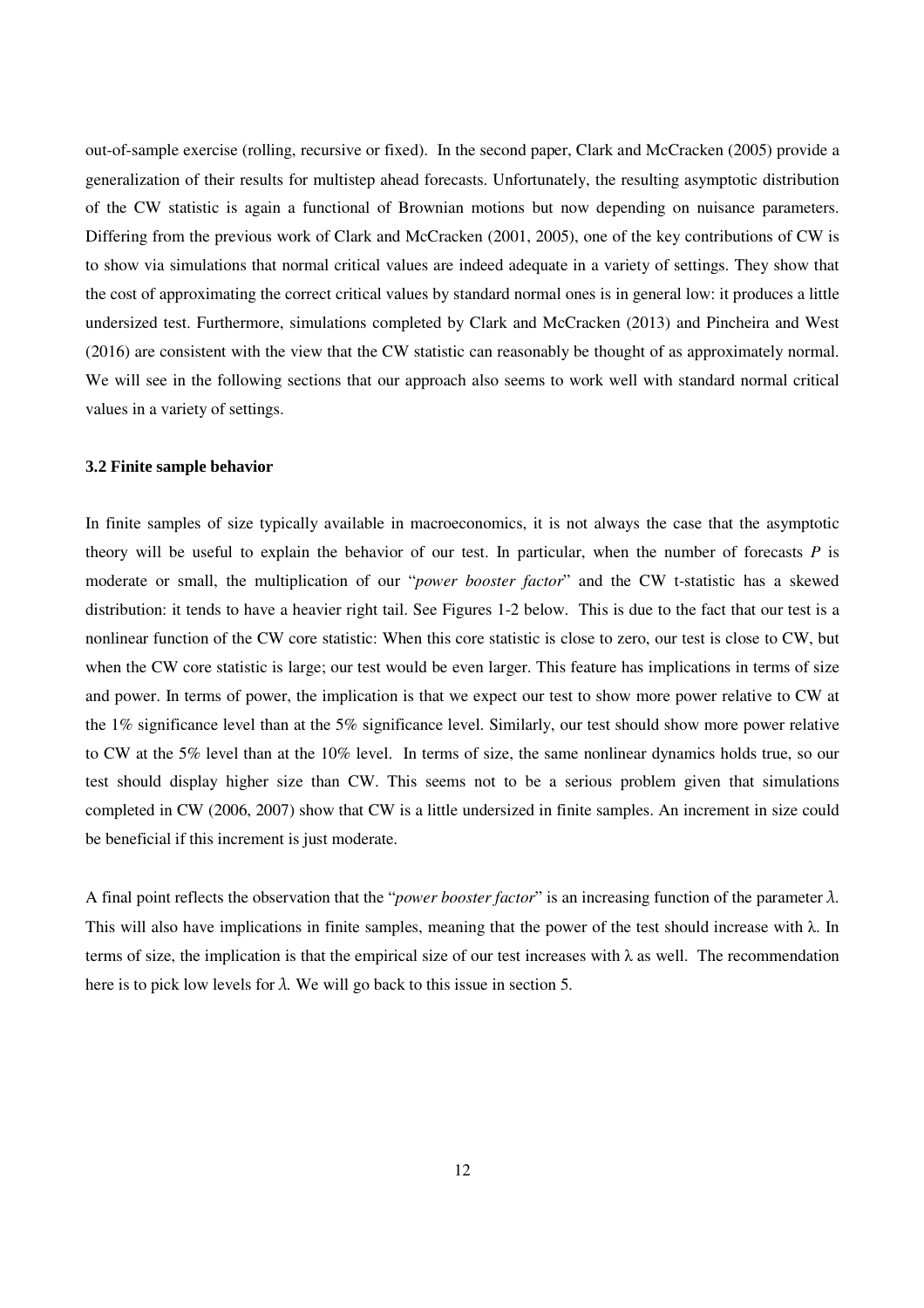**Figure 1: Kernel Densities of the Clark and West t-statistic and our New Test Distributions under the Null Hypothesis**



**Notes:** Data for Figures 1 and 2 come from 5000 replications of DGP 3, using the recursive scheme with parameters P=120 and λ=4. See section 4 next for a description of our Monte Carlo simulations.

**Figure 2: Kernel Densities of the Clark and West t-statistic and our New Test Distributions under the Alternative Hypothesis**



**Notes:** See notes to Figure 1.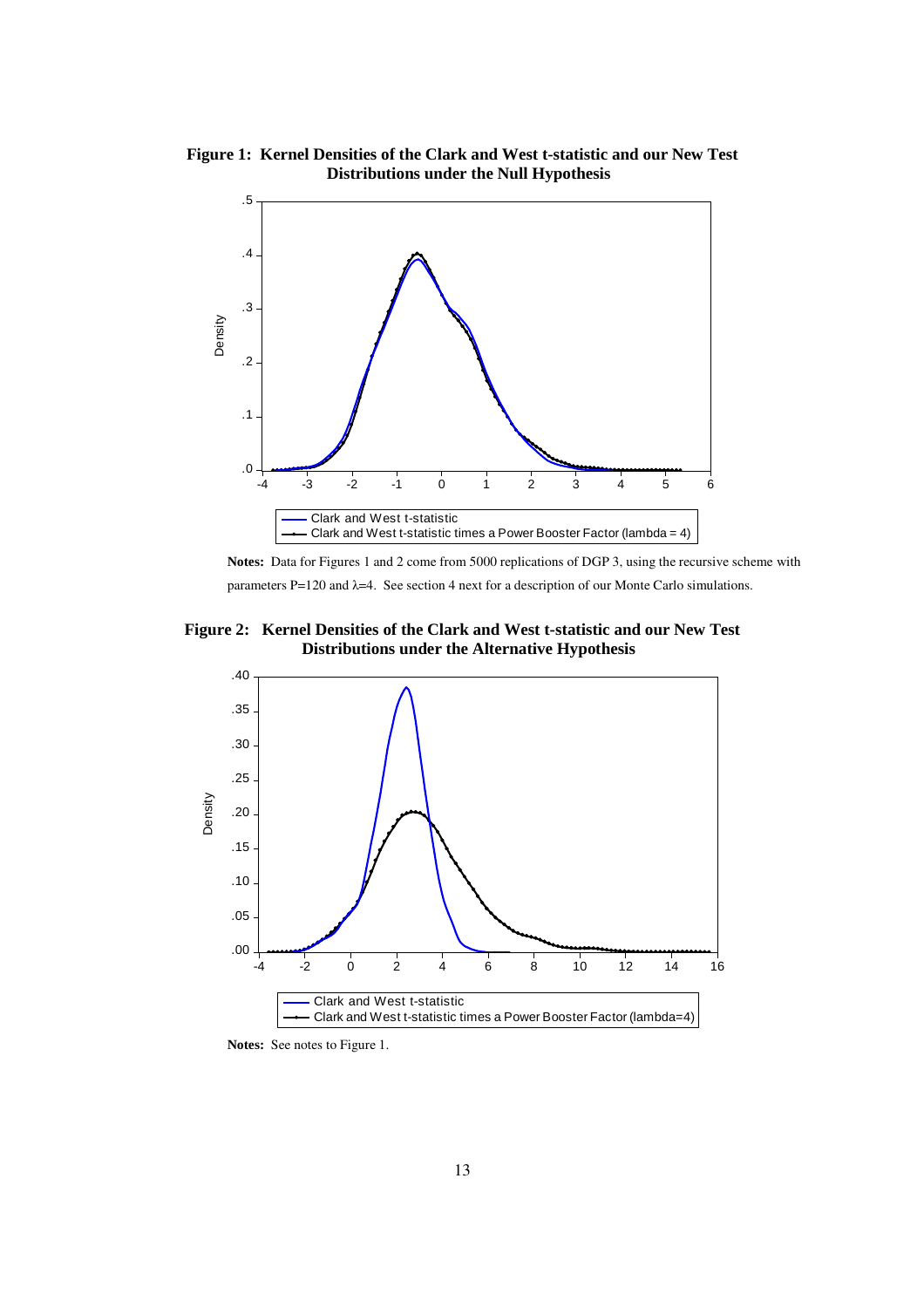# **4. Monte Carlo Simulations**

Our three simulation DGPs are stimulated by empirical work in asset pricing and macroeconomics. Most driving shocks are i.i.d. normal, but in DGP1 we also experiment with shocks displaying fat tails. In all simulations we consider both rolling and recursive samples, several values for the parameter  $\lambda$  in (2.17), a single value of the initial regression sample size *R* and four values of the number of one step ahead predictions *P*.

#### **4.1 Experimental design**

DGP 1: For the case where the null is a martingale model, we consider a DGP fairly similar to DGP 1 in Pincheira and West (2016). This DGP is such as the ones used in Clark and West (2006), Mankiw and Shapiro (1986), Nelson and Kim (1993), Stambaugh (1999), Campbell (2001), Tauchen (2001) and Pincheira (2013). This DGP is calibrated to match features of exchange rate series for which the martingale difference is a plausible null hypothesis and a model based on uncovered interest parity is a plausible alternative. The general setup is the following:

Null model:

$$
(4.1) \ \ y_{t+1} = \ e_{t+1} \tag{model 1}.
$$

Alternative model:

$$
(4.2a) \ \ y_{t+1} = \alpha_y + \gamma r_t + e_{t+1} \tag{model 2},
$$

$$
(4.2b) \quad r_{t+1} = \alpha_r + \varphi_1 r_t + \varphi_2 r_{t-1} + \dots + \varphi_p r_{t-(p-1)} + v_{t+1}.
$$

Here, both shocks,  $e_{t+1}$  and  $v_{t+1}$  are independent white noise processes. While  $v_{t+1}$  is assumed to be Gaussian,  $e_{t+1}$  is assumed to have a  $t(7)$  distribution displaying fat tails, which is a traditional feature of exchange rate returns. This simple setup maps into the notation of  $(2.1)-(2.2)$  via: the term  $X'_t \beta$  is absent and  $Z_t$  $=(1 \ r_t)'$ . In all our simulations,  $\alpha_y = \alpha_r = \varphi_3 = \cdots = \varphi_p = 0$ , so the process for  $r_{t+1}$  is a driftless AR(2) model. Let

(4.3) 
$$
\text{var}(e_{t+1}) = \sigma_e^2
$$
;  $\text{var}(v_{t+1}) = \sigma_v^2$ ;  $\text{corr}(e_{t+1}, v_{t+1}) = \rho$ .

We parameterize this as follows: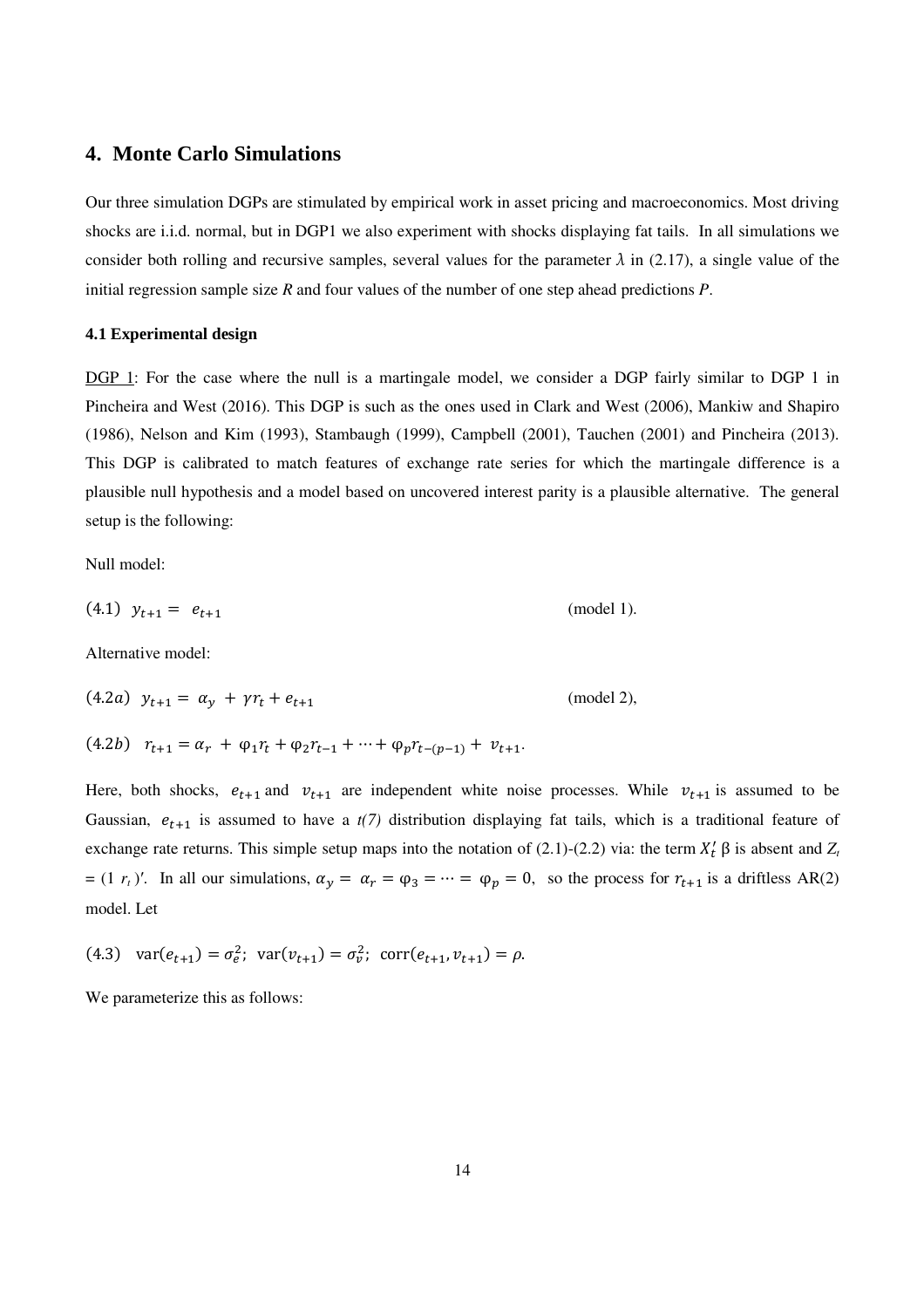| (4.4)            |      | $\omega$ |                                |  | $\gamma$ , under H <sub>0</sub> $\gamma$ under H <sub>A</sub> |                          |
|------------------|------|----------|--------------------------------|--|---------------------------------------------------------------|--------------------------|
| DGP <sub>1</sub> | 1.19 |          | $-0.25$ $(1.75)^2$ $(0.075)^2$ |  |                                                               | $\overline{\phantom{0}}$ |

In DGP 1, the null forecast (model 1) imposes  $\alpha_v = \gamma = 0$ , thus assuming  $y_{t+1} = e_{t+1}$ . The null yields simply the martingale difference or ''no change'' forecast of 0 for all *t* and all forecasting horizons. (In terms of the notation above,  $\hat{y}_{1,t+1|t} = 0$  for all *t*.) In DGP 1, the alternative forecast (model 2) is obtained from equation (4.2*a*), i.e. from a regression of  $y_{t+1}$  on the first lag of  $r_t$  and a constant. For the alternative, we compute forecasts using OLS estimates of our parameters, so they have the following shape

$$
(4.5) \quad \hat{y}_{t+1|t} = \hat{\alpha}_{yt} + \hat{\gamma}_t r_t.
$$

Here, the *t* subscripts on the coefficients  $\hat{a}_{yt}$  and  $\hat{\gamma}_t$  emphasize that they are estimated from a sample that ends at date *t*.

The parameterization in DGP 1 is based roughly on estimates from the exchange rate application considered in the empirical work reported in Clark and West (2006), in which  $y_{t+1}$  is the monthly percentage change in a US dollar bilateral exchange rate and  $r<sub>t</sub>$  is the corresponding interest differential. The parameters are obtained from monthly data. For this DGP we consider an initial estimation window of 120 observations (*R*=120) and report results for several different number of predictions: *P*=120, 240, 360 and 1000. The initial window of *R*=120 corresponds to a sample size of 10 years, the values *P=*120, 240 and 360 represents 10, 20 and 30 years of predictions. We also consider the case in which  $P = 1000$  to analyze the asymptotic behavior of our approach.

DGP 2: Our second DGP corresponds to the very same DGP 3 in Pincheira and West (2016). This DGP is motivated by the literature on commodity currencies*.* Our DGP 2 is calibrated to monthly returns of the Non-Fuel Commodity Price Index of the IMF,  $y_{t+1}$  and three commodity currencies versus the U.S. dollar:  $r_{1t}$  = Australia,  $r_{2t}$  = South Africa and  $r_{3t}$  = Chile. According to Chen, Rogoff and Rossi (2010) commodity currencies should have the ability to predict commodity returns. Null model:

(4.6) 
$$
y_{t+1} = \alpha_y + \delta y_t + e_{t+1}
$$
 (model 1).

Alternative model:

(4.7a) 
$$
y_{t+1} = \alpha_y + \gamma_1 r_{1t} + \gamma_2 r_{2t} + \gamma_3 r_{3t} + \delta y_t + e_{t+1}
$$
 (model 2),  
(4.7b)  $r_{it+1} = \alpha_{ir} + \varphi_i r_{it} + v_{it+1}, i=1,2,3.$ 

In the notation of (2.1)-(2.2),  $X_t = y_t$  and  $Z_t = (1 r_{1t} r_{2t} r_{3t})'$ . Parameters: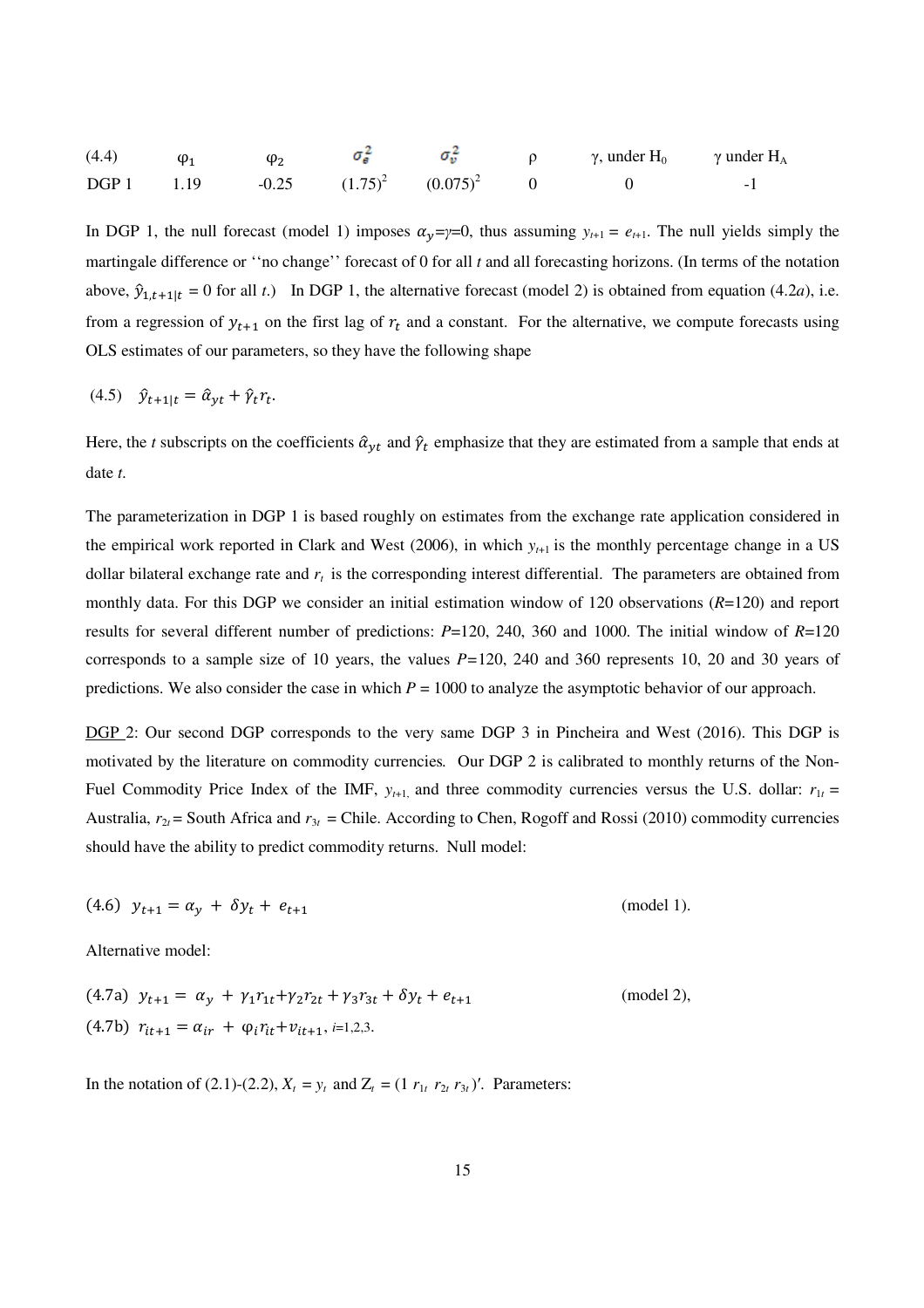(4.8)  $\alpha_y = \alpha_{1r} = \alpha_{2r} = \alpha_{3r} = 0$ ,  $\delta = 0.3$ ,  $\varphi_1 = \varphi_2 = 0.33$ ,  $\varphi_3 = 0.5$ ; under H<sub>0</sub>,  $\gamma_1 = \gamma_2 = \gamma_3 = 0$ ; under H<sub>A</sub>,  $\gamma_1 = -0.06$ ;  $\gamma_2 = -0.015$ ;  $\gamma_3 = -0.06$ .

These parameters are calibrated to 1990-2015 monthly data, with the three currencies monthly average of daily values. The variance-covariance structure of the shocks  $(e_{t+1}, v_{1t+1}, v_{2t+1}, v_{3t+1})$  is given by  $10^{-3}$  times the following matrix

| $\begin{pmatrix} 0.536 & -0.296 & -0.229 & -0.221 \\ -0.296 & 0.666 & 0.352 & 0.251 \\ -0.229 & 0.352 & 1.09 & 0.251 \end{pmatrix}$<br>$\vert -0.229 \vert$ |       |       |       |
|-------------------------------------------------------------------------------------------------------------------------------------------------------------|-------|-------|-------|
| $\setminus -0.221$                                                                                                                                          | 0.251 | 0.251 | 0.478 |

We consider an initial estimation window of 120 observations (*R=*120) and several different number of predictions: *P*=85, 170, 340 and 1000.

DGP 3: Our last DGP is based on recent work exploring the predictive linkages between domestic and international inflation. Several articles analyze this relationship concluding that the linkage is important, both at the core and headline level, at least for some countries. See for instance Ciccarelli and Mojon (2010), Morales-Arias and Moura (2013), Hakkio (2009), Pincheira and Gatty (2016) and Medel, Pedersen and Pincheira (2016). For clarity, we relabel  $y_t$  as  $\pi_t^{core}$  and  $r_t$  as  $\pi_t^{CIF}$ , where CIIF stands for Core International Inflation Factor. The DGP is as follows. Let *et* and *νt* be i.i.d. shocks.

(4.9)  $\pi_{t+1}^{core} = \alpha_{\pi} + \varphi_{\pi} \pi_t^{core} + e_t$  (model 1: null model), (4.10)  $\pi_{t+1}^{core} = \alpha_{\pi} + \varphi_{\pi} \pi_t^{core} + \gamma_1 \pi_t^{CHF} + \gamma_2 \pi_{t-1}^{CHF}$ (model 2: alternative model), (4.11)  $\pi_{t+1}^{ClIF} = \alpha_r + \varphi_1 \pi_t^{ClIF} + \varphi_2 \pi_{t-1}^{ClIF} + \nu_{t+1}$ 

We calibrate these two processes to match in-sample estimates for monthly core inflation for a sample of OECD countries. Parameters:

(4.12)  $\alpha_{\pi} = 0.15$ ,  $\varphi_{\pi} = 0.90$ ,  $\alpha_{r} = 0.05$ ,  $\varphi_{1} = 1.27$ ,  $\varphi_{2} = -0.3$ ,  $\sigma_{e}^{2} = 0.25^{2}$ ,  $\sigma_{v}^{2} = 0.1^{2}$ ; corr $(e_{t+1}, v_{t+1}) =$ 0.2; under H<sub>0</sub>,  $\gamma_1 = \gamma_2 = 0$ ; under H<sub>A</sub>,  $\gamma_1 = 0.51$ ,  $\gamma_2 = -0.50$ .

In contrast to our previous DGPs, DGP 3 is highly persistent in all three expressions (4.9), (4.10) and (4.11). We consider an initial estimation window of 240 observations (*R*=240) and report results for several different number of predictions: *P*=120, 180, 240 and 1000. Differing also from our previous DGPs, now we do not impose the correct number of lags for  $\pi_t^{ClIF}$  in (4.10). We use BIC to choose the lag length with maximum lag *p*=6, so in this DGP we deal with a certain degree of model uncertainty.

For each DGP we consider 5000 independent replications. In each replication, we generate 2000 observations on our dependent and independent variables. We discard the first 500 values to ensure stationarity. We evaluate the performance of our test and CW test using standard normal critical values at the 10%, 5% and 1% significance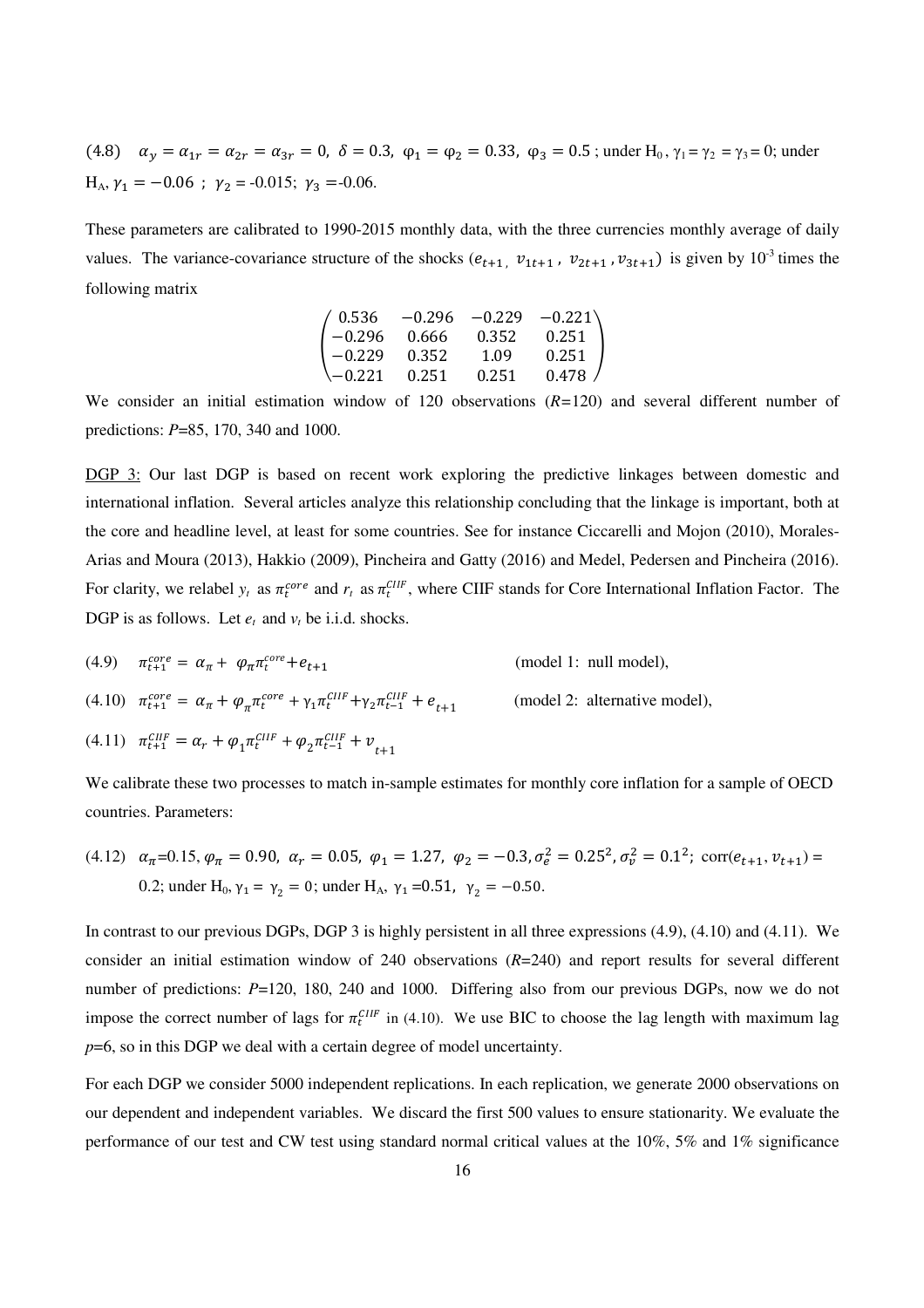level for one sided tests. We construct estimates of the long run variance  $\hat{V}$  in (2.8) using Newey and West (1987, 1994).

# **5. Simulation results**

In this section we present simulation results for size, size-adjusted-power and raw power of our tests. To save space, complete results are only reported when the nominal size is 5%. Nevertheless, summary statistics for all three nominal sizes (10%, 5% and 1%) are also described in this section. Complete results for other relevant nominal sizes are in the appendix. We also report tables with the average across 5000 independent simulations of our "*power booster factor*".

#### **5.1 Simulation Results: Size.**

Results for nominal size 5% are in Table 1. From this table, in the rows labeled "CW" we see that the CW test is modestly undersized in all our DGPs and for all values of the number of forecasts *P*. This is also robust to the use of rolling and recursive windows. Table 6 indicates that the median size of CW is 0.037, below the nominal size of 0.05. Let us go back to Table 1. In the rows labeled "CW with PBF…" we present results for our approach. Three salient features are worth mentioning. First, empirical size is always higher than the equivalent figure for CW. Second, the empirical size of our approach is an increasing function of the parameter λ. Third; in Table 6 we see that the median size of our approach is 0.045, below the nominal size of 0.05. Nevertheless, our approach is not always undersized. In particular it is sometimes oversized for high values of λ. We notice, however, that in most entries of Table 1, results on size are better in our approach relative to CW. This means that size is higher than CW, but either below nominal size or slightly above it. This is particularly noticeable if we restrict ourselves to values of  $\lambda$  equal or below 2. In this case is only for DGP 2 and  $P=85$  that our approach is importantly oversized. This represents less than 10% of the relevant entries in Table 1. Other than that, our approach improves the empirical size of the CW test.

When the nominal size is 10%, the general picture described at the 5% level still stands. Table A1 in the appendix shows detailed results. CW still is modestly undersized, and our approach has always higher size than CW. Differing from the previous case (nominal size of 5%), now our approach is never heavily oversized, and most of the times is slightly undersized. In the worst case we obtain an empirical size of 12.4%, which we consider tolerable. Table 6 reports the median size of CW and our approach. The corresponding figures are 7.3% for CW and 8.4% for our approach. In general terms, at the 10% level, our results are better relative to CW in terms of size.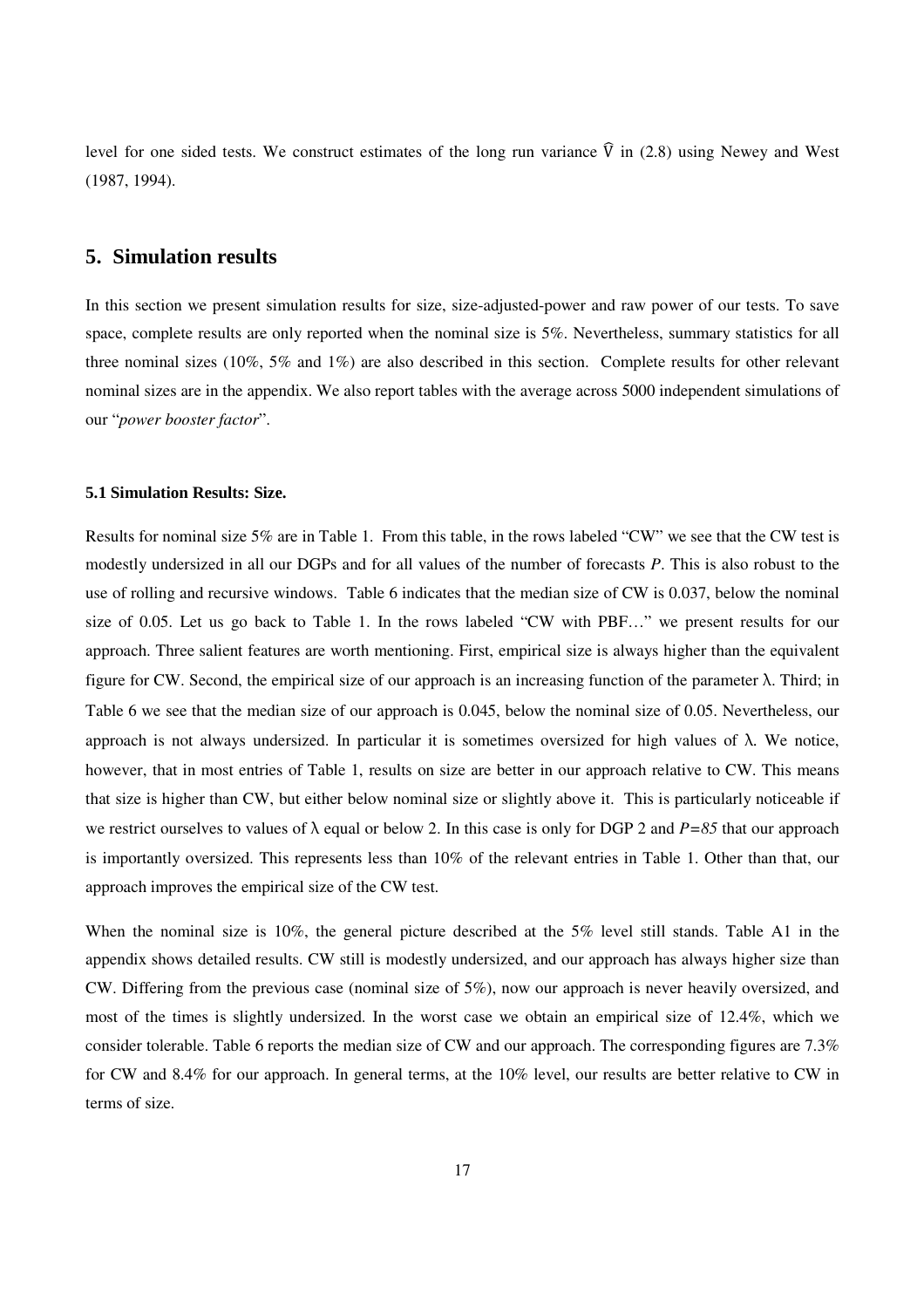A slightly different picture is shown for nominal sizes of 1%. CW is still slightly undersized, but now, in most entries of Table A4 in the appendix, our approach is slightly oversized with a median of 0.011 (see Table 6). In most cases size distortions in our approach are modest, but in some cases for large values of  $\lambda$ , our approach is importantly oversized. Interestingly, for low values of  $\lambda$  ( $1 \leq \lambda \leq 2$ ), the median size of our approach is 1%, and aside from the results of DGP 2 with P=85, our test seems to be, in most cases, correctly sized.

| Empirical size: One-step ahead forecasts, nominal size $= 5\%$ |                      |           |                                     |                 |           |           |                                       |            |
|----------------------------------------------------------------|----------------------|-----------|-------------------------------------|-----------------|-----------|-----------|---------------------------------------|------------|
|                                                                |                      |           | <b>Panel A: Rolling regressions</b> |                 |           |           | <b>Panel B: Recursive regressions</b> |            |
|                                                                |                      |           | <b>DGP 1 (R=120)</b>                |                 |           |           | <b>DGP 1 (R=120)</b>                  |            |
| <b>Test</b>                                                    | $P = 120$            | $P = 240$ | $P = 360$                           | $P = 1000$      | $P = 120$ | $P = 240$ | $P = 360$                             | $P = 1000$ |
| CW with PBF $\lambda=1.0$                                      | 0.041                | 0.038     | 0.042                               | 0.033           | 0.041     | 0.038     | 0.035                                 | 0.034      |
| CW with PBF $\lambda=1.5$                                      | 0.044                | 0.040     | 0.044                               | 0.034           | 0.044     | 0.039     | 0.036                                 | 0.036      |
| CW with PBF $\lambda=2.0$                                      | 0.047                | 0.043     | 0.047                               | 0.035           | 0.046     | 0.041     | 0.037                                 | 0.036      |
| CW with PBF $\lambda=4.0$                                      | 0.057                | 0.051     | 0.054                               | 0.040           | 0.054     | 0.046     | 0.040                                 | 0.037      |
| CW with PBF $\lambda=6.0$                                      | 0.066                | 0.059     | 0.063                               | 0.048           | 0.061     | 0.051     | 0.047                                 | 0.040      |
| $\mathbf{CW}$                                                  | 0.036                | 0.033     | 0.037                               | 0.031           | 0.038     | 0.034     | 0.032                                 | 0.031      |
|                                                                | <b>DGP 2 (R=120)</b> |           |                                     | $DGP 2 (R=120)$ |           |           |                                       |            |
|                                                                | $P=85$               | $P = 170$ | $P = 340$                           | $P=1000$        | $P=85$    | $P = 170$ | $P = 340$                             | $P = 1000$ |
| CW with PBF $\lambda=1.0$                                      | 0.055                | 0.046     | 0.044                               | 0.047           | 0.053     | 0.044     | 0.042                                 | 0.035      |
| CW with PBF $\lambda=1.5$                                      | 0.058                | 0.049     | 0.048                               | 0.049           | 0.057     | 0.046     | 0.043                                 | 0.037      |
| CW with PBF $\lambda=2.0$                                      | 0.060                | 0.052     | 0.050                               | 0.051           | 0.060     | 0.047     | 0.045                                 | 0.038      |
| CW with PBF $\lambda=4.0$                                      | 0.072                | 0.063     | 0.059                               | 0.057           | 0.072     | 0.058     | 0.049                                 | 0.041      |
| CW with PBF $\lambda=6.0$                                      | 0.083                | 0.073     | 0.069                               | 0.061           | 0.080     | 0.064     | 0.055                                 | 0.043      |
| $\mathbf{CW}$                                                  | 0.047                | 0.040     | 0.039                               | 0.044           | 0.048     | 0.041     | 0.039                                 | 0.034      |
|                                                                |                      |           | <b>DGP 3 (R=240)</b>                |                 |           |           | <b>DGP 3 (R=240)</b>                  |            |
|                                                                | $P = 120$            | $P=180$   | $P = 240$                           | $P = 1000$      | $P = 120$ | $P = 180$ | $P = 240$                             | $P = 1000$ |
| CW with PBF $\lambda=1.0$                                      | 0.043                | 0.038     | 0.041                               | 0.042           | 0.040     | 0.038     | 0.037                                 | 0.028      |
| CW with PBF $\lambda=1.5$                                      | 0.044                | 0.040     | 0.043                               | 0.044           | 0.041     | 0.039     | 0.037                                 | 0.028      |
| CW with PBF $\lambda=2.0$                                      | 0.046                | 0.041     | 0.045                               | 0.045           | 0.043     | 0.040     | 0.038                                 | 0.028      |
| CW with PBF $\lambda=4.0$                                      | 0.053                | 0.045     | 0.050                               | 0.049           | 0.049     | 0.046     | 0.042                                 | 0.030      |
| CW with PBF $\lambda=6.0$                                      | 0.059                | 0.050     | 0.055                               | 0.053           | 0.055     | 0.048     | 0.045                                 | 0.031      |
| $\mathbf{CW}$                                                  | 0.038                | 0.036     | 0.038                               | 0.041           | 0.038     | 0.036     | 0.035                                 | 0.027      |

| Table 1                                         |
|-------------------------------------------------|
| rical size: One-sten ahead forecasts, nominal s |

**Notes:** 

1. Table 1 displays empirical sizes for two tests of equal population mean squared prediction errors (MSPEs) against the one-sided alternative that one model has higher accuracy (lower MSPE). Rows with the label "CW" display results of the test proposed in Clark and West (2006, 2007). Rows with the label "CW with PBF…" display results of the test proposed in this paper. The term "PBF" stands for Power Booster Factor. Our test is the result of the multiplication of the t-statistic proposed in Clark and West (2006, 2007) and the Power Booster Factor presented in expression (2.17). This factor should be close to one under the null hypothesis, but should be greater than one under the alternative hypothesis. The implication is that our test should have more power than the test in Clark and West (2006, 2007). As the Power Booster Factor depends on the parameter  $\lambda$ , we present results for five different alternatives for this parameter:  $\lambda=1$ ;  $\lambda=1.5$ ;  $\lambda=2$ ;  $\lambda=4$ ; and  $\lambda=6$ .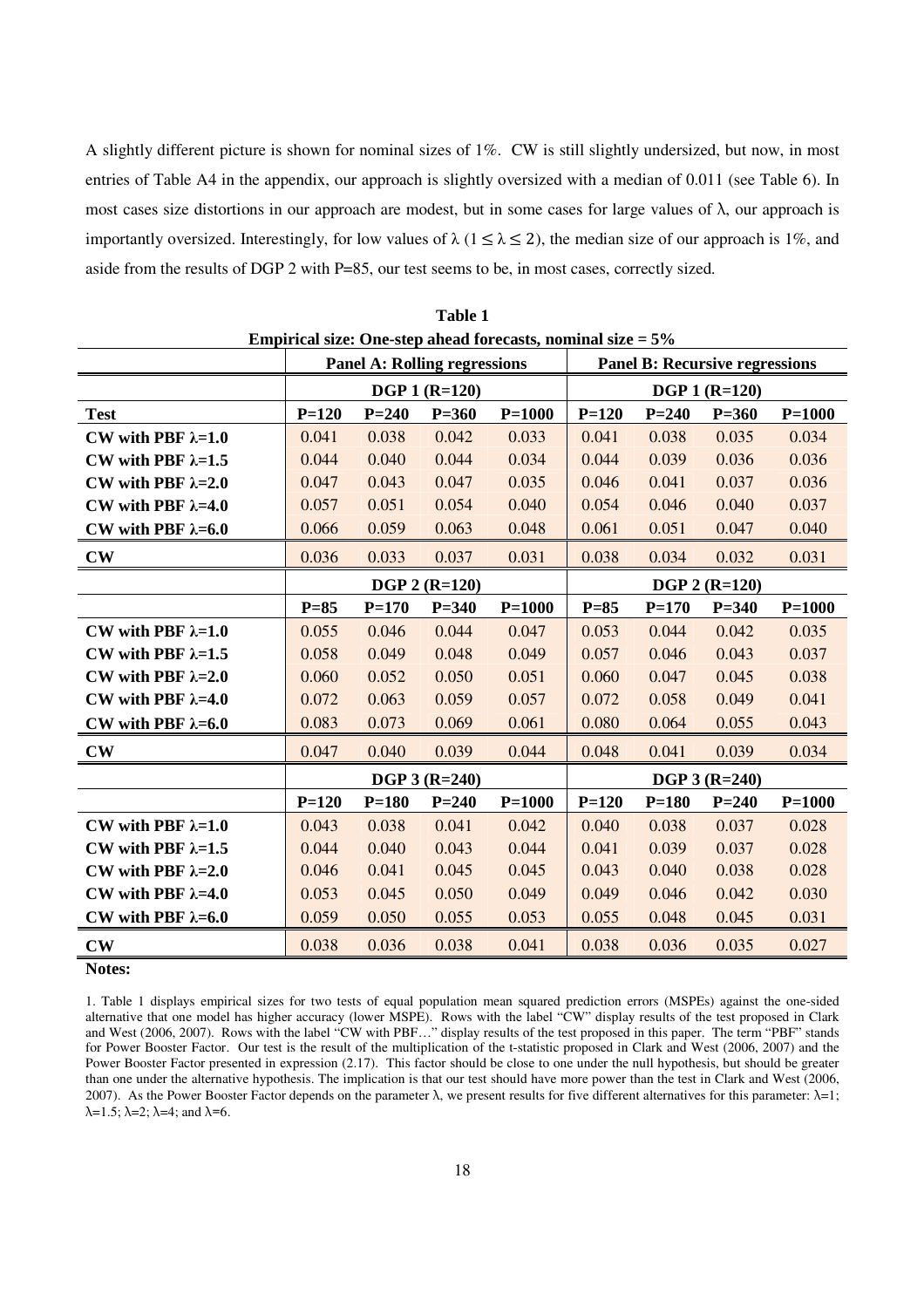2. In DGP 1 the null model posits that the predictand  $y_t$  is white noise, the alternative that  $y_t$  depends on a constant and a variable  $r_t$  that follows an autoregression of order 2. In DGPs 2 and 3, the null is that  $y_t$  follows an AR(1), the alternative that  $y_t$  is driven by additional variables following autoregressive processes. This implies that the univariate process for  $y_t$  is not an AR(1). Section 4 of the main body of the paper gives exact specifications. In the exercises with DGP 1 and DGP 2 the alternative uses population lag lengths. In the exercises with DGP3 the alternative uses BIC to pick lags of the exogenous variable in the equation for  $y_t$ . All three DGPs are estimated by least squares.

3. Results are based on 5000 replications. A figure of 0.041 in the first column with numbers, for example, indicates that about 205 of the 5000 corresponding statistics were greater than 1.645, where 1.645 is the 5% critical value for a standard normal one-sided test.

4. Let *R* be the rolling sample size (left panel in Table 1) or the smallest recursive sample used to estimate parameters needed under the alternative to make a forecast (right panel in Table 1). Then *R*=120 in DGP 1 and DGP 2 and *R*=240 in DGP 3. Table 1 shows results for several different number of predictions *P.* In DGP 1 we consider *P=120*; *P=240*; *P=360* and *P=1000*. In DGP 2 we consider *P=85*; *P=170*; *P=340* and *P=1000.* In DGP 3 we consider *P=120*; *P=180*; *P=240* and *P=1000.* Results for nominal sizes of 10% and 1%, are available in the Appendix.

**5.2 Simulation Results: Power.** Table 2 shows results for size-adjusted-power, Table 3 for power. Virtually all entries in Table 2 display higher size-adjusted-power for our approach relative to  $CW<sup>6</sup>$ . The only exception occurs for DGP 2, when *P*= 340 under the rolling scheme. In all other cases size-adjusted-power is higher when using our "*power booster factor*". Differences are in general low, however. Table 6 shows the median sizeadjusted-power for all three nominal sizes. The figures for CW are 0.741; 0.638 and 0.401 when nominal sizes are 10%, 5% and 1% respectively. The equivalent figures of our new approach are 0.745; 0.648 and 0.431. Consistent with our beliefs, gains in size-adjusted-power relative to CW are tiny when inference is carried out at the 10% level, small to moderate at the 5% level, and substantial when inference is carried out at the 1% level. Table 6 shows median results, but also consistent with our beliefs, Table 2 shows that size-adjusted-power is an increasing function of  $\lambda$ , so gains relative to CW are more important when  $\lambda$  is high. To give an example, Table 2 indicates that for DGP 3, under the rolling scheme, when *P*=120, CW has a figure of size-adjusted-power equal to 0.657. For  $\lambda = 1$ , the equivalent figure of our approach is 0.666, only a tiny improvement relative to CW. Nevertheless, for  $\lambda = 6$ , our figure is 0.696, a considerable gain relative to CW. The same gains are less impressive at the 10% nominal size (see Table A2 in the appendix) but much more impressive when nominal size is 1%. In this case, the equivalent entries in Table A5 in the appendix show a figure for CW of 0.441. For our approach when  $\lambda = 6$ , our figure is 0.558. (See in Table A5 the case of DGP 3 under the rolling scheme, when *P*=120). A final point: gains in size-adjusted-power are more important for small and moderate values of the number of predictions *P*. Asymptotically, gains in size-adjusted-power tend to disappear.

-

 $6$  Tables A3 and A6 in the appendix show the same pattern when inference is carried out at the 10% and 1% significance level.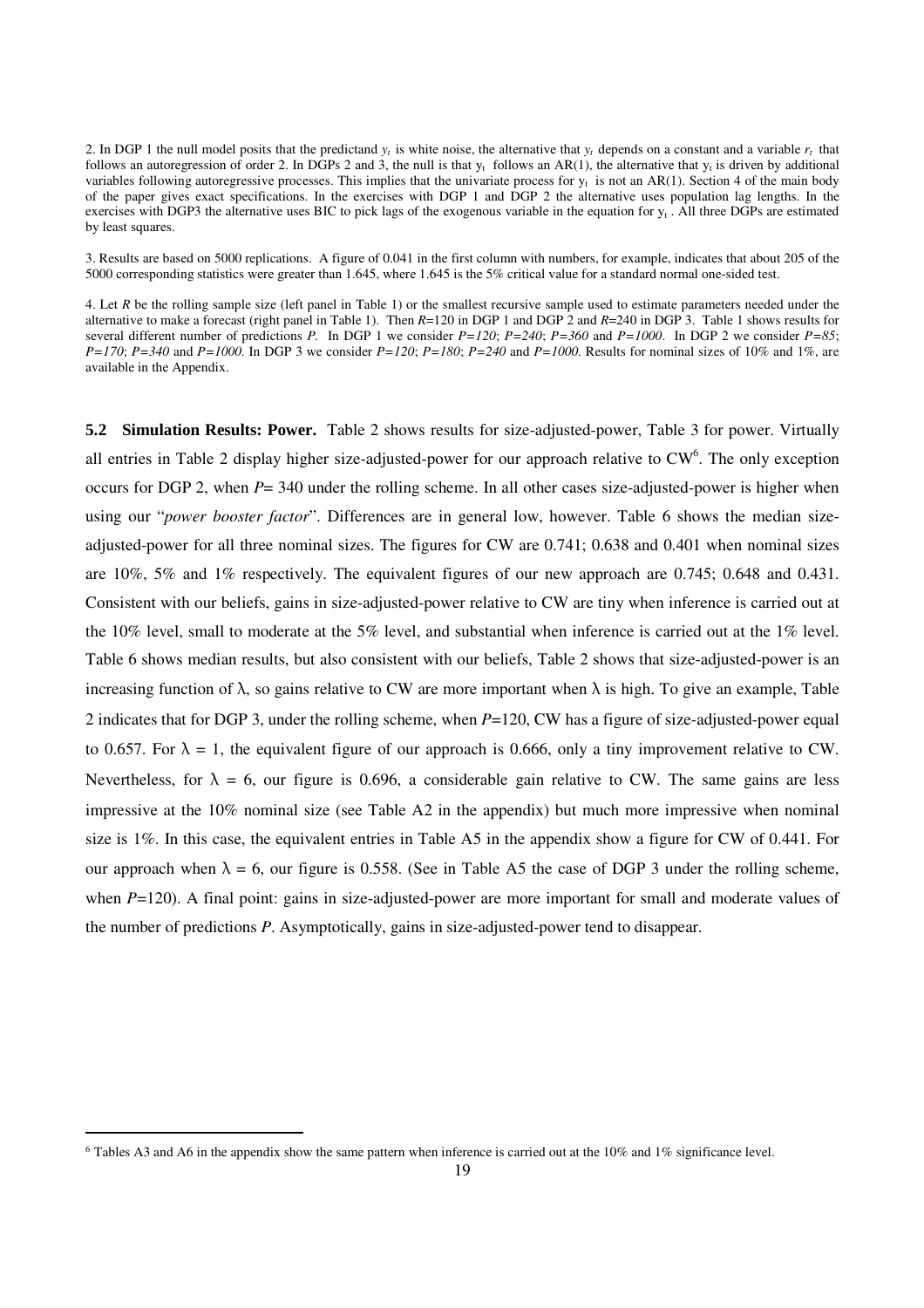|                           |                 |           | <b>Panel A: Rolling regressions</b> | $_{\rm DEC-110}$ and $_{\rm T00}$ over . One-step aneau forecasts, hominar size $-5$ /0 |           |                 | <b>Panel B: Recursive regressions</b> |            |
|---------------------------|-----------------|-----------|-------------------------------------|-----------------------------------------------------------------------------------------|-----------|-----------------|---------------------------------------|------------|
|                           |                 |           | <b>DGP 1 (R=120)</b>                |                                                                                         |           |                 | <b>DGP 1 (R=120)</b>                  |            |
| <b>Test</b>               | $P=120$         | $P = 240$ | $P = 360$                           | $P = 1000$                                                                              | $P = 120$ | $P = 240$       | $P = 360$                             | $P = 1000$ |
| CW with PBF $\lambda=1.0$ | 0.372           | 0.506     | 0.604                               | 0.901                                                                                   | 0.429     | 0.622           | 0.765                                 | 0.986      |
| CW with PBF $\lambda=1.5$ | 0.372           | 0.506     | 0.605                               | 0.901                                                                                   | 0.434     | 0.624           | 0.766                                 | 0.986      |
| CW with PBF $\lambda=2.0$ | 0.374           | 0.506     | 0.605                               | 0.901                                                                                   | 0.437     | 0.625           | 0.766                                 | 0.986      |
| CW with PBF $\lambda=4.0$ | 0.380           | 0.511     | 0.608                               | 0.900                                                                                   | 0.449     | 0.628           | 0.768                                 | 0.986      |
| CW with PBF $\lambda=6.0$ | 0.385           | 0.517     | 0.611                               | 0.901                                                                                   | 0.453     | 0.630           | 0.770                                 | 0.986      |
| $\mathbf{CW}$             | 0.365           | 0.504     | 0.604                               | 0.900                                                                                   | 0.424     | 0.618           | 0.764                                 | 0.986      |
|                           | $DGP 2 (R=120)$ |           |                                     |                                                                                         |           | $DGP 2 (R=120)$ |                                       |            |
|                           | $P=85$          | $P = 170$ | $P = 340$                           | $P = 1000$                                                                              | $P=85$    | $P = 170$       | $P = 340$                             | $P = 1000$ |
| CW with PBF $\lambda=1.0$ | 0.167           | 0.223     | 0.311                               | 0.525                                                                                   | 0.186     | 0.279           | 0.421                                 | 0.791      |
| CW with PBF $\lambda=1.5$ | 0.167           | 0.225     | 0.312                               | 0.525                                                                                   | 0.187     | 0.280           | 0.422                                 | 0.791      |
| CW with PBF $\lambda=2.0$ | 0.168           | 0.224     | 0.312                               | 0.526                                                                                   | 0.189     | 0.280           | 0.421                                 | 0.791      |
| CW with PBF $\lambda=4.0$ | 0.172           | 0.227     | 0.312                               | 0.528                                                                                   | 0.195     | 0.285           | 0.424                                 | 0.791      |
| CW with PBF $\lambda=6.0$ | 0.172           | 0.229     | 0.312                               | 0.529                                                                                   | 0.195     | 0.286           | 0.428                                 | 0.791      |
| $\mathbf{CW}$             | 0.167           | 0.223     | 0.313                               | 0.523                                                                                   | 0.185     | 0.274           | 0.419                                 | 0.790      |
|                           |                 |           | <b>DGP 3 (R=240)</b>                |                                                                                         |           |                 | <b>DGP 3 (R=240)</b>                  |            |
|                           | $P=120$         | $P = 180$ | $P = 240$                           | $P = 1000$                                                                              | $P = 120$ | $P = 180$       | $P = 240$                             | $P = 1000$ |
| CW with PBF $\lambda=1.0$ | 0.666           | 0.763     | 0.804                               | 0.993                                                                                   | 0.747     | 0.861           | 0.917                                 | 1.000      |
| CW with PBF $\lambda=1.5$ | 0.667           | 0.766     | 0.806                               | 0.993                                                                                   | 0.752     | 0.863           | 0.918                                 | 1.000      |
| CW with PBF $\lambda=2.0$ | 0.671           | 0.768     | 0.807                               | 0.993                                                                                   | 0.756     | 0.864           | 0.918                                 | 1.000      |
| CW with PBF $\lambda=4.0$ | 0.688           | 0.773     | 0.811                               | 0.993                                                                                   | 0.773     | 0.870           | 0.921                                 | 1.000      |
| CW with PBF $\lambda=6.0$ | 0.696           | 0.779     | 0.813                               | 0.993                                                                                   | 0.780     | 0.874           | 0.921                                 | 1.000      |
| $\mathbf{CW}$             | 0.657           | 0.760     | 0.802                               | 0.993                                                                                   | 0.738     | 0.856           | 0.913                                 | 1.000      |

**Table 2 Size-Adjusted-Power: One-step ahead forecasts, nominal size = 5%** 

1. Table 2 displays figures on size-adjusted-power for two tests of equal population mean squared prediction errors (MSPEs) against the one-sided alternative that one model has higher accuracy (lower MSPE). Size-adjusted-power represents the percentage of correct rejections of the null hypothesis enforcing the empirical size of the tests to coincide with their nominal size. Rows with the label "CW" display results of the test proposed in Clark and West (2006, 2007). Rows with the label "CW with PBF..." display results of the test proposed in this paper. The term "PBF" stands for Power Booster Factor. Our test is the result of the multiplication of the t-statistic proposed in Clark and West (2006, 2007) and the Power Booster Factor presented in expression (2.17). This factor should be close to one under the null hypothesis, but should be greater than one under the alternative hypothesis. The implication is that our test should have more power than the test in Clark and West (2006, 2007). As the Power Booster Factor depends on the parameter  $\lambda$ , we present results for five different alternatives for this parameter:  $\lambda=1$ ;  $\lambda=1.5$ ;  $\lambda=2$ ;  $\lambda=4$ ; and  $\lambda=6$ .

2. See notes to Table 1 for further details.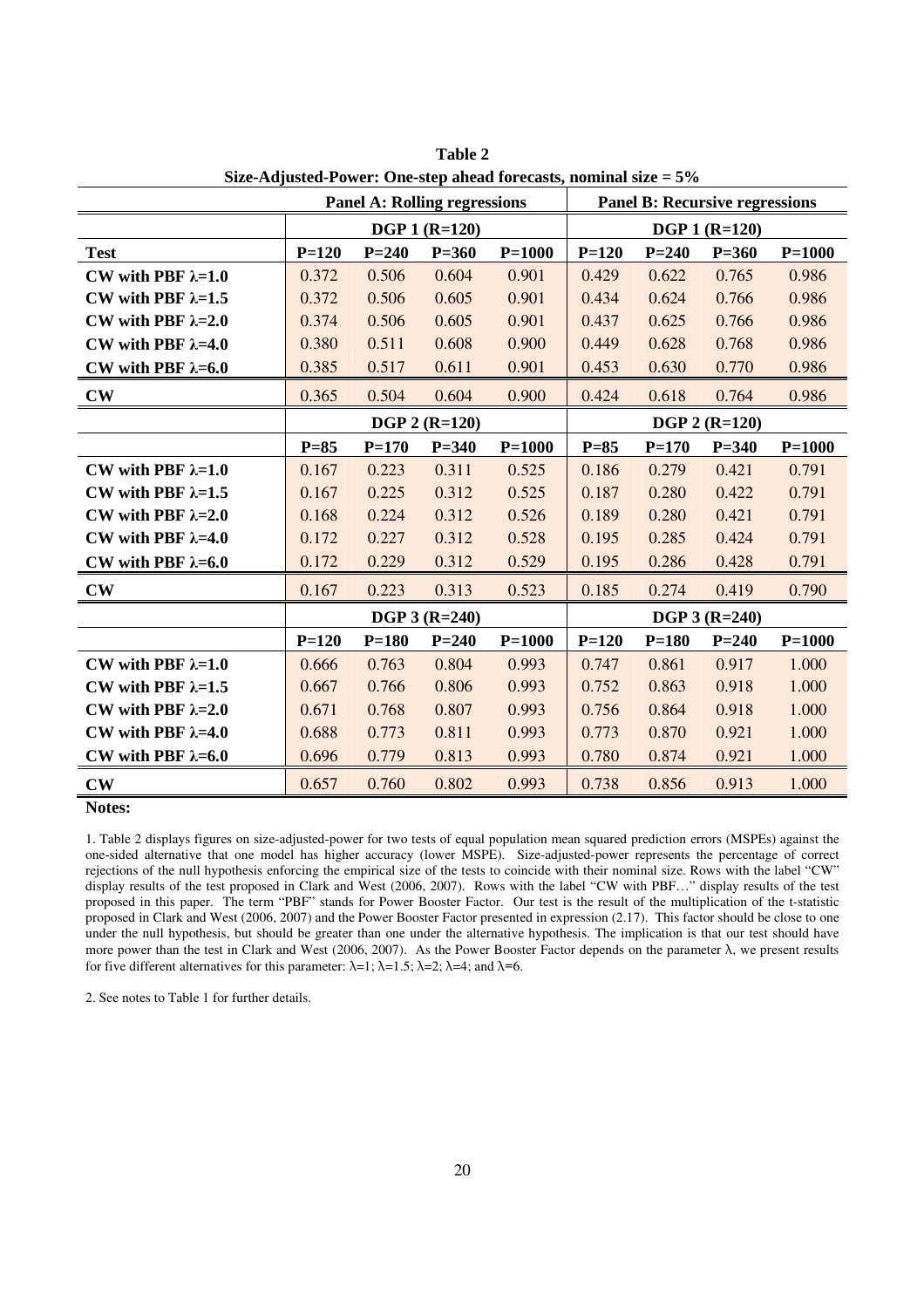Table 3 shows result on raw power. Virtually all entries in Table 3 display higher power for our approach relative to CW<sup>7</sup>. The only exception occurs for DGP 3, when  $P= 1000$  under the recursive scheme. In this case figures on power are all equal to one both in CW and our approach. In all other cases power is higher when using our "*power booster factor*". Differing from our previous analysis on size-adjusted-power, now the gains of our approach relative to CW are, in general, substantial. Table 6 shows the median power for all three nominal sizes. The figures for CW are 0.702; 0.586 and 0.342 when nominal sizes are 10%, 5% and 1% respectively. The equivalent figures of our new approach are 0.731; 0.646 and 0.468. We notice that for CW median figures on power are lower than on size-adjusted-power, reflecting the fact that CW is a little undersized. When using our "*power booster factor*" we find mixed results. Figures on power are lower than on size-adjusted-power when inference is carried out at the 10% significance level, which is consistent with our approach being a little undersized. Nevertheless, figures on power are higher than on size-adjusted-power when inference is carried out at the 5% and 1% significance levels, which is consistent with our approach being a little oversized, especially for high values of λ, when the nominal size is set to 1%.

Gains in power relative to CW are moderate when inference is carried out at the 10% level, higher at the 5% level, and huge when inference is carried out at the 1% level. Table 3 also shows that power is an increasing function of λ, so gains relative to CW are more important when λ is high. To give an example, Table 3 indicates that for DGP 1, under the recursive scheme, when  $P=120$ , CW has a figure on power equal to 0.368. For  $\lambda = 1$ , the equivalent figure of our approach is 0.399, a small improvement relative to CW. Nevertheless, for  $\lambda = 6$ , our figure is 0.488, a substantial gain relative to CW. The same gains are slightly lower at the 10% nominal size (see Table A3 in the appendix) but much more impressive when nominal size is 1%. In this case, the equivalent entries in Table A6 in the appendix show a figure for CW of 0.147. For our approach when  $\lambda = 6$ , our figure is 0.343. (See in Table A3 the case of DGP 1 under the recursive scheme, when *P*=120). Gains in power are more important for small and moderate values of the number of predictions *P* and tend to disappear as the number of predictions grows to infinity.

We notice that some of the gains in power come from comparing a slightly oversized test with a slightly undersized test. For instance, in rolling regressions for DGP 1,  $P=360$  and  $\lambda=4$ , Table 1 shows a figure on size for our approach of 0.054*.* The same figure for CW is 0.037. Gains in power in this case are high. Table 3 shows that our approach has raw power equal to 62.4%. The equivalent figure for CW is 55%*.* Not all the gains in power come from comparing undersized to oversized tests. In many cases our approach generates a less undersized test than CW. This, plus some gains in size-adjusted-power, generate a test with higher raw power.

-

<sup>&</sup>lt;sup>7</sup> Tables A2 and A5 in the appendix show the same pattern when inference is carried out at the  $10\%$  and  $1\%$  significance level.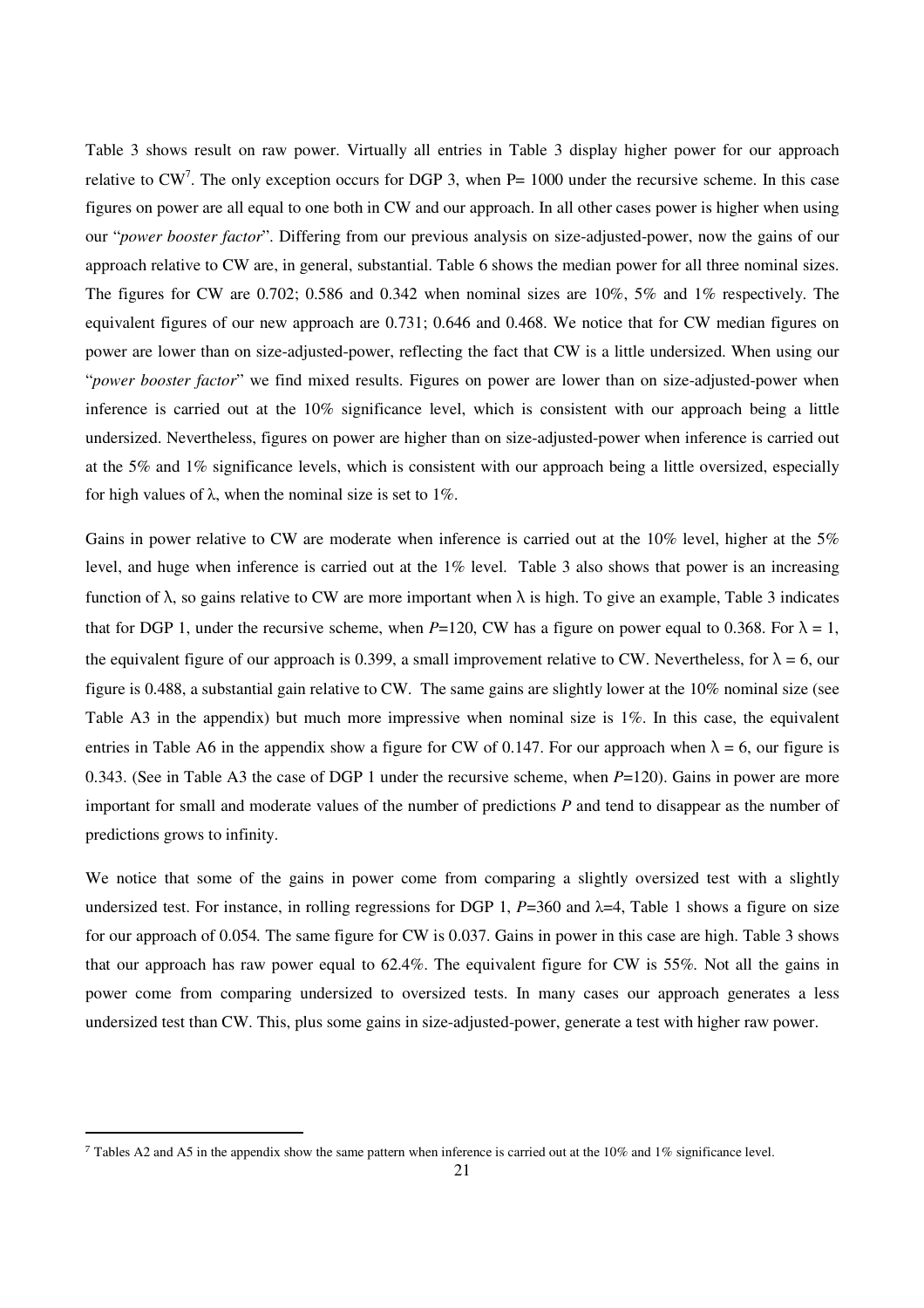|                           | <b>Panel A: Rolling regressions</b> |           |                      |            | <b>Panel B: Recursive regressions</b> |           |                      |            |
|---------------------------|-------------------------------------|-----------|----------------------|------------|---------------------------------------|-----------|----------------------|------------|
|                           |                                     |           | <b>DGP 1 (R=120)</b> |            |                                       |           | <b>DGP 1 (R=120)</b> |            |
| <b>Test</b>               | $P = 120$                           | $P = 240$ | $P = 360$            | $P = 1000$ | $P = 120$                             | $P = 240$ | $P = 360$            | $P = 1000$ |
| CW with PBF $\lambda=1.0$ | 0.335                               | 0.453     | 0.572                | 0.875      | 0.399                                 | 0.567     | 0.714                | 0.977      |
| CW with PBF $\lambda=1.5$ | 0.347                               | 0.465     | 0.583                | 0.877      | 0.411                                 | 0.575     | 0.722                | 0.977      |
| CW with PBF $\lambda=2.0$ | 0.363                               | 0.477     | 0.592                | 0.880      | 0.420                                 | 0.583     | 0.726                | 0.977      |
| CW with PBF $\lambda=4.0$ | 0.402                               | 0.511     | 0.624                | 0.889      | 0.460                                 | 0.611     | 0.745                | 0.979      |
| CW with PBF $\lambda=6.0$ | 0.431                               | 0.537     | 0.646                | 0.897      | 0.488                                 | 0.634     | 0.756                | 0.981      |
| $\mathbf{CW}$             | 0.303                               | 0.428     | 0.550                | 0.868      | 0.368                                 | 0.548     | 0.703                | 0.976      |
|                           |                                     |           | <b>DGP 2 (R=120)</b> |            |                                       |           | $DGP 2 (R=120)$      |            |
|                           | $P=85$                              | $P = 170$ | $P = 340$            | $P = 1000$ | $P=85$                                | $P = 170$ | $P = 340$            | $P = 1000$ |
| CW with PBF $\lambda=1.0$ | 0.180                               | 0.212     | 0.296                | 0.517      | 0.197                                 | 0.259     | 0.389                | 0.759      |
| CW with PBF $\lambda=1.5$ | 0.186                               | 0.220     | 0.304                | 0.523      | 0.205                                 | 0.265     | 0.395                | 0.762      |
| CW with PBF $\lambda=2.0$ | 0.195                               | 0.228     | 0.311                | 0.529      | 0.211                                 | 0.271     | 0.400                | 0.765      |
| CW with PBF $\lambda=4.0$ | 0.224                               | 0.261     | 0.340                | 0.550      | 0.241                                 | 0.300     | 0.422                | 0.771      |
| CW with PBF $\lambda=6.0$ | 0.248                               | 0.285     | 0.360                | 0.564      | 0.266                                 | 0.320     | 0.439                | 0.777      |
| $\mathbf{CW}$             | 0.159                               | 0.192     | 0.281                | 0.507      | 0.177                                 | 0.240     | 0.372                | 0.754      |
|                           |                                     |           | <b>DGP 3 (R=240)</b> |            |                                       |           | <b>DGP 3 (R=240)</b> |            |
|                           | $P = 120$                           | $P = 180$ | $P = 240$            | $P = 1000$ | $P = 120$                             | $P = 180$ | $P = 240$            | $P = 1000$ |
| CW with PBF $\lambda=1.0$ | 0.645                               | 0.734     | 0.786                | 0.992      | 0.721                                 | 0.836     | 0.897                | 1.000      |
| CW with PBF $\lambda=1.5$ | 0.656                               | 0.741     | 0.790                | 0.993      | 0.731                                 | 0.842     | 0.900                | 1.000      |
| CW with PBF $\lambda=2.0$ | 0.662                               | 0.746     | 0.794                | 0.993      | 0.740                                 | 0.846     | 0.903                | 1.000      |
| CW with PBF $\lambda=4.0$ | 0.696                               | 0.763     | 0.810                | 0.993      | 0.770                                 | 0.862     | 0.912                | 1.000      |
| CW with PBF $\lambda=6.0$ | 0.719                               | 0.777     | 0.822                | 0.994      | 0.789                                 | 0.873     | 0.919                | 1.000      |
| $\mathbf{CW}$             | 0.622                               | 0.716     | 0.776                | 0.992      | 0.697                                 | 0.825     | 0.890                | 1.000      |

**Table 3 Raw Power: One-step ahead forecasts, nominal size = 5%** 

1. Table 3 displays figures on power (also called raw power) for two tests of equal population mean squared prediction errors (MSPEs) against the one-sided alternative that one model has higher accuracy (lower MSPE). Power represents the percentage of correct rejections of the null hypothesis using standard normal critical values. Rows with the label "CW" display results of the test proposed in Clark and West (2006, 2007). Rows with the label "CW with PBF..." display results of the test proposed in this paper. The term "PBF" stands for Power Booster Factor. Our test is the result of the multiplication of the t-statistic proposed in Clark and West (2006, 2007) and the Power Booster Factor presented in expression (2.17). This factor should be close to one under the null hypothesis, but should be greater than one under the alternative hypothesis. The implication is that our test should have more power than the test in Clark and West (2006, 2007). As the Power Booster Factor depends on the parameter  $\lambda$ , we present results for five different alternatives for this parameter:  $\lambda=1$ ;  $\lambda=1.5$ ;  $\lambda=2$ ;  $\lambda=4$ ; and  $\lambda=6$ .

2. See notes to Table 1 for further details.

Based upon our simulation results we see that both size and power are increasing functions of  $\lambda$ . To avoid the risk of an oversized test, we think that an adequate recommendation for empirical work is the following: For inference at the 10% significance level set  $\lambda$  to either 4 or 6. For inference at the 5% significance level set  $\lambda$  to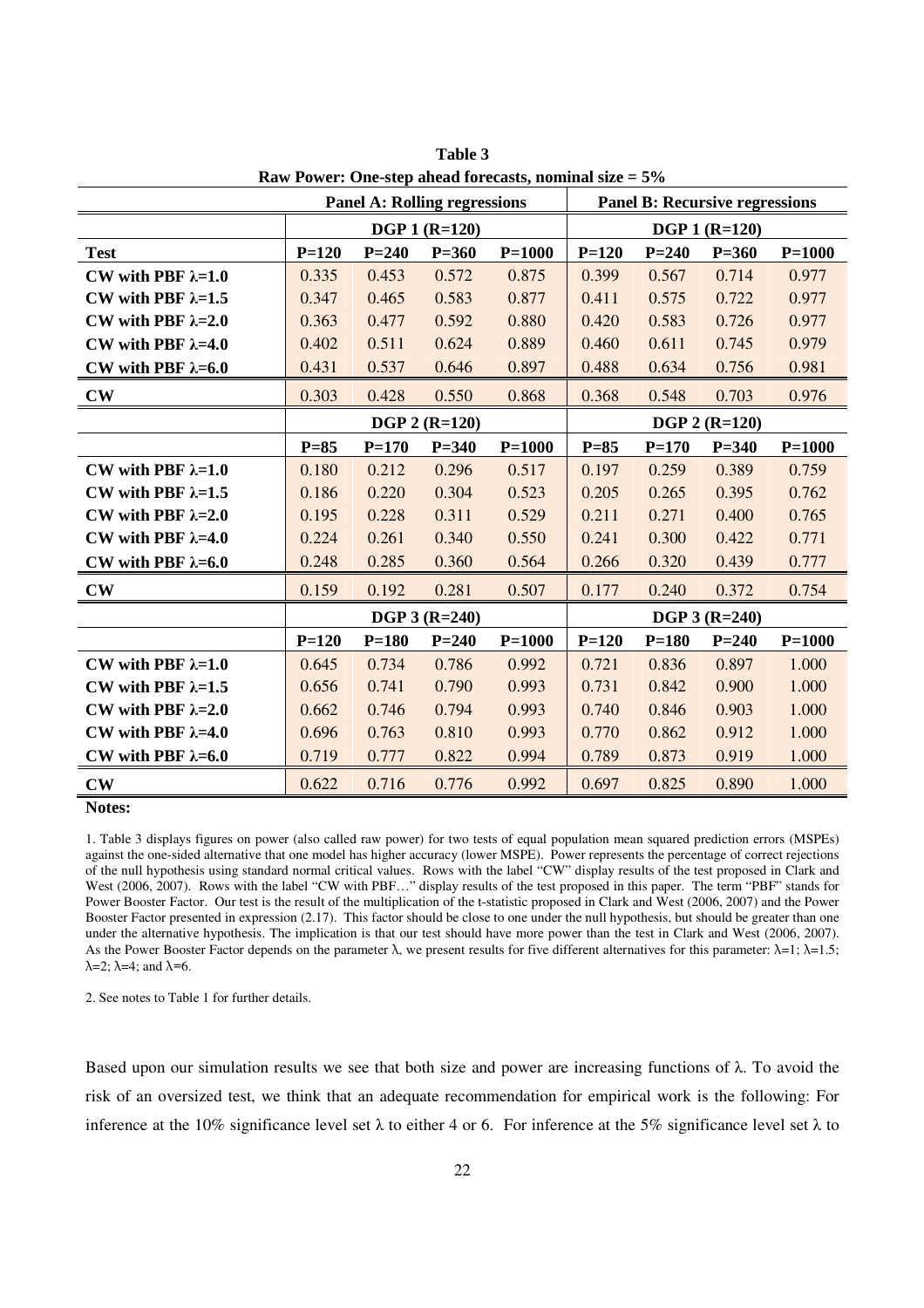either 2 or 4, and for inference at the 1% significance level set  $\lambda$  to either 1, 1.5 or 2. This recommendation is based on the observation that the risk of obtaining an oversized test is higher at tighter significance levels.

A final point: Tables 4 and 5 shows the average across our 5000 simulations of our "*power booster factor*" computed both under the null and alternative hypotheses. As expected, our factor is very close to one under the null, and greater than 1 under the alternative hypothesis. These figures are consistent with our results shown in previous tables, both on size and power.

|                 | Table 4                             |           |                      |                                                                          |                      |                                       |                 |            |  |
|-----------------|-------------------------------------|-----------|----------------------|--------------------------------------------------------------------------|----------------------|---------------------------------------|-----------------|------------|--|
|                 |                                     |           |                      | Power Booster Factor under the null hypothesis: One-step-ahead forecasts |                      |                                       |                 |            |  |
|                 | <b>Panel A: Rolling regressions</b> |           |                      |                                                                          |                      | <b>Panel B: Recursive regressions</b> |                 |            |  |
|                 |                                     |           | <b>DGP 1 (R=120)</b> |                                                                          |                      | <b>DGP 1 (R=120)</b>                  |                 |            |  |
|                 | $P = 120$                           | $P = 240$ | $P = 360$            | $P=1000$                                                                 | $P = 120$            | $P = 240$                             | $P = 360$       | $P = 1000$ |  |
| $\lambda = 1.0$ | 1.000                               | 1.000     | 1.000                | 1.000                                                                    | 1.000                | 1.000                                 | 1.000           | 1.000      |  |
| $\lambda = 1.5$ | 1.000                               | 1.000     | 1.000                | 1.000                                                                    | 1.000                | 1.000                                 | 1.000           | 1.000      |  |
| $\lambda = 2.0$ | 1.000                               | 1.000     | 1.001                | 1.000                                                                    | 1.000                | 1.000                                 | 1.000           | 1.000      |  |
| $\lambda = 4.0$ | 1.003                               | 1.002     | 1.002                | 1.001                                                                    | 1.002                | 1.001                                 | 1.001           | 1.000      |  |
| $\lambda = 6.0$ | 1.008                               | 1.005     | 1.005                | 1.002                                                                    | 1.005                | 1.003                                 | 1.002           | 1.001      |  |
|                 |                                     |           | <b>DGP 2 (R=120)</b> |                                                                          | <b>DGP 2 (R=120)</b> |                                       |                 |            |  |
|                 | $P=85$                              | $P = 170$ | $P = 340$            | $P=1000$                                                                 | $P=85$               | $P = 170$                             | $P = 340$       | $P=1000$   |  |
| $\lambda = 1.0$ | 1.000                               | 1.000     | 1.000                | 1.000                                                                    | 1.000                | 1.000                                 | 1.000           | 1.000      |  |
| $\lambda = 1.5$ | 1.000                               | 1.000     | 1.001                | 1.001                                                                    | 1.000                | 1.000                                 | 1.000           | 1.000      |  |
| $\lambda = 2.0$ | 1.001                               | 1.001     | 1.001                | 1.001                                                                    | 1.000                | 1.000                                 | 1.000           | 1.000      |  |
| $\lambda = 4.0$ | 1.005                               | 1.004     | 1.003                | 1.002                                                                    | 1.003                | 1.001                                 | 1.001           | 1.004      |  |
| $\lambda = 6.0$ | 1.014                               | 1.009     | 1.006                | 1.006                                                                    | 1.008                | 1.004                                 | 1.002           | 1.001      |  |
|                 |                                     |           | $DGP 3 (R=240)$      |                                                                          |                      |                                       | $DGP 3 (R=240)$ |            |  |
|                 | $P = 120$                           | $P = 180$ | $P = 240$            | $P = 1000$                                                               | $P = 120$            | $P = 180$                             | $P = 240$       | $P = 1000$ |  |
| $\lambda = 1.0$ | 1.000                               | 1.000     | 1.000                | 1.000                                                                    | 1.000                | 1.000                                 | 1.000           | 1.000      |  |
| $\lambda = 1.5$ | 1.000                               | 1.000     | 1.000                | 1.000                                                                    | 1.000                | 1.000                                 | 1.000           | 1.000      |  |
| $\lambda = 2.0$ | 1.000                               | 1.000     | 1.001                | 1.000                                                                    | 1.000                | 1.000                                 | 1.000           | 1.000      |  |
| $\lambda = 4.0$ | 1.002                               | 1.001     | 1.002                | 1.001                                                                    | 1.001                | 1.001                                 | 1.001           | 1.000      |  |
| $\lambda = 6.0$ | 1.004                               | 1.003     | 1.003                | 1.001                                                                    | 1.003                | 1.002                                 | 1.002           | 1.001      |  |
| <b>RT</b> - 4   |                                     |           |                      |                                                                          |                      |                                       |                 |            |  |

**Notes:** 

1. Table 4 displays the average of our Power Booster Factor presented in expression (2.17) across our 5000 replications when the null hypothesis is true in our three DGPs. This factor should be close to one under the null hypothesis, but should be greater than one under the alternative hypothesis.

2. See notes to Table 1 for further details.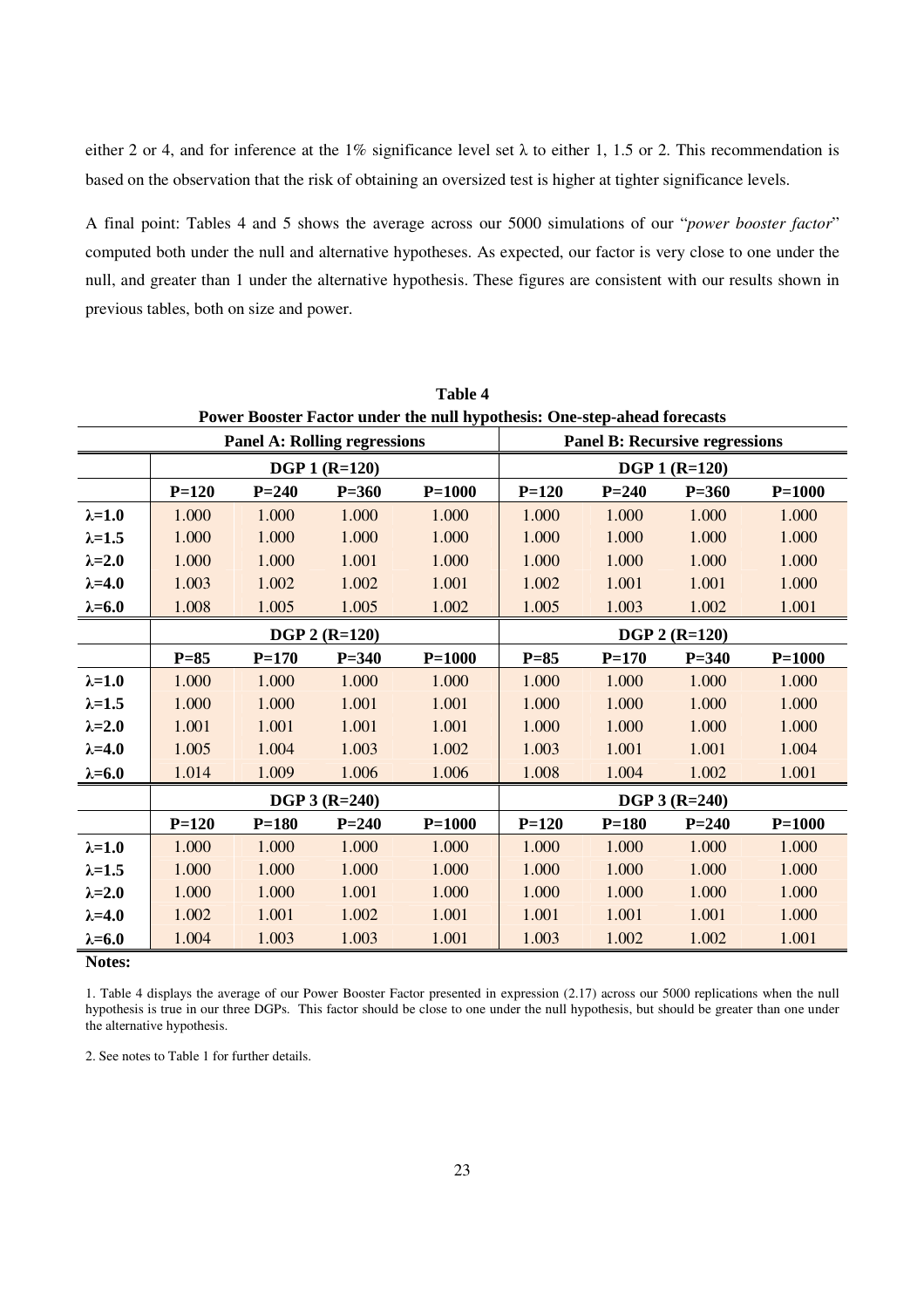|                 |                      |           |                                     |            | I OWEL DOOSTEL PACTOL UNUEL THE AITELHALIVE HYPOTHESIS. OTHE-STEP-AITEAU TOLECASTS |           |                                       |            |
|-----------------|----------------------|-----------|-------------------------------------|------------|------------------------------------------------------------------------------------|-----------|---------------------------------------|------------|
|                 |                      |           | <b>Panel A: Rolling regressions</b> |            |                                                                                    |           | <b>Panel B: Recursive regressions</b> |            |
|                 |                      |           | <b>DGP 1 (R=120)</b>                |            | <b>DGP 1 (R=120)</b>                                                               |           |                                       |            |
|                 | $P = 120$            | $P = 240$ | $P = 360$                           | $P = 1000$ | $P=120$                                                                            | $P = 240$ | $P = 360$                             | $P=1000$   |
| $\lambda = 1.0$ | 1.040                | 1.040     | 1.041                               | 1.041      | 1.040                                                                              | 1.041     | 1.040                                 | 1.041      |
| $\lambda = 1.5$ | 1.062                | 1.062     | 1.062                               | 1.062      | 1.062                                                                              | 1.062     | 1.062                                 | 1.062      |
| $\lambda = 2.0$ | 1.084                | 1.084     | 1.084                               | 1.084      | 1.084                                                                              | 1.084     | 1.083                                 | 1.084      |
| $\lambda = 4.0$ | 1.181                | 1.181     | 1.179                               | 1.177      | 1.184                                                                              | 1.180     | 1.177                                 | 1.176      |
| $\lambda = 6.0$ | 1.310                | 1.294     | 1.287                               | 1.280      | 1.304                                                                              | 1.291     | 1.284                                 | 1.279      |
|                 | <b>DGP 2 (R=120)</b> |           |                                     |            |                                                                                    |           | <b>DGP 2 (R=120)</b>                  |            |
|                 | $P=85$               | $P = 170$ | $P = 340$                           | $P = 1000$ | $P=85$                                                                             | $P = 170$ | $P = 340$                             | $P = 1000$ |
| $\lambda = 1.0$ | 1.021                | 1.021     | 1.022                               | 1.022      | 1.021                                                                              | 1.021     | 1.022                                 | 1.022      |
| $\lambda = 1.5$ | 1.032                | 1.033     | 1.033                               | 1.033      | 1.032                                                                              | 1.032     | 1.033                                 | 1.032      |
| $\lambda = 2.0$ | 1.044                | 1.044     | 1.045                               | 1.044      | 1.044                                                                              | 1.044     | 1.044                                 | 1.044      |
| $\lambda = 4.0$ | 1.098                | 1.096     | 1.094                               | 1.091      | 1.096                                                                              | 1.093     | 1.092                                 | 1.090      |
| $\lambda = 6.0$ | 1.163                | 1.155     | 1.149                               | 1.142      | 1.156                                                                              | 1.148     | 1.145                                 | 1.139      |
|                 |                      |           | <b>DGP 3 (R=240)</b>                |            |                                                                                    |           | <b>DGP 3 (R=240)</b>                  |            |
|                 | $P = 120$            | $P = 180$ | $P = 240$                           | $P = 1000$ | $P = 120$                                                                          | $P = 180$ | $P = 240$                             | $P = 1000$ |
| $\lambda = 1.0$ | 1.077                | 1.078     | 1.078                               | 1.079      | 1.081                                                                              | 1.082     | 1.083                                 | 1.086      |
| $\lambda = 1.5$ | 1.119                | 1.120     | 1.120                               | 1.121      | 1.125                                                                              | 1.127     | 1.128                                 | 1.131      |
| $\lambda = 2.0$ | 1.164                | 1.164     | 1.164                               | 1.165      | 1.172                                                                              | 1.174     | 1.175                                 | 1.179      |
| $\lambda = 4.0$ | 1.370                | 1.368     | 1.366                               | 1.361      | 1.386                                                                              | 1.388     | 1.389                                 | 1.394      |
| $\lambda = 6.0$ | 1.633                | 1.624     | 1.618                               | 1.595      | 1.656                                                                              | 1.653     | 1.652                                 | 1.651      |

**Table 5 Power Booster Factor under the alternative hypothesis: One-step-ahead forecasts** 

1. Table 5 displays the average of our Power Booster Factor presented in expression (2.17) across our 5000 replications when the alternative hypothesis is true in our three DGPs. This factor should be close to one under the null hypothesis, but should be greater than one under the alternative hypothesis.

2. See notes to Table 1 for further details.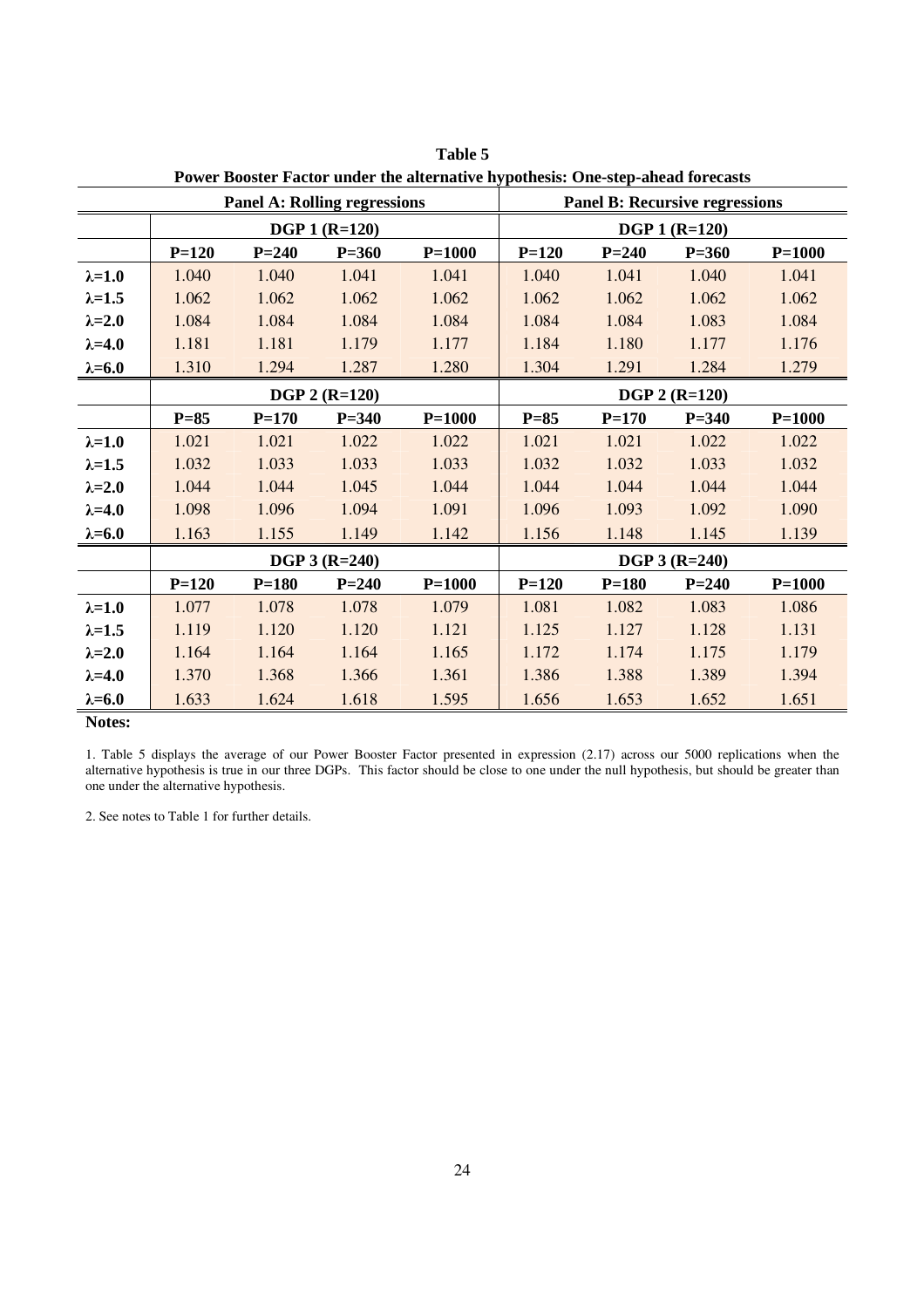|                        | <b>Summary Statistics from Monte Carlo Simulations</b> |                                          |                    |  |  |  |  |  |  |  |
|------------------------|--------------------------------------------------------|------------------------------------------|--------------------|--|--|--|--|--|--|--|
|                        |                                                        | <b>Median Empirical Size</b>             |                    |  |  |  |  |  |  |  |
| <b>Tests</b>           | nominal size is 10%                                    | nominal size is 5%                       | nominal size is 1% |  |  |  |  |  |  |  |
| <b>CW</b> with PBF     | 0.084                                                  | 0.045                                    | 0.011              |  |  |  |  |  |  |  |
| $\mathbf{C}\mathbf{W}$ | 0.073                                                  | 0.037                                    | 0.007              |  |  |  |  |  |  |  |
|                        |                                                        | <b>Median Size-Adjusted-Power</b>        |                    |  |  |  |  |  |  |  |
|                        | nominal size is 10%                                    | nominal size is 5%<br>nominal size is 1% |                    |  |  |  |  |  |  |  |
| <b>CW</b> with PBF     | 0.745                                                  | 0.648                                    | 0.431              |  |  |  |  |  |  |  |
| $\mathbf{CW}$          | 0.741                                                  | 0.638                                    | 0.401              |  |  |  |  |  |  |  |
|                        |                                                        | <b>Median Power</b>                      |                    |  |  |  |  |  |  |  |
|                        | nominal size is 10%                                    | nominal size is 5%                       | nominal size is 1% |  |  |  |  |  |  |  |
| <b>CW with PBF</b>     | 0.731                                                  | 0.646                                    | 0.468              |  |  |  |  |  |  |  |
| $\mathbf{C}\mathbf{W}$ | 0.702                                                  | 0.586                                    | 0.342              |  |  |  |  |  |  |  |

**Table 6** 

1. Table 6 displays the median across 5000 replications of figures on size, size-adjusted-power and power for the test in Clark and West (2006, 2007) and the test proposed in this paper. We present results for three nominal sizes: 10%, 5% and 1%.

2. In Table 6 "CW" stands for "Clark and West", whereas "CW with PBF" stands for "Clark and West with Power Booster Factor" which corresponds to our contribution. As the "*power booster factor*" depends on the parameter λ (see 2.17) the median is taken across all the five values of  $\lambda$  we consider in our simulations.

3. See notes to Table 1 for further details.

# **6. Empirical Illustration**

We consider predicting core domestic inflation with an international core factor. As mentioned in section 4, recent literature has explored the predictive linkages between domestic and international inflation concluding that this linkage is important both at the core and headline level for several countries. We consider nested models similar, but not equal, to those in  $(4.9)$  and  $(4.10)$ .

Let  $\pi_{it}^{core}$  be year-on-year domestic core inflation rates in country *i*. Following the literature cited in section 4, we build a core international inflation factor (CIIF) as the simple average of  $\pi_{it}^{core}$  measured using monthly core CPI data, with  $i$  ranging over 30 OECD countries<sup>8</sup>

(6.1) 
$$
\pi_t^{CIIF} = \frac{1}{30} \sum_{i=1}^{30} \pi_{it}.
$$

-

<sup>8</sup> We consider the following countries: Austria, Belgium, Canada, Chile, Czech Republic, Denmark, Finland, France, Germany, Greece, Hungary, Iceland, Ireland, Israel, Italy, Japan, Korea, Luxembourg, Mexico, The Netherlands, Norway, Poland, Portugal, Slovak Republic, Spain, Sweden, Switzerland, Turkey, U.K. and the U.S. Data source: OECD Main Economic Indicators.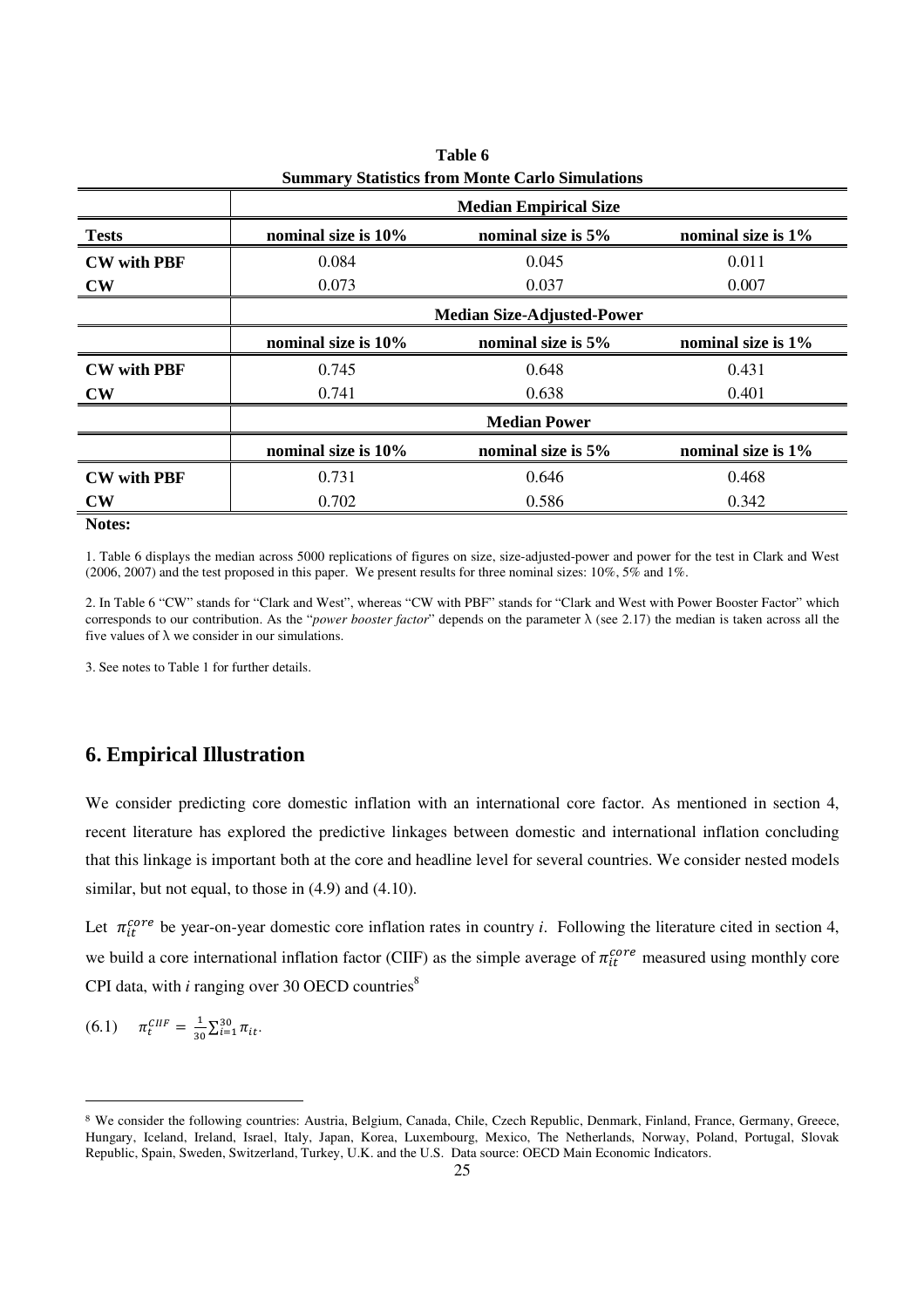We use data ranging from January 1995 to December 2015 (252 observations). We focus on core inflation measured as CPI inflation excluding food and energy components. For the out-of-sample analysis we estimate our models by OLS in recursive windows with an initial window length of 100 observations (*R*=100, from January 1995 to April 2003). This means that our first one-step-ahead forecast is made for May 2003, while the last one is made for December 2015. We focus only on one-step ahead forecasts. We analyze if the CIIF has the ability to predict inflation for all the *30* OECD countries included in the average in (6.1). For each country, we consider the following nested models:

(6.2) 
$$
\pi_{it+1} = \alpha_{\pi} + \beta_1 \pi_{it} + \beta_2 \pi_{it-11} + e_{t+1}
$$
 (model 1: null model),

(6.3)  $\pi_{it+1} = \alpha_{\pi} + \beta_1 \pi_{it} + \beta_2 \pi_{it-11} + \gamma(B) \pi_t^C$ (model 2: alternative model),

Here,  $\gamma(B) = \sum_{j=0}^{q} \gamma_j B^j$  represents a lag polynomial and B is the backshift operator such that  $B^j X_t = X_{t-j}$ . The disturbances  $e_{t+1}$  and  $v_{t+1}$  are i.i.d. The lag order q is selected in each estimation window with BIC with  $1 \le q \le$ 12. Notice that for this empirical illustration we consider 6 different values for the parameter  $\lambda$  implicitly defined in expression (2.17). We consider  $\lambda=0$ , which is nothing but the CW t-statistic, plus the following values:  $\lambda=1$ ; 1.5; 2; 4 and 6. Table 7 shows summary results. In particular, this table shows the percentage of countries for which each test rejects the null hypothesis. We present results at the three usual significance levels: 10%, 5% and 1%.

**Table 7: Share of OECD countries for which the null of no predictability is rejected The null posits that an international core inflation factor does not predict domestic core inflation** 

|                              | $\lambda=0$ (CW) | $\lambda = 1$ | $\lambda = 1.5$ | $\lambda = 2$ | $\lambda = 4$ | $\lambda = 6$ |  |
|------------------------------|------------------|---------------|-----------------|---------------|---------------|---------------|--|
| Rejection at the 10%         |                  |               |                 |               |               |               |  |
| CW with Power Booster Factor | 23.3%            | $30.0\%$      | 30.0%           | 33.3%         | 33.3%         | 33.3%         |  |
| Rejection at the 5%          |                  |               |                 |               |               |               |  |
| CW with Power Booster Factor | 23.3%            | 23.3%         | 23.3%           | 23.3%         | 30.0%         | 30.0%         |  |
| Rejection at the $1\%$       |                  |               |                 |               |               |               |  |
| CW with Power Booster Factor | 13.3%            | $20.0\%$      | 23.3%           | 23.3%         | 30.0%         | 33.3%         |  |

#### **Notes:**

1. In this table forecasts from an autoregression (null model, or model 1) for year-on-year monthly core CPI inflation rate are compared to forecasts coming from an alternative model (model 2) that augments model 1 with a measure of international core inflation. See (6.1), (6.2) and (6.3) for details.

2. International core inflation is defined as the simple average of monthly year-on-year domestic core CPI inflation rates for 30 OECD economies. Core CPI is defined as CPI excluding food and energy components.

3. Table 7 shows the share of the total of 30 OECD countries in our sample for which our tests reject the null hypothesis. In the column with the label "λ=0 (CW)" our test coincides with the test proposed in Clark and West (2006, 2007), so rejections rates in that column corresponds to rejection rates of the test in Clark and West (2006, 2007). In the rest of the columns, Table 7 presents rejection rates of our test for different values of the parameter λ. (See 2.17). When  $\lambda$  >0 our test is different to the test in Clark and West (2006, 2007). 4. Data are described in the text. See notes to earlier tables for additional definitions.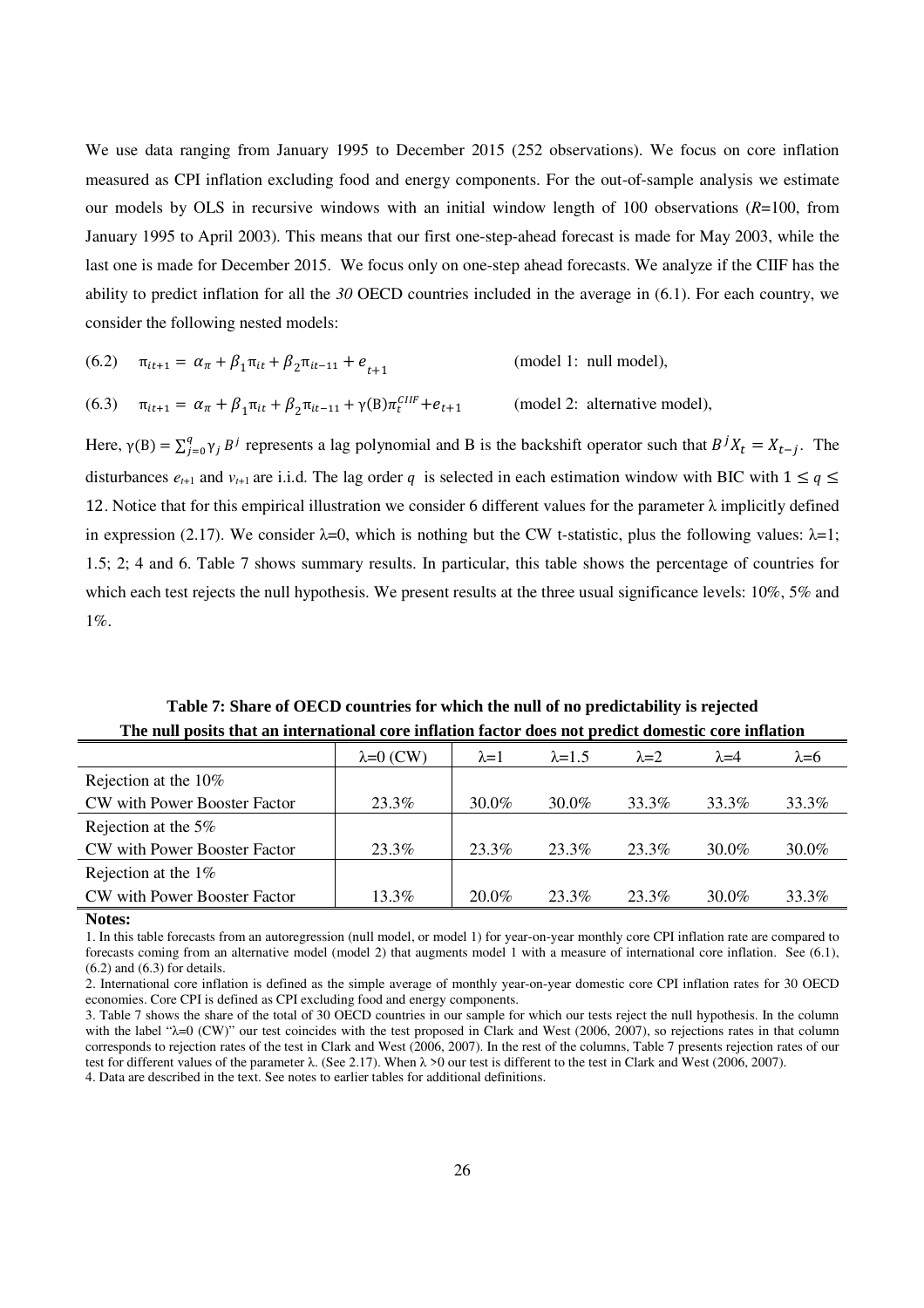Consistent with our simulations, and also with our theoretical analysis, CW rejects less frequently than our new approach. This is uniform across different nominal sizes. The highest difference between CW and our test occurs when nominal size is 1%. Here CW rejects the null in only 4 countries (13.3%) but, depending on our preferred value for λ, our approach rejects in a range of 6 to 10 countries (20% to 33.3%). Now, the simulation evidence included in section 5 suggests that for high values of the parameter  $\lambda$  our test might be oversized when using a nominal size of 1%. Nevertheless, if we look at our results at the 10% level we still obtain more rejections with our new approach, even when using a moderate choice for  $\lambda$ . For instance, when using  $\lambda = 2$  and a nominal size of 10%, our approach rejects the null of no predictability in *33.3%* of the countries whereas the equivalent figure using the widely used CW test is only 23.3%<sup>9</sup>. Let us recall that our simulation evidence shows an adequate empirical size of our approach when the nominal size is 10%.

# **7. Summary and Concluding Remarks**

-

In this paper we introduce a *"power-booster-factor"* for out-of-sample tests of predictability. This factor can be used to improve the power of many out-of-sample tests of predictability. Yet, in this paper, we focus on boosting the power of the widely used test developed by Clark and West (2006, 2007). We construct a new standard normal test multiplying the CW t-statistic by our *"power-booster-factor".* The key idea relies on the fact that this factor should be close to one under the null hypothesis of no predictability, but should be greater than one under the alternative hypothesis.

Monte Carlo simulations reveal that our new test is, generally speaking, well sized and powerful. In particular, it is less undersized, more powerful and sometimes much more powerful than the test by Clark and West (2006, 2007). We notice, however, that improvements in size-adjusted-power are moderate, and gains in power are mostly induced by the reduction in the size distortions traditionally reported in CW.

Both size and power of our new approach are increasing functions of a parameter that we have denoted by  $\lambda$ , and that the researcher needs to pick in advance. Although we have not developed a theory yet on how to pick this parameter, our Monte Carlo simulations shed some light in this regard. To avoid the risk of an oversized test we think that an adequate recommendation for empirical work is the following: For inference at the 10% significance level set  $\lambda$  to either 4 or 6. For inference at the 5% significance level set  $\lambda$  to either 2 or 4, and for inference at the 1% significance level set  $\lambda$  to either 1, 1.5 or 2. This recommendation is based on the observation that the risk of obtaining an oversized test is higher at tighter significance levels.

<sup>9</sup> CW rejects the null of no predictability for Czech Republic, Iceland, Korea, Luxembourg, Portugal, Slovak Republic and Turkey, whereas our approach rejects for the same countries plus Chile, Israel and the U.S.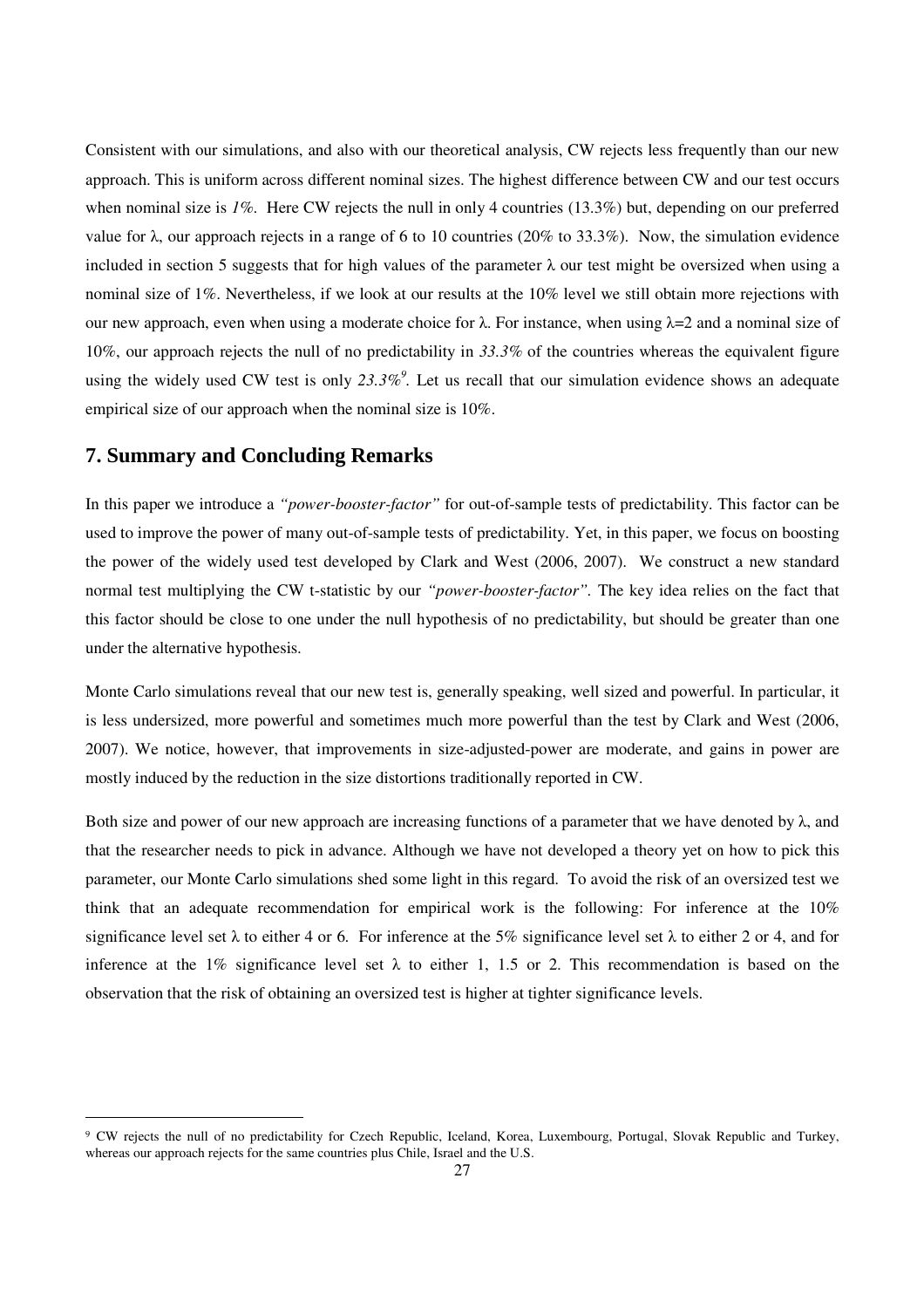To illustrate the use of our test we present an empirical application in the context of inflation forecasts. Based on a vast literature exploring the predictive linkages between domestic and international inflation, we analyze the predictive ability of an international core inflation factor to forecast domestic core inflation. We consider the case of 30 OECD economies with monthly observations for the period January 1995-March 2015. Consistent with the structure of our test and with our simulations, CW rejects less frequently than our new approach. This is uniform across different nominal sizes. For instance, our approach rejects the null of no predictability in at least 30.0% of the countries when the nominal size is 10%. The equivalent figure using the widely used CW test is only 23.3%*.* At the 1% level, our test rejects the null in at least 20% of the countries whereas the CW test rejects only in 13.3% of the countries.

A natural extension for further research could explore in more detail how to pick our λ parameter, could also explore the application of our factor to boost the power of other testing strategies, like some of the tests presented by McCracken (2007), and could also evaluate the performance of our test when the focus of interest are multistep ahead forecasts.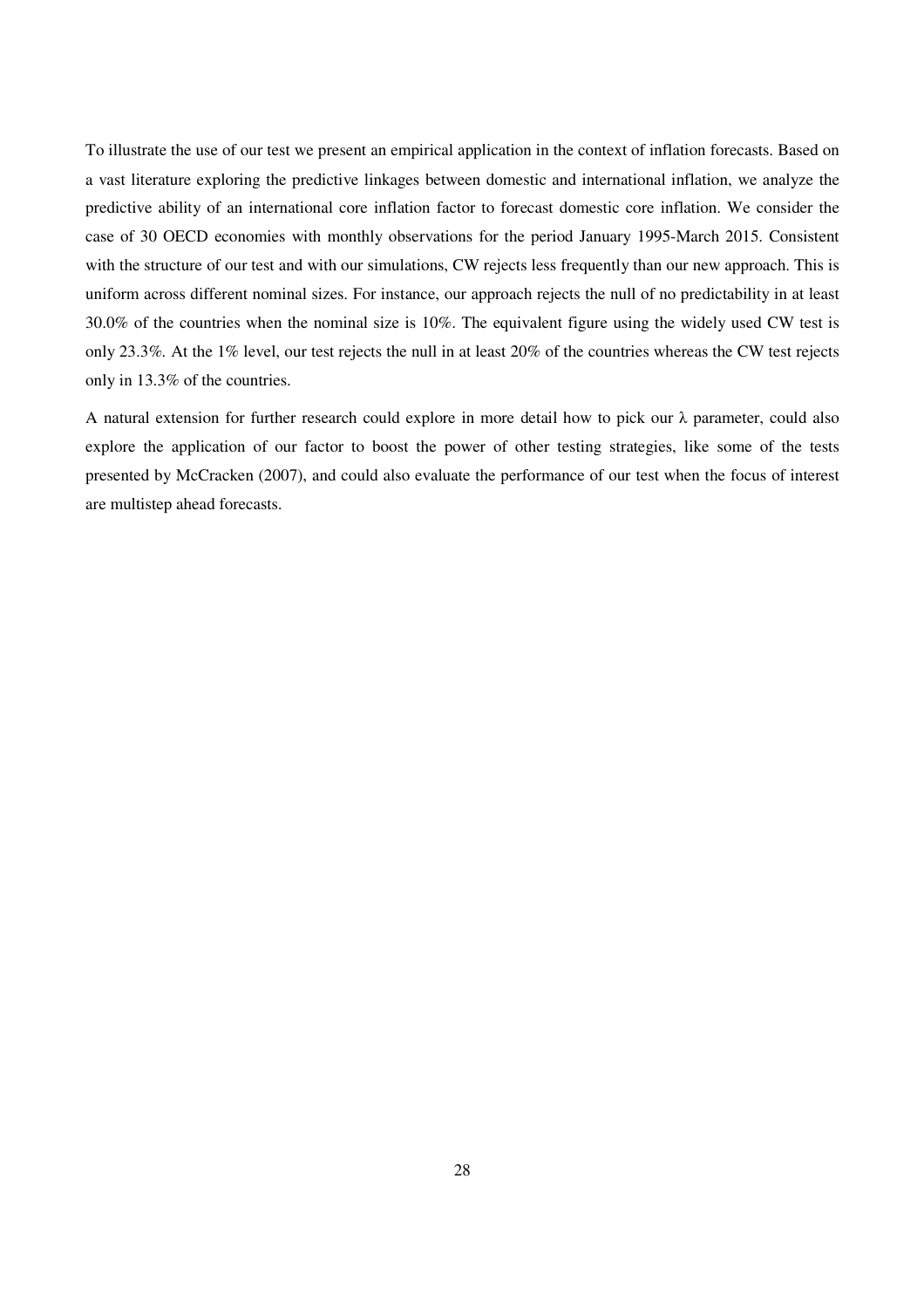# **References**

- 1. CAMPBELL, J.Y., 2001. "Why long horizons? A study of power against persistent alternatives". *Journal of Empirical Finance* 8, 459–491.
- 2. CICCARELLI, M. and B. MOJON, 2010. "Global Inflation." *The Review of Economics and Statistics* 92(3), pp. 524-535.
- 3. CHEN, Y., K.S. ROGOFF and B. ROSSI, 2010. "Can Exchange Rates Forecast Commodity Prices?", *The Quarterly Journal of Economics* vol. 125(3), pp. 595-620.
- 4. CLARK, T. and M. McCRACKEN, 2001. "Tests of equal forecast accuracy and encompassing for nested models". *Journal of Econometrics* 105, 85–110.
- 5. CLARK, T. and M. McCRACKEN, 2005. "Evaluating direct multistep forecasts". *Econometric Reviews* 24, 369–404.
- 6. CLARK, T. and M. McCRACKEN, 2013, "Evaluating the Accuracy of Forecasts from Vector Autoregressions," in T. Fomby, L. Killian, and A. Murphy (ed), *Vector Autoregressive Modeling—New Developments and Applications: Essays in Honor of Christopher A. Sims*, Bingley: Emerald Group Publishing.
- 7. CLARK, T. and K.D. WEST, 2006. "Using Out-of-Sample Mean Squared Prediction Errors to Test the Martingale Difference Hypothesis." *Journal of Econometrics* 135(1-2), pp. 155-186.
- 8. CLARK, T. and K.D. WEST, 2007. "Approximately Normal Tests for Equal Predictive Accuracy in Nested Models." *Journal of Econometrics* 138, pp. 291-311.
- 9. DIEBOLD, F. and R. MARIANO, 1995. "Comparing Predictive Accuracy". *Journal of Business and Economic Statistics* 13(3). pp. 253-263.
- 10. GIACOMINI R. and H. WHITE, 2006, "Tests of conditional predictive ability," *Econometrica* 74: 1545–1578.
- 11. HAKKIO, C., 2009, "Global Inflation Dynamics", Research Working Paper 09-01, Federal Reserve Bank of Kansas City.
- 12. HAMILTON, J., 1994, Time Series Analysis, Princeton University Press.
- 13. INOUE A. and L. Kilian, 2005, "In-Sample or Out-of-Sample Tests of Predictability: Which One Should We Use?" *Econometric Reviews* 23(4): 371-402.
- 14. MANKIW, N.G., SHAPIRO, M.D., 1986. Do we reject too often? Small sample properties of tests of rational expectations models. *Economics Letters* 20, 139–145.
- 15. McCRACKEN, M 2007. "Asymptotics for out of sample tests of Granger causality". *Journal of Econometrics* 140(2), 719–752.
- 16. MEDEL, C., M. PEDERSEN and P.PINCHEIRA, 2016. "The Elusive Predictive Ability of Global Inflation", *International Finance*, 19(2): 120-146.
- 17. MORALES-ARIAS, L. AND G.V. MOURA, 2013, "A Conditional Heteroskedastic Global Inflation Model", *Journal of Economic Studies* 40(4): 572-596.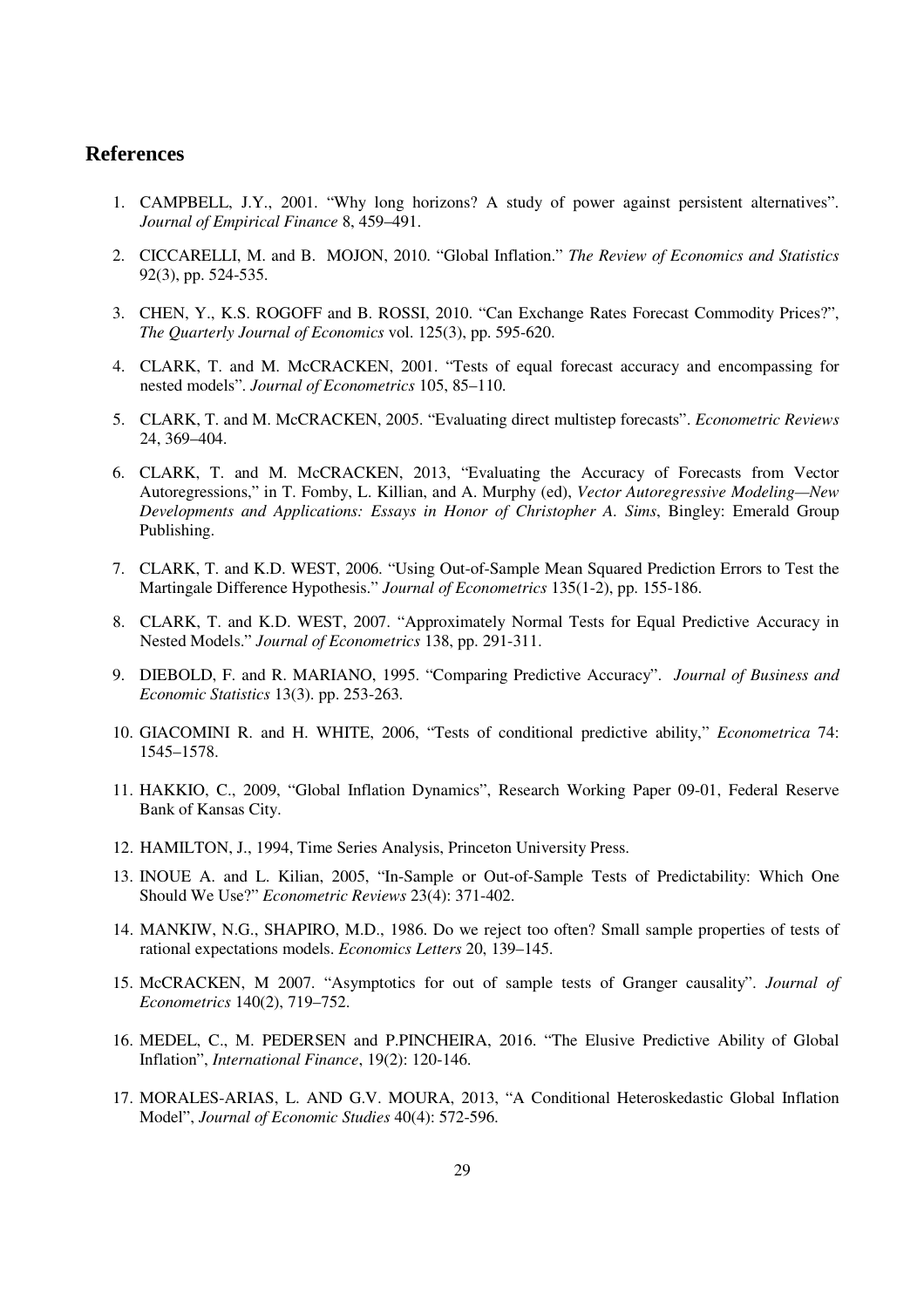- 18. NELSON, C.R., KIM, M.J., 1993. Predictable stock returns: the role of small sample bias. *Journal of Finance* 48, 641–661.
- 19. NEWEY, W.K. and K. WEST, 1987. "A Simple, Positive, Semi-Definite, Heteroskedasticity and Autocorrelation Consistent Covariance Matrix." *Econometrica* 55 (3): 703-8.
- 20. NEWEY, W.K. and K.D. WEST, 1994. "Automatic lag selection in covariance matrix estimation". *Review of Economic Studies* 61, 631–654.
- 21. PINCHEIRA, P. and A. GATTY, 2016. "Forecasting Chilean Inflation with International Factors.", *Empirical Economics,* 51(3): 981-1010.
- 22. PINCHEIRA, P. M, 2013. "Shrinkage Based Tests of Predictability." *Journal of Forecasting*, 32(4), 307–332.
- 23. PINCHEIRA, P. M. and WEST, K. D., 2016. "A comparison of some out-of-sample tests of predictability in iterated multi-step-ahead forecasts." *Research in Economics*, 70(2), 304–319.
- 24. STAMBAUGH, R.F., 1999. Predictive regressions. *Journal of Financial Economics* 54, 375–421.
- 25. TAUCHEN, G., 2001. The bias of tests for a risk premium in forward exchange rates. *Journal of Empirical Finance* 8, 695–704.
- 26. WEST, K.D., 1996, "Asymptotic Inference about Predictive Ability" *Econometrica* 64(5) pp.1067-84.
- 27. WEST, K.D., 2006, "Forecast Evaluation", 100-134 in *Handbook of Economic Forecasting*, Vol. 1, G. Elliott, C. Granger and A. Timmerman (eds), Amsterdam: Elsevier (2006).
- 28. WHITE H. 2001. Asymptotic Theory for Econometricians. Revised Edition. Academic Press.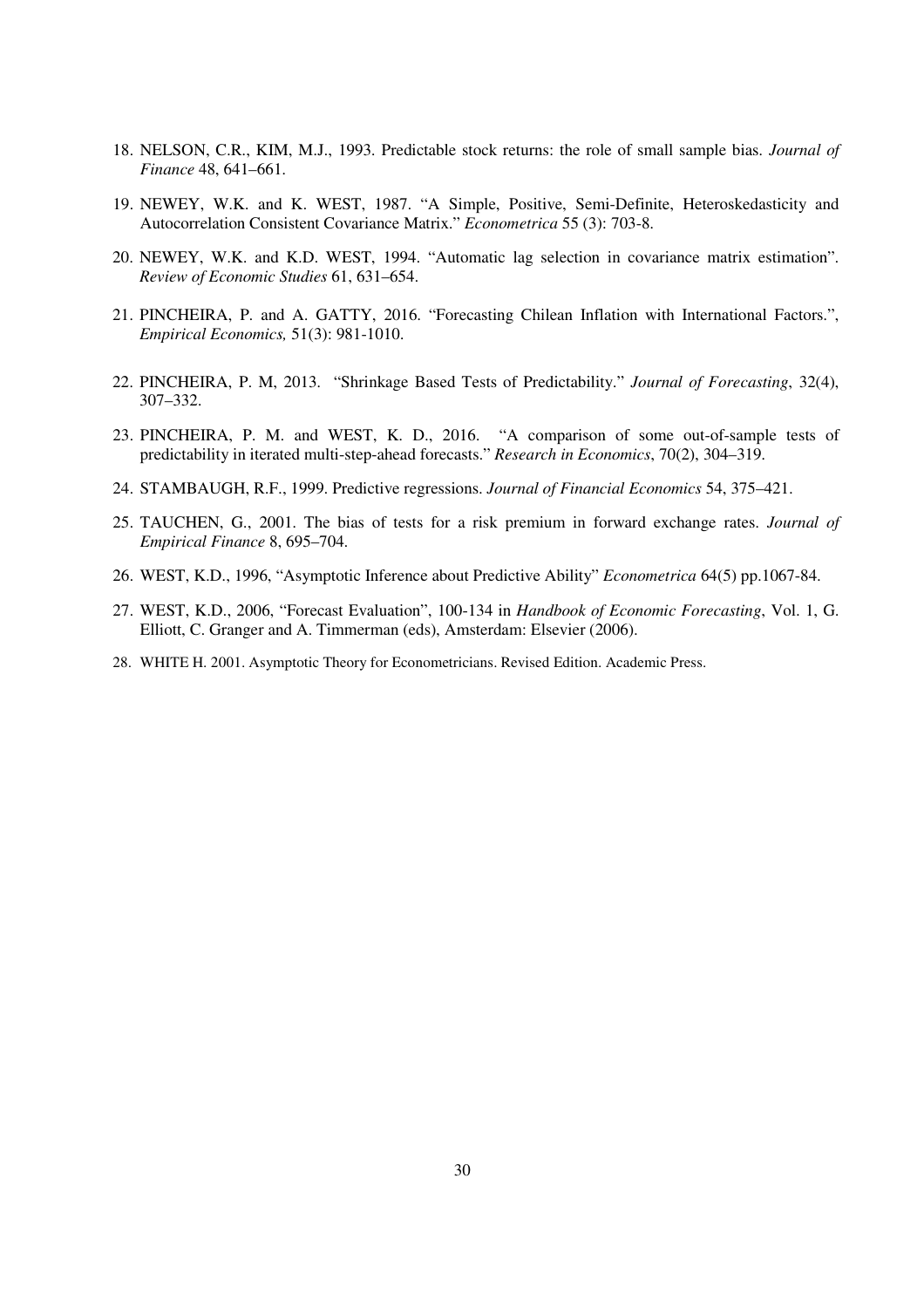# **Appendix**

| Empirical size. One-step aneau forecasts, nominal size – 1070<br><b>Panel A: Rolling regressions</b><br><b>Panel B: Recursive regressions</b> |                 |           |                      |            |           |                 |                      |            |
|-----------------------------------------------------------------------------------------------------------------------------------------------|-----------------|-----------|----------------------|------------|-----------|-----------------|----------------------|------------|
|                                                                                                                                               |                 |           |                      |            |           |                 |                      |            |
|                                                                                                                                               |                 |           | <b>DGP 1 (R=120)</b> |            |           |                 | <b>DGP 1 (R=120)</b> |            |
| <b>Test</b>                                                                                                                                   | $P = 120$       | $P = 240$ | $P = 360$            | $P = 1000$ | $P = 120$ | $P = 240$       | $P = 360$            | $P = 1000$ |
| CW with PBF $\lambda=1.0$                                                                                                                     | 0.078           | 0.075     | 0.085                | 0.082      | 0.078     | 0.074           | 0.069                | 0.065      |
| CW with PBF $\lambda=1.5$                                                                                                                     | 0.080           | 0.078     | 0.086                | 0.082      | 0.080     | 0.077           | 0.071                | 0.065      |
| CW with PBF $\lambda=2.0$                                                                                                                     | 0.084           | 0.081     | 0.088                | 0.084      | 0.081     | 0.078           | 0.072                | 0.066      |
| CW with PBF $\lambda=4.0$                                                                                                                     | 0.096           | 0.091     | 0.096                | 0.089      | 0.090     | 0.084           | 0.077                | 0.068      |
| CW with PBF $\lambda=6.0$                                                                                                                     | 0.106           | 0.100     | 0.103                | 0.093      | 0.097     | 0.090           | 0.080                | 0.070      |
| $\mathbf{CW}$                                                                                                                                 | 0.073           | 0.072     | 0.080                | 0.079      | 0.074     | 0.072           | 0.065                | 0.064      |
|                                                                                                                                               | $DGP 2 (R=120)$ |           |                      |            |           | $DGP 2 (R=120)$ |                      |            |
|                                                                                                                                               | $P=85$          | $P = 170$ | $P = 340$            | $P = 1000$ | $P=85$    | $P = 170$       | $P = 340$            | $P = 1000$ |
| CW with PBF $\lambda=1.0$                                                                                                                     | 0.092           | 0.086     | 0.090                | 0.097      | 0.091     | 0.083           | 0.077                | 0.073      |
| CW with PBF $\lambda=1.5$                                                                                                                     | 0.095           | 0.090     | 0.093                | 0.099      | 0.093     | 0.086           | 0.784                | 0.074      |
| CW with PBF $\lambda=2.0$                                                                                                                     | 0.097           | 0.093     | 0.095                | 0.100      | 0.096     | 0.088           | 0.079                | 0.075      |
| CW with PBF $\lambda=4.0$                                                                                                                     | 0.111           | 0.104     | 0.103                | 0.106      | 0.105     | 0.095           | 0.085                | 0.077      |
| CW with PBF $\lambda=6.0$                                                                                                                     | 0.124           | 0.114     | 0.110                | 0.114      | 0.115     | 0.102           | 0.091                | 0.079      |
| $\mathbf{CW}$                                                                                                                                 | 0.084           | 0.080     | 0.086                | 0.095      | 0.086     | 0.079           | 0.075                | 0.072      |
|                                                                                                                                               |                 |           | $DGP 3 (R=240)$      |            |           |                 | $DGP 3 (R=240)$      |            |
|                                                                                                                                               | $P = 120$       | $P = 180$ | $P = 240$            | $P = 1000$ | $P = 120$ | $P = 180$       | $P = 240$            | $P=1000$   |
| CW with PBF $\lambda=1.0$                                                                                                                     | 0.083           | 0.074     | 0.074                | 0.083      | 0.077     | 0.071           | 0.072                | 0.058      |
| CW with PBF $\lambda=1.5$                                                                                                                     | 0.084           | 0.077     | 0.075                | 0.084      | 0.078     | 0.073           | 0.072                | 0.059      |
| CW with PBF $\lambda=2.0$                                                                                                                     | 0.087           | 0.080     | 0.076                | 0.084      | 0.079     | 0.073           | 0.073                | 0.059      |
| CW with PBF $\lambda=4.0$                                                                                                                     | 0.094           | 0.085     | 0.082                | 0.087      | 0.085     | 0.078           | 0.077                | 0.061      |
| CW with PBF $\lambda=6.0$                                                                                                                     | 0.099           | 0.093     | 0.088                | 0.089      | 0.090     | 0.082           | 0.080                | 0.062      |
| $\mathbf{CW}$                                                                                                                                 | 0.077           | 0.072     | 0.071                | 0.083      | 0.073     | 0.068           | 0.069                | 0.058      |

| Empirical size: One-step ahead forecasts, nominal size $= 10\%$ | <b>Table A1</b> |  |
|-----------------------------------------------------------------|-----------------|--|
|                                                                 |                 |  |

**Notes:** 

1. Table A1 is equivalent to Table 1 in the main body of the paper with the only difference that the nominal size in Table A1 is 10% and not 5% as in Table 1.

2. See notes to Table 1 for further details.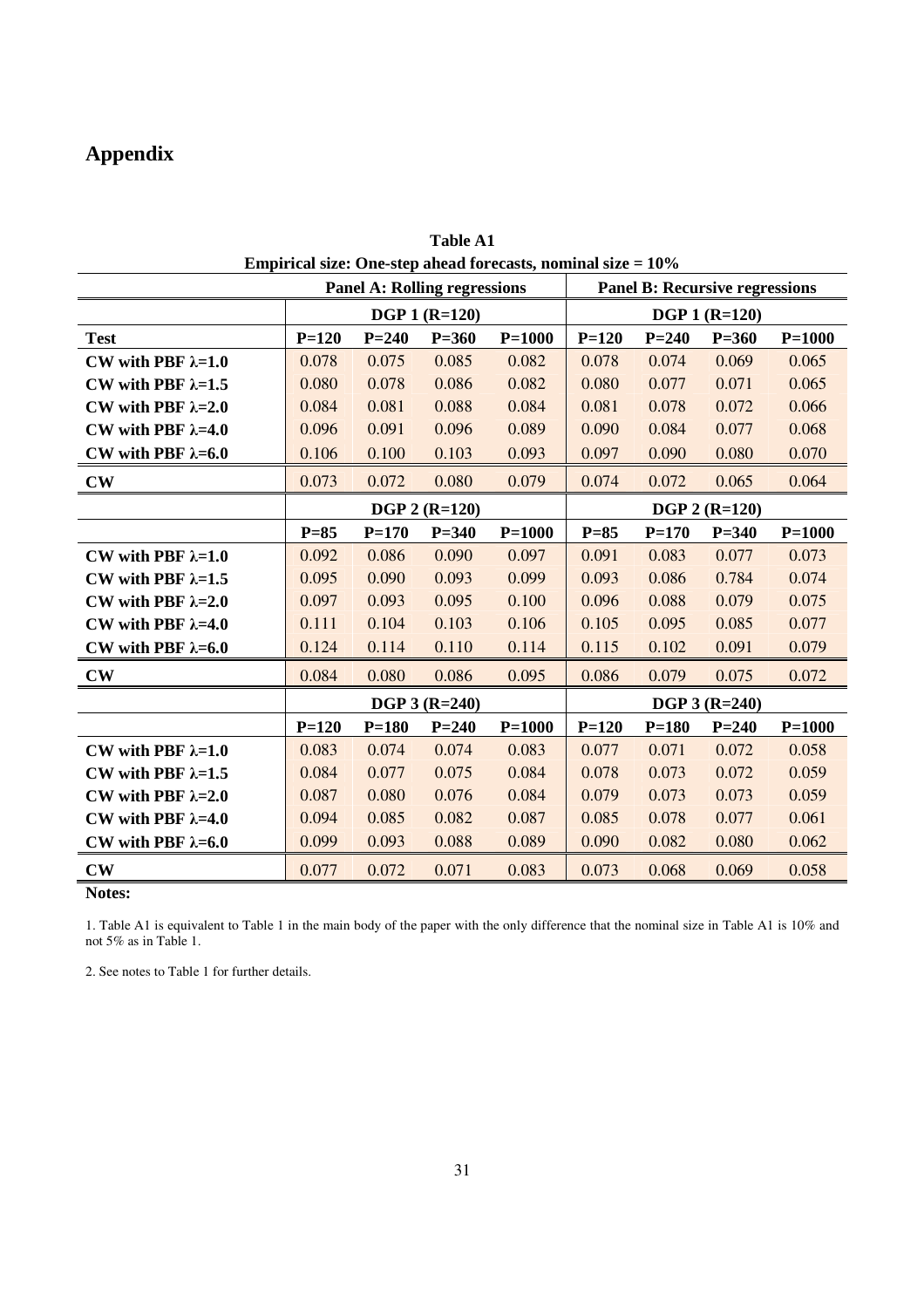|                           | <b>Panel A: Rolling regressions</b> |           |                      |            | <b>Panel B: Recursive regressions</b> |           |                      |            |
|---------------------------|-------------------------------------|-----------|----------------------|------------|---------------------------------------|-----------|----------------------|------------|
|                           | $DGP 1 (R=120)$                     |           |                      |            | <b>DGP 1 (R=120)</b>                  |           |                      |            |
| <b>Test</b>               | $P = 120$                           | $P = 240$ | $P = 360$            | $P = 1000$ | $P = 120$                             | $P = 240$ | $P = 360$            | $P = 1000$ |
| CW with PBF $\lambda=1.0$ | 0.501                               | 0.626     | 0.720                | 0.940      | 0.577                                 | 0.735     | 0.851                | 0.995      |
| CW with PBF $\lambda=1.5$ | 0.501                               | 0.626     | 0.720                | 0.940      | 0.578                                 | 0.735     | 0.851                | 0.995      |
| CW with PBF $\lambda=2.0$ | 0.500                               | 0.626     | 0.721                | 0.940      | 0.577                                 | 0.736     | 0.851                | 0.995      |
| CW with PBF $\lambda=4.0$ | 0.501                               | 0.628     | 0.721                | 0.939      | 0.581                                 | 0.739     | 0.851                | 0.995      |
| CW with PBF $\lambda=6.0$ | 0.503                               | 0.627     | 0.725                | 0.940      | 0.584                                 | 0.739     | 0.851                | 0.995      |
| $\mathbf{C}\mathbf{W}$    | 0.501                               | 0.623     | 0.719                | 0.939      | 0.575                                 | 0.733     | 0.850                | 0.995      |
|                           |                                     |           | <b>DGP 2 (R=120)</b> |            |                                       |           | <b>DGP 2 (R=120)</b> |            |
|                           | $P=85$                              | $P = 170$ | $P = 340$            | $P = 1000$ | $P=85$                                | $P = 170$ | $P = 340$            | $P = 1000$ |
| CW with PBF $\lambda=1.0$ | 0.278                               | 0.335     | 0.426                | 0.641      | 0.302                                 | 0.396     | 0.556                | 0.872      |
| CW with PBF $\lambda=1.5$ | 0.279                               | 0.336     | 0.427                | 0.641      | 0.303                                 | 0.396     | 0.556                | 0.872      |
| CW with PBF $\lambda=2.0$ | 0.279                               | 0.336     | 0.428                | 0.641      | 0.303                                 | 0.397     | 0.557                | 0.872      |
| CW with PBF $\lambda=4.0$ | 0.277                               | 0.337     | 0.430                | 0.640      | 0.306                                 | 0.399     | 0.559                | 0.872      |
| CW with PBF $\lambda=6.0$ | 0.278                               | 0.338     | 0.430                | 0.640      | 0.306                                 | 0.401     | 0.558                | 0.872      |
| $\mathbf{C}\mathbf{W}$    | 0.277                               | 0.335     | 0.426                | 0.640      | 0.301                                 | 0.395     | 0.556                | 0.872      |
|                           |                                     |           | <b>DGP 3 (R=240)</b> |            |                                       |           | <b>DGP 3 (R=240)</b> |            |
|                           | $P = 120$                           | $P = 180$ | $P = 240$            | $P = 1000$ | $P = 120$                             | $P = 180$ | $P = 240$            | $P = 1000$ |
| CW with PBF $\lambda=1.0$ | 0.750                               | 0.821     | 0.862                | 0.996      | 0.832                                 | 0.908     | 0.948                | 1.000      |
| CW with PBF $\lambda=1.5$ | 0.752                               | 0.822     | 0.863                | 0.996      | 0.834                                 | 0.909     | 0.949                | 1.000      |
| CW with PBF $\lambda=2.0$ | 0.753                               | 0.824     | 0.863                | 0.996      | 0.835                                 | 0.909     | 0.949                | 1.000      |
| CW with PBF $\lambda=4.0$ | 0.758                               | 0.828     | 0.864                | 0.996      | 0.842                                 | 0.910     | 0.950                | 1.000      |
| CW with PBF $\lambda=6.0$ | 0.764                               | 0.830     | 0.865                | 0.996      | 0.846                                 | 0.912     | 0.950                | 1.000      |
| $\mathbf{CW}$             | 0.748                               | 0.818     | 0.862                | 0.996      | 0.829                                 | 0.906     | 0.948                | 1.000      |

**Table A2 Size-Adjusted-Power: One-step ahead forecasts, nominal size = 10%** 

1. Table A2 is equivalent to Table 2 in the main body of the paper with the only difference that the nominal size in Table A2 is 10% and not 5% as in Table 2.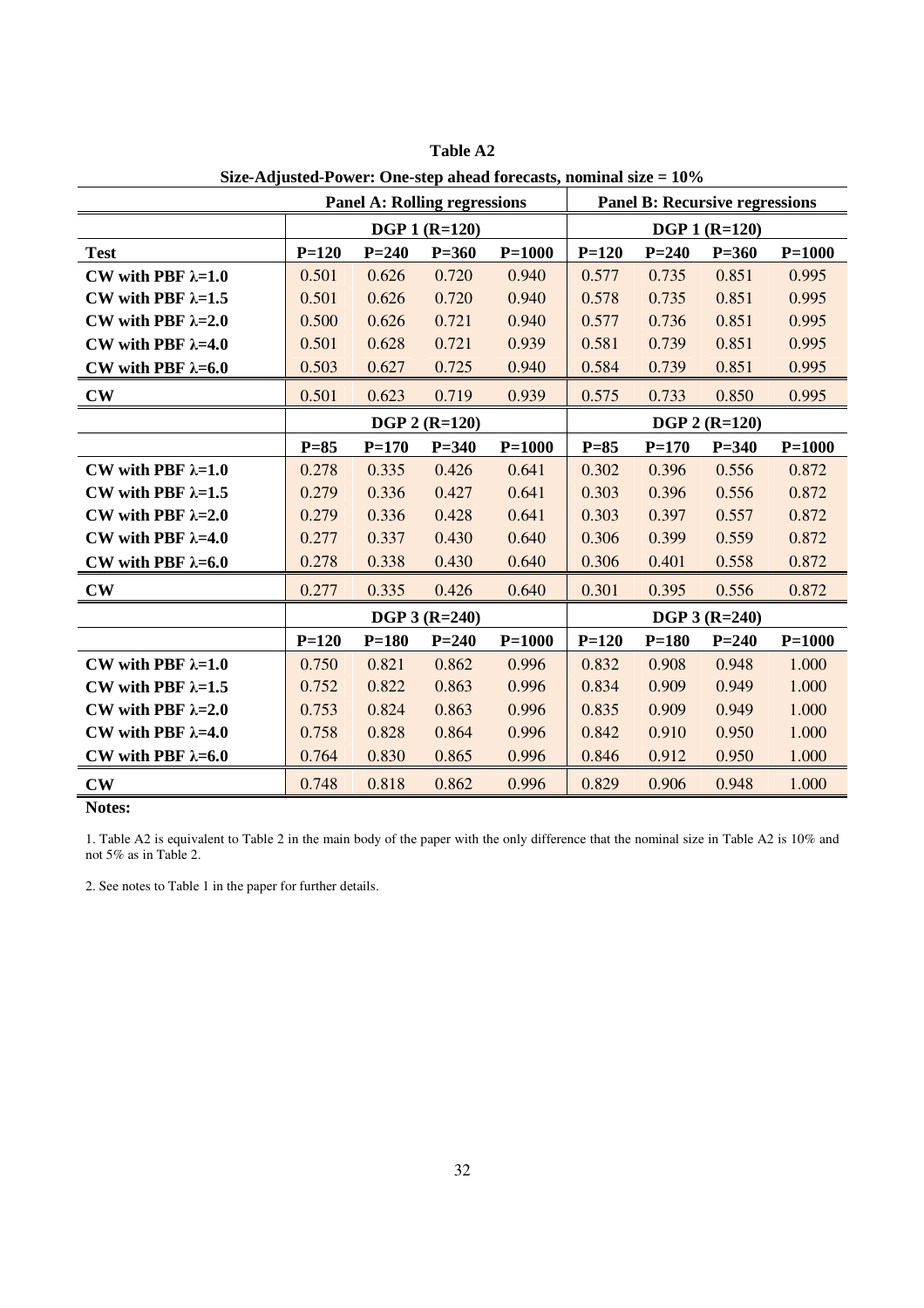|                           | <b>Panel A: Rolling regressions</b> |           |                      |            | <b>Panel B: Recursive regressions</b> |                      |                      |            |  |
|---------------------------|-------------------------------------|-----------|----------------------|------------|---------------------------------------|----------------------|----------------------|------------|--|
|                           | <b>DGP 1 (R=120)</b>                |           |                      |            |                                       | <b>DGP 1 (R=120)</b> |                      |            |  |
| <b>Test</b>               | $P=120$                             | $P = 240$ | $P = 360$            | $P = 1000$ | $P = 120$                             | $P = 240$            | $P = 360$            | $P = 1000$ |  |
| CW with PBF $\lambda=1.0$ | 0.457                               | 0.579     | 0.691                | 0.926      | 0.519                                 | 0.687                | 0.805                | 0.989      |  |
| CW with PBF $\lambda=1.5$ | 0.464                               | 0.585     | 0.694                | 0.926      | 0.527                                 | 0.692                | 0.807                | 0.989      |  |
| CW with PBF $\lambda=2.0$ | 0.470                               | 0.591     | 0.697                | 0.927      | 0.535                                 | 0.695                | 0.807                | 0.989      |  |
| CW with PBF $\lambda=4.0$ | 0.493                               | 0.610     | 0.716                | 0.931      | 0.557                                 | 0.707                | 0.821                | 0.990      |  |
| CW with PBF $\lambda=6.0$ | 0.515                               | 0.626     | 0.730                | 0.935      | 0.576                                 | 0.720                | 0.829                | 0.991      |  |
| $\mathbf{CW}$             | 0.437                               | 0.565     | 0.683                | 0.924      | 0.502                                 | 0.677                | 0.800                | 0.989      |  |
|                           |                                     |           | <b>DGP 2 (R=120)</b> |            |                                       |                      | <b>DGP 2 (R=120)</b> |            |  |
|                           | $P=85$                              | $P = 170$ | $P = 340$            | $P = 1000$ | $P=85$                                | $P = 170$            | $P = 340$            | $P = 1000$ |  |
| CW with PBF $\lambda=1.0$ | 0.260                               | 0.308     | 0.409                | 0.634      | 0.282                                 | 0.357                | 0.503                | 0.836      |  |
| CW with PBF $\lambda=1.5$ | 0.266                               | 0.317     | 0.412                | 0.637      | 0.288                                 | 0.363                | 0.506                | 0.838      |  |
| CW with PBF $\lambda=2.0$ | 0.272                               | 0.324     | 0.417                | 0.639      | 0.294                                 | 0.367                | 0.509                | 0.839      |  |
| CW with PBF $\lambda=4.0$ | 0.294                               | 0.344     | 0.433                | 0.650      | 0.316                                 | 0.386                | 0.525                | 0.844      |  |
| CW with PBF $\lambda=6.0$ | 0.314                               | 0.359     | 0.446                | 0.660      | 0.333                                 | 0.404                | 0.537                | 0.847      |  |
| $\mathbf{CW}$             | 0.245                               | 0.294     | 0.399                | 0.626      | 0.269                                 | 0.345                | 0.493                | 0.834      |  |
|                           |                                     |           | $DGP 3 (R=240)$      |            |                                       |                      | <b>DGP 3 (R=240)</b> |            |  |
|                           | $P=120$                             | $P = 180$ | $P = 240$            | $P = 1000$ | $P = 120$                             | $P = 180$            | $P = 240$            | $P=1000$   |  |
| CW with PBF $\lambda=1.0$ | 0.731                               | 0.798     | 0.841                | 0.995      | 0.804                                 | 0.886                | 0.932                | 1.000      |  |
| CW with PBF $\lambda=1.5$ | 0.734                               | 0.802     | 0.844                | 0.995      | 0.809                                 | 0.888                | 0.932                | 1.000      |  |
| CW with PBF $\lambda=2.0$ | 0.738                               | 0.804     | 0.847                | 0.995      | 0.813                                 | 0.892                | 0.935                | 1.000      |  |
| CW with PBF $\lambda=4.0$ | 0.752                               | 0.812     | 0.853                | 0.995      | 0.826                                 | 0.898                | 0.939                | 1.000      |  |
| CW with PBF $\lambda=6.0$ | 0.762                               | 0.823     | 0.859                | 0.996      | 0.836                                 | 0.904                | 0.942                | 1.000      |  |
| $\mathbf{CW}$             | 0.722                               | 0.789     | 0.838                | 0.995      | 0.793                                 | 0.882                | 0.929                | 1.000      |  |

**Table A3 Raw Power: One-step ahead forecasts, nominal size = 10%** 

1. Table A3 is equivalent to Table 3 in the main body of the paper with the only difference that the nominal size in Table A3 is 10% and not 5% as in Table 3.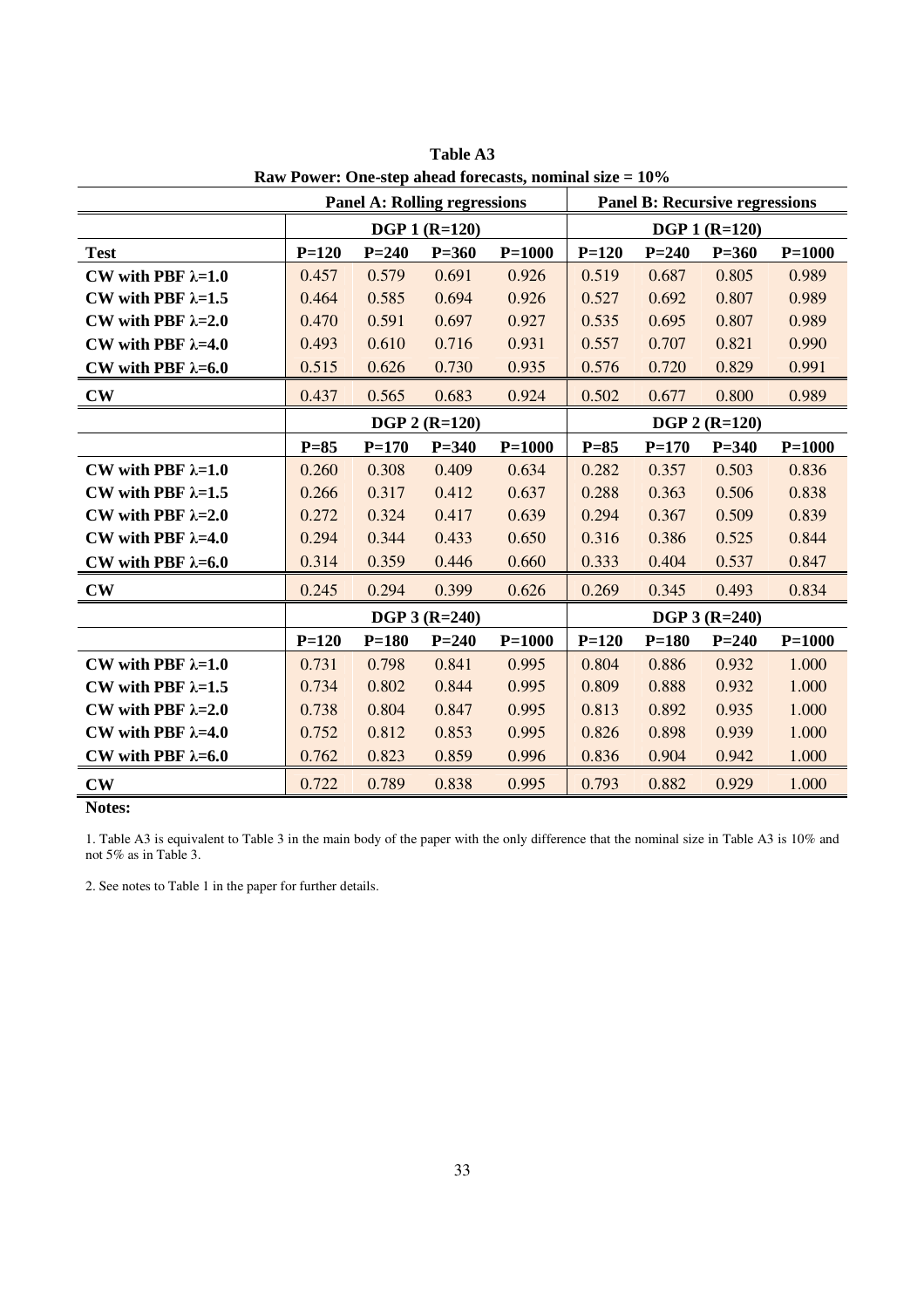| <b>Panel A: Rolling regressions</b> |                      |           |                      |            | <b>Panel B: Recursive regressions</b> |           |                 |            |  |
|-------------------------------------|----------------------|-----------|----------------------|------------|---------------------------------------|-----------|-----------------|------------|--|
|                                     | <b>DGP 1 (R=120)</b> |           |                      |            | <b>DGP 1 (R=120)</b>                  |           |                 |            |  |
| <b>Test</b>                         | $P=120$              | $P = 240$ | $P = 360$            | $P = 1000$ | $P = 120$                             | $P = 240$ | $P = 360$       | $P = 1000$ |  |
| CW with PBF $\lambda=1.0$           | 0.009                | 0.008     | 0.007                | 0.006      | 0.011                                 | 0.011     | 0.010           | 0.008      |  |
| CW with PBF $\lambda=1.5$           | 0.011                | 0.010     | 0.008                | 0.007      | 0.012                                 | 0.012     | 0.010           | 0.008      |  |
| CW with PBF $\lambda=2.0$           | 0.013                | 0.010     | 0.009                | 0.007      | 0.013                                 | 0.013     | 0.011           | 0.008      |  |
| CW with PBF $\lambda=4.0$           | 0.021                | 0.014     | 0.013                | 0.009      | 0.020                                 | 0.016     | 0.013           | 0.010      |  |
| CW with PBF $\lambda=6.0$           | 0.030                | 0.020     | 0.019                | 0.011      | 0.026                                 | 0.021     | 0.016           | 0.011      |  |
| $\mathbf{CW}$                       | 0.007                | 0.005     | 0.005                | 0.005      | 0.010                                 | 0.009     | 0.008           | 0.007      |  |
|                                     |                      |           | <b>DGP 2 (R=120)</b> |            |                                       |           | $DGP 2 (R=120)$ |            |  |
|                                     | $P=85$               | $P = 170$ | $P = 340$            | $P = 1000$ | $P=85$                                | $P = 170$ | $P = 340$       | $P = 1000$ |  |
| CW with PBF $\lambda=1.0$           | 0.015                | 0.010     | 0.009                | 0.009      | 0.016                                 | 0.011     | 0.010           | 0.007      |  |
| CW with PBF $\lambda=1.5$           | 0.017                | 0.011     | 0.010                | 0.010      | 0.018                                 | 0.012     | 0.011           | 0.008      |  |
| CW with PBF $\lambda=2.0$           | 0.020                | 0.013     | 0.012                | 0.012      | 0.020                                 | 0.013     | 0.012           | 0.008      |  |
| CW with PBF $\lambda=4.0$           | 0.033                | 0.022     | 0.017                | 0.015      | 0.029                                 | 0.020     | 0.016           | 0.009      |  |
| CW with PBF $\lambda=6.0$           | 0.046                | 0.030     | 0.024                | 0.019      | 0.038                                 | 0.028     | 0.020           | 0.011      |  |
| $\mathbf{CW}$                       | 0.010                | 0.007     | 0.008                | 0.008      | 0.011                                 | 0.007     | 0.008           | 0.007      |  |
|                                     |                      |           | $DGP 3 (R=240)$      |            | $DGP 3 (R=240)$                       |           |                 |            |  |
|                                     | $P = 120$            | $P = 180$ | $P = 240$            | $P = 1000$ | $P = 120$                             | $P = 180$ | $P = 240$       | $P = 1000$ |  |
| CW with PBF $\lambda=1.0$           | 0.009                | 0.010     | 0.011                | 0.009      | 0.009                                 | 0.006     | 0.008           | 0.004      |  |
| CW with PBF $\lambda=1.5$           | 0.010                | 0.011     | 0.012                | 0.010      | 0.010                                 | 0.007     | 0.008           | 0.004      |  |
| CW with PBF $\lambda=2.0$           | 0.011                | 0.011     | 0.014                | 0.010      | 0.011                                 | 0.007     | 0.009           | 0.005      |  |
| CW with PBF $\lambda=4.0$           | 0.016                | 0.015     | 0.017                | 0.012      | 0.014                                 | 0.012     | 0.011           | 0.005      |  |
| CW with PBF $\lambda=6.0$           | 0.021                | 0.020     | 0.020                | 0.015      | 0.018                                 | 0.015     | 0.013           | 0.007      |  |
| $\mathbf{CW}$                       | 0.008                | 0.008     | 0.009                | 0.009      | 0.007                                 | 0.005     | 0.007           | 0.004      |  |

**Table A4 Empirical Size: One-step ahead forecasts, nominal size = 1%** 

1. Table A4 is equivalent to Table 1 in the main body of the paper with the only difference that the nominal size in Table A4 is 1% and not 5% as in Table 1.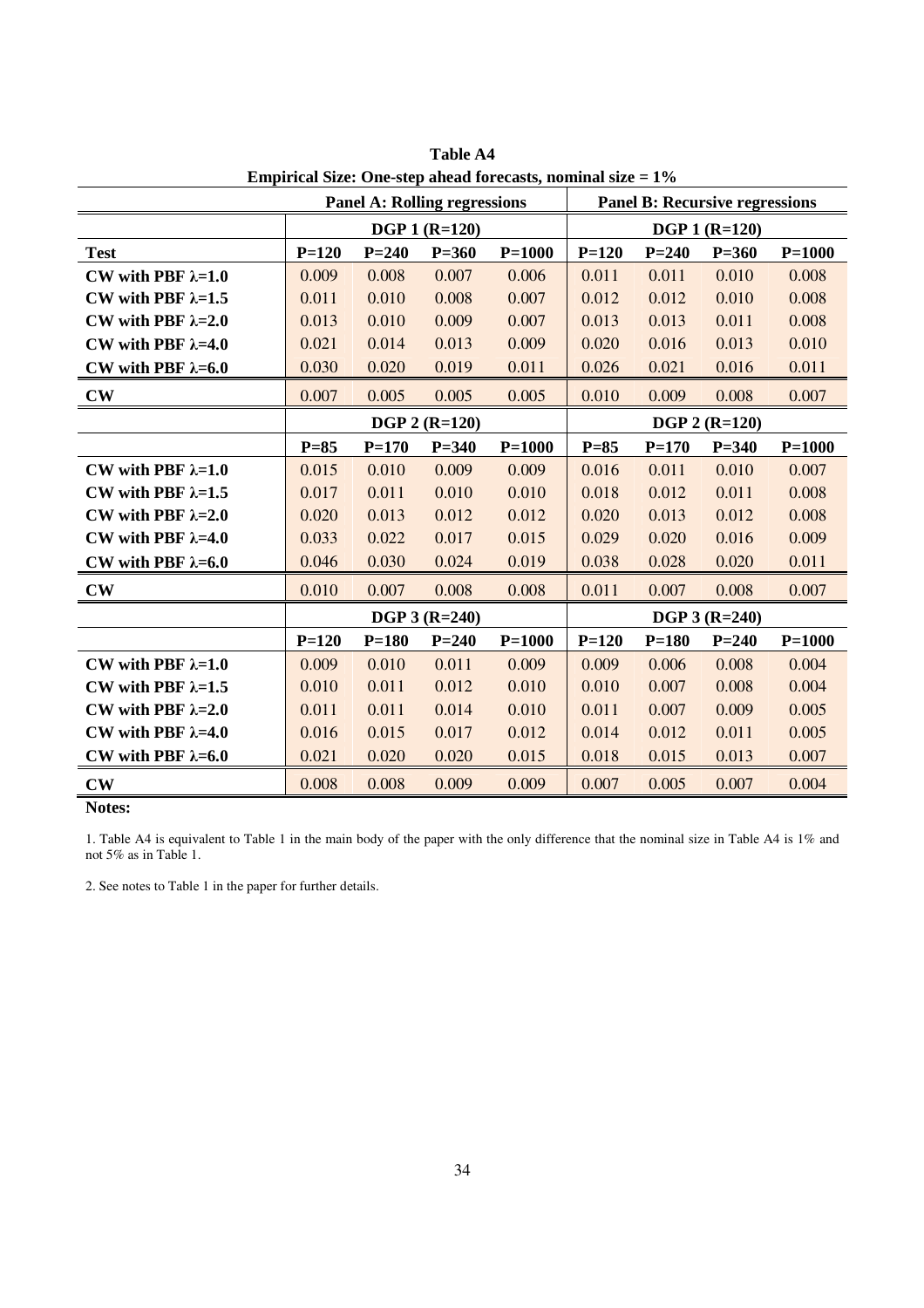| $\frac{1}{2}$ and $\frac{1}{2}$ and $\frac{1}{2}$ and $\frac{1}{2}$ are step and the constant since $\frac{1}{2}$<br><b>Panel A: Rolling regressions</b> |                      |           |                      | <b>Panel B: Recursive regressions</b> |                      |           |               |            |
|----------------------------------------------------------------------------------------------------------------------------------------------------------|----------------------|-----------|----------------------|---------------------------------------|----------------------|-----------|---------------|------------|
|                                                                                                                                                          | <b>DGP 1 (R=120)</b> |           |                      |                                       | <b>DGP 1 (R=120)</b> |           |               |            |
| <b>Test</b>                                                                                                                                              | $P = 120$            | $P = 240$ | $P = 360$            | $P = 1000$                            | $P = 120$            | $P = 240$ | $P = 360$     | $P = 1000$ |
| CW with PBF $\lambda=1.0$                                                                                                                                | 0.165                | 0.266     | 0.365                | 0.764                                 | 0.168                | 0.321     | 0.494         | 0.930      |
| CW with PBF $\lambda=1.5$                                                                                                                                | 0.168                | 0.272     | 0.363                | 0.764                                 | 0.174                | 0.318     | 0.499         | 0.930      |
| CW with PBF $\lambda=2.0$                                                                                                                                | 0.167                | 0.278     | 0.363                | 0.763                                 | 0.184                | 0.324     | 0.498         | 0.931      |
| CW with PBF $\lambda=4.0$                                                                                                                                | 0.169                | 0.293     | 0.383                | 0.759                                 | 0.193                | 0.332     | 0.505         | 0.933      |
| CW with PBF $\lambda=6.0$                                                                                                                                | 0.175                | 0.303     | 0.388                | 0.768                                 | 0.209                | 0.338     | 0.521         | 0.934      |
| $\mathbf{CW}$                                                                                                                                            | 0.155                | 0.261     | 0.361                | 0.766                                 | 0.156                | 0.321     | 0.477         | 0.929      |
|                                                                                                                                                          |                      |           | <b>DGP 2 (R=120)</b> |                                       |                      |           | DGP 2 (R=120) |            |
|                                                                                                                                                          | $P=85$               | $P = 170$ | $P = 340$            | $P = 1000$                            | $P=85$               | $P = 170$ | $P = 340$     | $P = 1000$ |
| CW with PBF $\lambda=1.0$                                                                                                                                | 0.055                | 0.091     | 0.147                | 0.306                                 | 0.058                | 0.110     | 0.202         | 0.592      |
| CW with PBF $\lambda=1.5$                                                                                                                                | 0.055                | 0.090     | 0.146                | 0.307                                 | 0.061                | 0.111     | 0.202         | 0.593      |
| CW with PBF $\lambda=2.0$                                                                                                                                | 0.055                | 0.088     | 0.145                | 0.306                                 | 0.061                | 0.114     | 0.201         | 0.595      |
| CW with PBF $\lambda=4.0$                                                                                                                                | 0.056                | 0.090     | 0.147                | 0.309                                 | 0.062                | 0.117     | 0.206         | 0.599      |
| CW with PBF $\lambda=6.0$                                                                                                                                | 0.062                | 0.093     | 0.146                | 0.310                                 | 0.064                | 0.121     | 0.213         | 0.598      |
| $\mathbf{CW}$                                                                                                                                            | 0.050                | 0.090     | 0.147                | 0.307                                 | 0.055                | 0.106     | 0.200         | 0.589      |
|                                                                                                                                                          |                      |           | <b>DGP 3 (R=240)</b> |                                       | $DGP 3 (R=240)$      |           |               |            |
|                                                                                                                                                          | $P=120$              | $P = 180$ | $P = 240$            | $P = 1000$                            | $P = 120$            | $P = 180$ | $P = 240$     | $P = 1000$ |
| CW with PBF $\lambda=1.0$                                                                                                                                | 0.475                | 0.582     | 0.653                | 0.978                                 | 0.543                | 0.724     | 0.811         | 1.000      |
| CW with PBF $\lambda=1.5$                                                                                                                                | 0.489                | 0.584     | 0.656                | 0.978                                 | 0.553                | 0.729     | 0.815         | 1.000      |
| CW with PBF $\lambda=2.0$                                                                                                                                | 0.500                | 0.590     | 0.663                | 0.979                                 | 0.563                | 0.733     | 0.818         | 1.000      |
| CW with PBF $\lambda=4.0$                                                                                                                                | 0.530                | 0.610     | 0.677                | 0.980                                 | 0.603                | 0.751     | 0.827         | 1.000      |
| CW with PBF $\lambda=6.0$                                                                                                                                | 0.558                | 0.623     | 0.688                | 0.980                                 | 0.626                | 0.771     | 0.839         | 1.000      |
| $\mathbf{CW}$                                                                                                                                            | 0.441                | 0.565     | 0.634                | 0.977                                 | 0.507                | 0.707     | 0.798         | 1.000      |

**Table A5 Size-Adjusted-Power: One-step ahead forecasts, nominal size = 1%** 

1. Table A5 is equivalent to Table 2 in the main body of the paper with the only difference that the nominal size in Table A5 is 1% and not 5% as in Table 2.